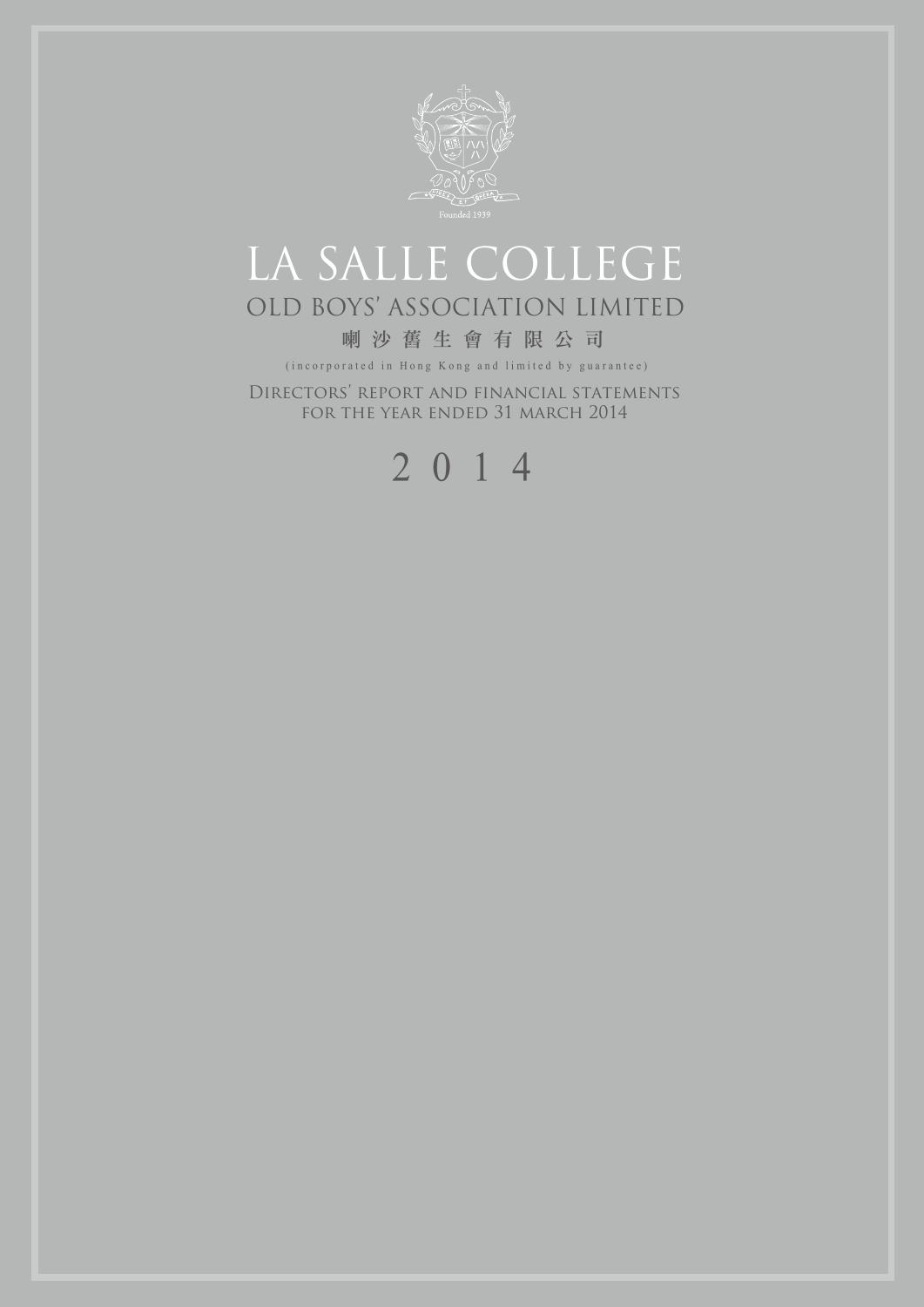

### La Salle College Old Boys' Association Limited 喇沙舊生會有限公司 ("LSCOBA" or the "Association") Notice of 2014 Annual General Meeting of the Association

17 June 2014

Notice is hereby given under section 40 of the Articles of Association (the "Articles") of the Association that an annual general meeting (the "**Annual General Meeting**") of the Association will be held on Friday, 11 July 2014 at 19:30 in the Senior Music Room, 2nd Floor, New Wing, La Salle College, 18 La Salle Road, Kowloon for the following purposes:—

- 1. To receive the audited financial statements for the year ended 31 March 2014 together with the President's Report;
- 2. To elect the following office-bearers and members of the committee of the Association (the "Committee") for 2014-2015:—
	- (a) President
	- (b) Vice President
	- (c) Honorary Treasurer
	- (d) Honorary Secretary
	- (e) 12 members of the Committee
- 3. To re-appoint CWCC, Certified Public Accountants, as the auditors of the Association; and
- 4. To transact any other business.

Members' attention is drawn to Article 43 of the Association which is reproduced below:—

*"43. The office-bearers and the Committee members shall be elected at the Annual General Meeting from the members of the Association. A candidate for election must be proposed by one and seconded by another member and the nomination shall be received by the Returning Officer not less than two clear days before the Annual General Meeting. Every member of the Association present at the meeting shall be entitled to vote for as many candidates as there are vacancies to be filled. Candidates up to the number of vacancies who shall receive most votes shall be declared elected and in the case of two or more candidates receiving an equal number of votes, a second or subsequent ballots shall be held until a candidate receives most votes."*

Any member who wishes to stand for election at the Annual General Meeting should complete the nomination form attached to this notice and return it to the Returning Officer appointed by the LSCOBA Committee 2013- 2014 on or before Tuesday, 8 July 2014. Members are also encouraged to bring their membership cards to the Annual General Meeting to facilitate the conduct of business, although there would be facilities to verify members' identity without the membership cards.

### **Eric Chow (00)**

Honorary Secretary 2013-2014

*The registration for the above meeting will start at 18:30 on 11 July 2014. Light refreshments will also be served.*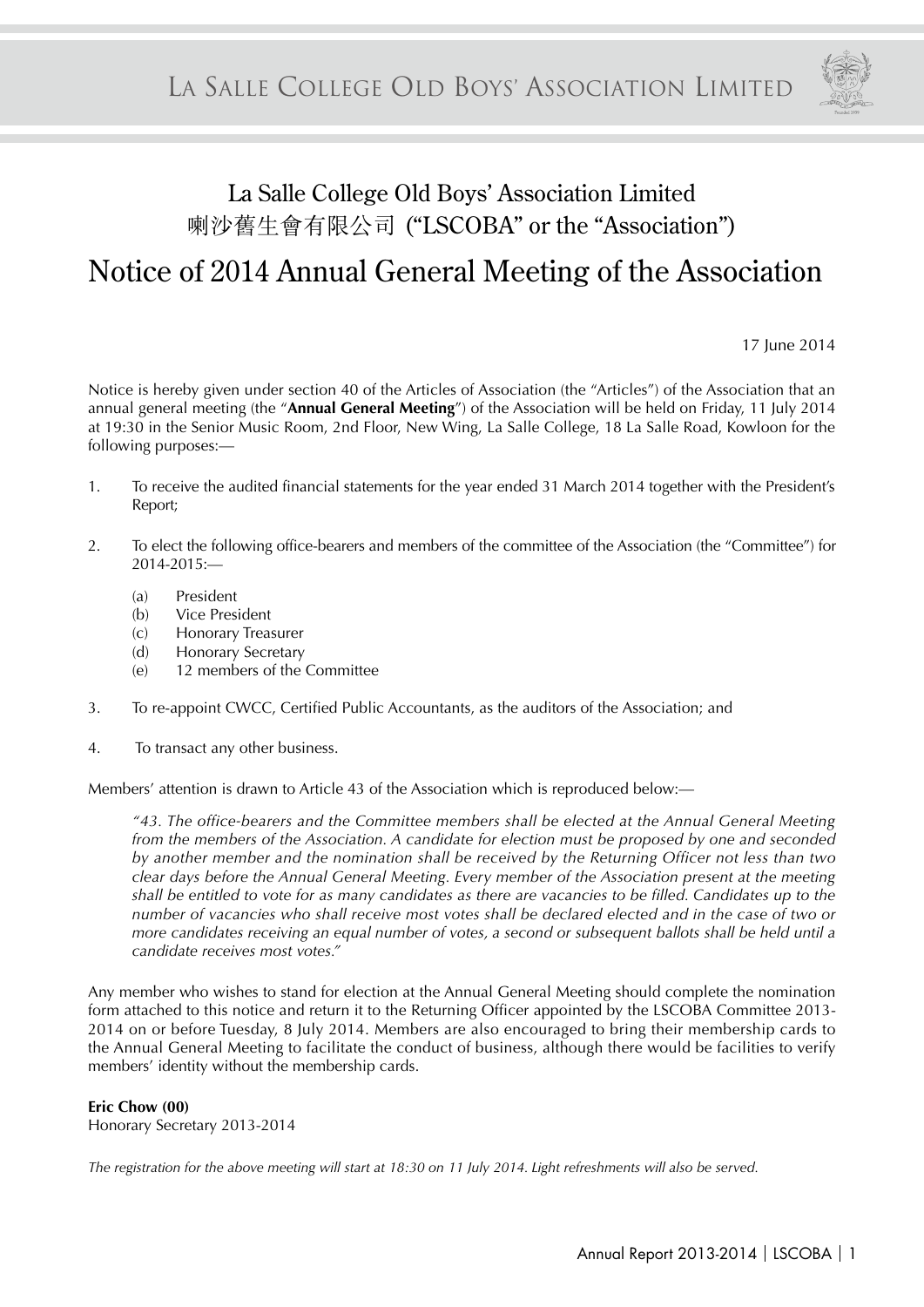

To: The Returning Officer of La Salle College Old Boys' Association Limited 喇沙舊生會有限公司 c/o La Salle College, 18 La Salle Road, Kowloon

Date:

Dear Sirs,

### Nomination for a Position in the 2014-2015 Committee of LSCOBA

We wish to nominate and second Mr. \_\_\_\_\_\_\_\_\_\_\_\_\_\_\_\_\_\_\_\_\_\_\_\_\_\_\_\_\_\_\_\_ to be the President\*/ Vice-President\*/ Honorary Treasurer\*/ Honorary Secretary\*/ a Committee Member\* of the 2014-2015 Committee of the La Salle College Old Boys' Association Limited 喇沙舊生會有限公司.

| Consent by Nominee: I confirm that I accept the nomination as stated above. |                                                |  |  |  |
|-----------------------------------------------------------------------------|------------------------------------------------|--|--|--|
|                                                                             |                                                |  |  |  |
|                                                                             |                                                |  |  |  |
|                                                                             |                                                |  |  |  |
|                                                                             | (Members may photocopy this page if necessary) |  |  |  |
| * please cross-out those fields that are not applicable                     |                                                |  |  |  |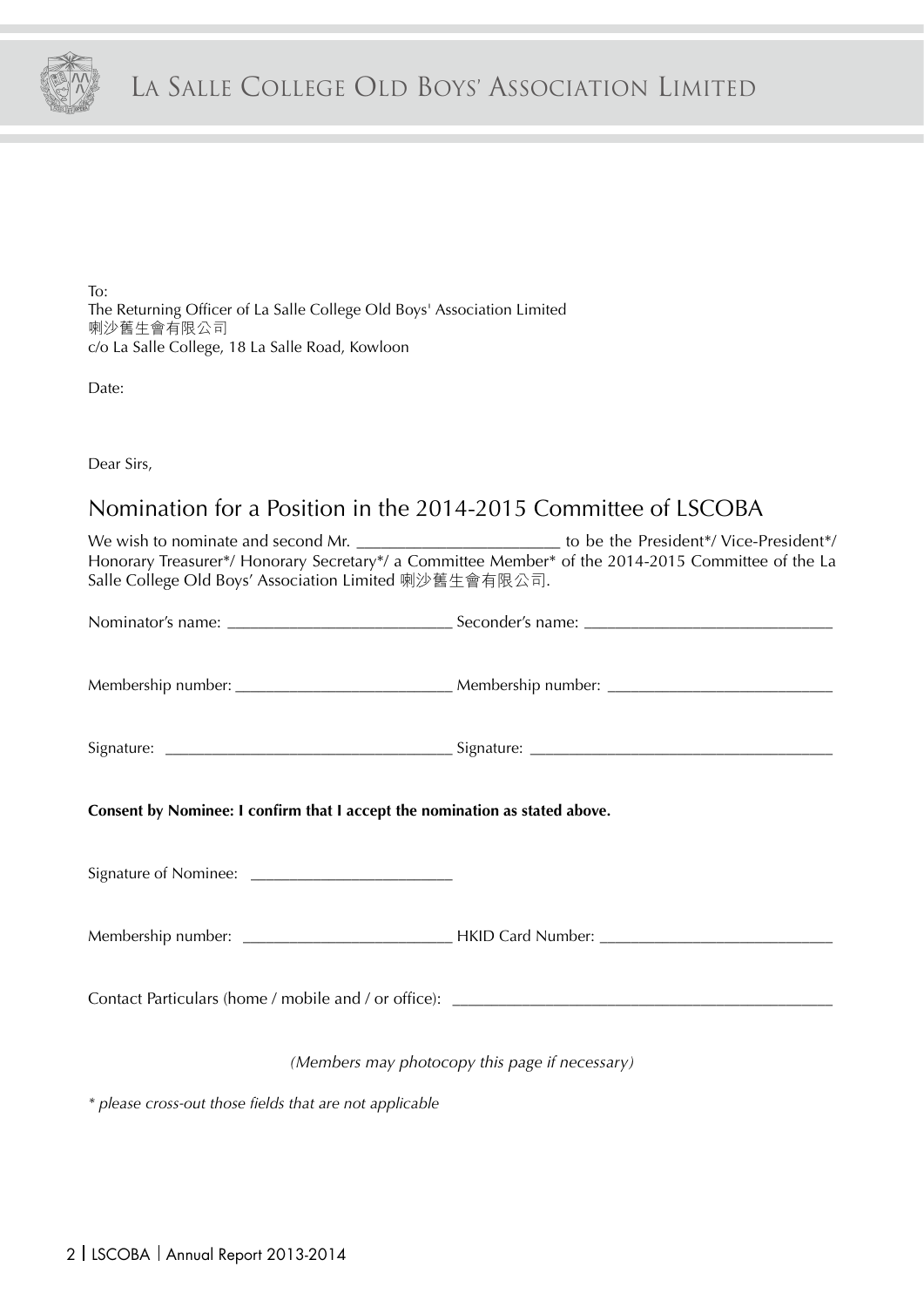

# La Salle College Old Boys' Association Limited 喇沙舊生會有限公司 Annual Report 2013-2014

The Annual General Meeting 2013 of LSCOBA was held on Friday, 9 August 2013 at 19:30 in the Large Lecture Theatre, Lower Ground 2nd Floor, La Salle College, Kowloon, Hong Kong.

The Committee of the LSCOBA elected at the 2013 AGM for the term 2013-2014 were:—

| President:                 | Mr. Wong Chak Yin, Willie (84)                                                                                                                                                                                                                                                                                                                                                                             |
|----------------------------|------------------------------------------------------------------------------------------------------------------------------------------------------------------------------------------------------------------------------------------------------------------------------------------------------------------------------------------------------------------------------------------------------------|
| Vice President:            | Mr. Chu Wing Fei, Leonard (83)                                                                                                                                                                                                                                                                                                                                                                             |
| Honorary Treasurer:        | Mr. Bo Ho Man, Herman (89)                                                                                                                                                                                                                                                                                                                                                                                 |
| Honorary Secretary:        | Mr. Chow Chun Hin, Eric (00)                                                                                                                                                                                                                                                                                                                                                                               |
| Immediate Past President:  | Mr. Huang Robin Mark Garvey (85)                                                                                                                                                                                                                                                                                                                                                                           |
| <b>Committee Members:</b>  | Dr. Fong Kwok Tung, Gordon (76)<br>Mr. Lui Chi Hung, Alan (79)<br>Mr. Shum Chi Kwong, Stanley (79)<br>Mr. Lai Chi Kai, Simon (81)<br>Mr. Shum Chi Yuen, Stanley (84)<br>Mr. Lee Shiu Fung, Roger (85)<br>Mr. Sun Yat Ming, Ray (85)<br>Mr. Ho Jing Kan, Patrick (87)<br>Mr. Lee Pui Tong, Paul (89)<br>Mr. Wong Chun Ho, Howard (95)<br>Mr. Mak Kwok Kwan, Terence (97)<br>Mr. Szeto Ka Tsun, Matthew (99) |
| Honorary Auditor:          | CWCC, Certified Public Accountants                                                                                                                                                                                                                                                                                                                                                                         |
| Principal Bankers:         | The Hongkong and Shanghai Banking Corporation Limited<br>Wing Hang Bank, Limited<br>Bank of China (Hong Kong) Limited                                                                                                                                                                                                                                                                                      |
| <b>Registered Address:</b> | c/o La Salle College<br>18 La Salle Road<br>Kowloon, Hong Kong                                                                                                                                                                                                                                                                                                                                             |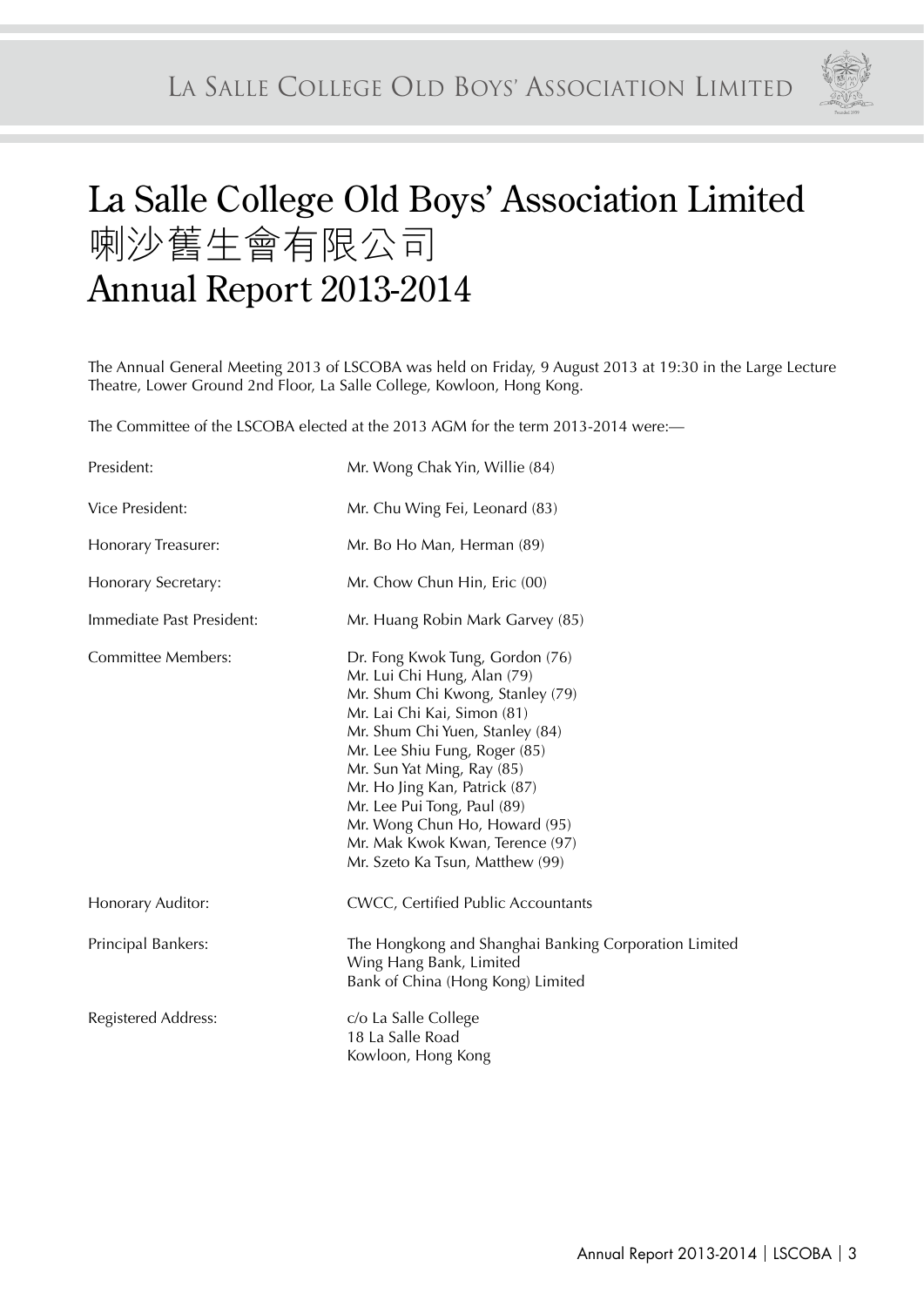

### LA SALLE COLLEGE OLD BOYS' ASSOCIATION LIMITED



### LSCOBA Subcommittees as of the date of this report were:—

### **Professional Network Subcommittee**

Dr. Gordon Fong (76) *(Convenor)* Mr. Ho Jing Kan,̃ Patrick (87) *(Deputy Convenor)*<br>Mr. Shum Chi Kwong, Stanley (79) Dr. Vitus Leung (80)

Dr. Herman Liu (85)

Mr. David Wan (87)

Dr. Herrick Lau (88)

Mr. Antony Pang (88)

Mr. Philip Yeung (93) *Email: pnd@lscoba.com*

#### **Young Members Subcommittee**

Mr. Wong Chun Ho, Howard (95) *(Convenor)* 

- Mr. Lui Chi Hung, Alan (79) *(Deputy Convenor)*<br>Mr. Huang Robin Mark Garvey (85)
- Mr. Steven Sze (95)
- Mr. Kennon Tam (98)
- Mr. Chow Chun Yin, Ricky (03)

Mr. Baldwin Hui (03)

Mr. Chan Cheuk Hang, Claudio (08)

*Email: ym@lscoba.com*

#### **Finance Subcommittee**

Mr. Bo Ho Man, Herman (89) *(Convenor)* Mr. Lui Chi Hung, Alan (79) *(Deputy Convenor)*<br>Mr. Wong Chak Yin, Willie (84) Mr. Chu Wing Fei, Leonard (83) Mr. Chow Chun Hin, Eric (00) Mr. Huang Robin Mark Garvey (85) Mr. Ho Jing Kan, Patrick (87) Mr. Yu, James (92) *Email: treasurer@lscoba.com*

#### **Credit Card Subcommittee**

Mr. Lee Shiu Fung, Roger (85) *Email: visa@lscoba.com*

#### **Member's Privilege Subcommittee**

Mr. Shum Chi Yuen (84)

*Email: welfare@lscoba.com*

#### **Heritage Subcommittee**

Mr. Huang Robin Mark Garvey (85) *(Convenor)* Mr. Chu Wing Fei, Leonard (83) *(Deputy Convenor)* Mr. Peter Choy (73) Mr. Gordon Ho (76) Mr. David Chau (77) Mr. Elden Lai (82) Mr. Samuel Law (91) Mr. Ken Fung (94) Mr. Eugene Cheng (04) Mr. Desmond Cheung (04) Mr. Ernest Leung (09) *Email: heritage@lscoba.com*

#### **Information Technology and Communication Subcommittee**

Mr. Chu Wing Fei, Leonard (83) *(Convenor)* Mr. Wong Chun Ho, Howard (95) *(Deputy Convenor)*<br>Mr. Lai Chi Kai, Simon (81) Mr. Szeto Ka Tsun (99) *Email: obacomm@lscoba.com*

#### **Recreation Subcommittee**

Mr. Mak Kwok Kwan, Terence (97) *(Convenor)* Mr. Sun Yat Ming, Ray (85) *(Deputy Convenor)* Mr. Chow Chun Yin, Ricky (03) *Email: recreation@lscoba.com*

#### **Souvenirs Subcommittee**

Mr. Szeto Ka Tsun, Matthew (99) *(Convenor)* Mr. Lee Shiu Fung, Roger (85) *(Deputy Convenor)*<br>Dr. Ko Hiu Fai, Frank (99) Dr. Ko Hiu Fai, Frank (99)<br>Mr. Leung Lok Yee, Andrew (99)

#### **Sports Subcommittee**

Mr. Sun Yat Ming, Ray (85) *(Convenor)* Mr. Bo Ho Man, Herman (89) *(Deputy Convenor)*<br>Mr. Wong Kwai Sang Roger (75) *Email: sports@lscoba.com*

#### **Student Affairs Subcommittee**

Mr. Shum Chi Kwong, Stanley (79) *(Convenor)* Mr. Lai Chi Kai, Simon (81) *(Deputy Convenor)*<br>Mr. Lui Chi Hung, Alan (79) Mr. Shum Chi Yuen, Stanley (84) Mr. Desmond Cheung (04) *Email: students@lscoba.com*

**Overseas Network Group**  *(previously known as Global Alliance Subcommittee)* Mr. Wong Chak Yin, Willie (84) *(Convenor)* Mr. Chu Wing Fei, Leonard (83) *(Deputy Convenor) Email: overseas@lscoba.com*

#### **Newsletter Subcommittee**

Dr. Fong Kwok Tung, Gordon *(Convenor)* Mr. Ho Jing Kan, Patrick (87) *(Deputy Convenor)*<br>Mr. Chan Shing Kwan, Dennis (99) Mr. Pang Chak Chi, Anthony (99) *Email: newsletter@lscoba.com*

#### **School Liaison**

Mr. Shum Chi Yuen, Stanley (84)

#### **Music Board**

Mr. Wong Wai Tak, Victor (12) *(Convenor)* Mr. So Chun Ying, Martin (04) *(Deputy Convenor)*<br>Mr. Tsang Kin (12) *(Deputy Convenor)*<br>Mr. Kwong Ho Him (08) Mr. Lam Ho Yan, Dominic (08) Mr. Luk Sum Kin (09) Mr. You Long Lik, Lyon (09) Mr. Lo Jing Hoi (10) Mr. Wong Lap Yan (10) Mr. Wong Shi Wing, Jeffrey (10) Mr. Cheung Tsz Hin (12) Mr. Chiu Chun Hin (12) Mr. Ho Hung Pan (12) Mr. Leung Chun Yin, Marco (12) Mr. Li Chun Kiu (12) Mr. Ng Yuey Zhun (12) *Email: musicboard@lscoba.com*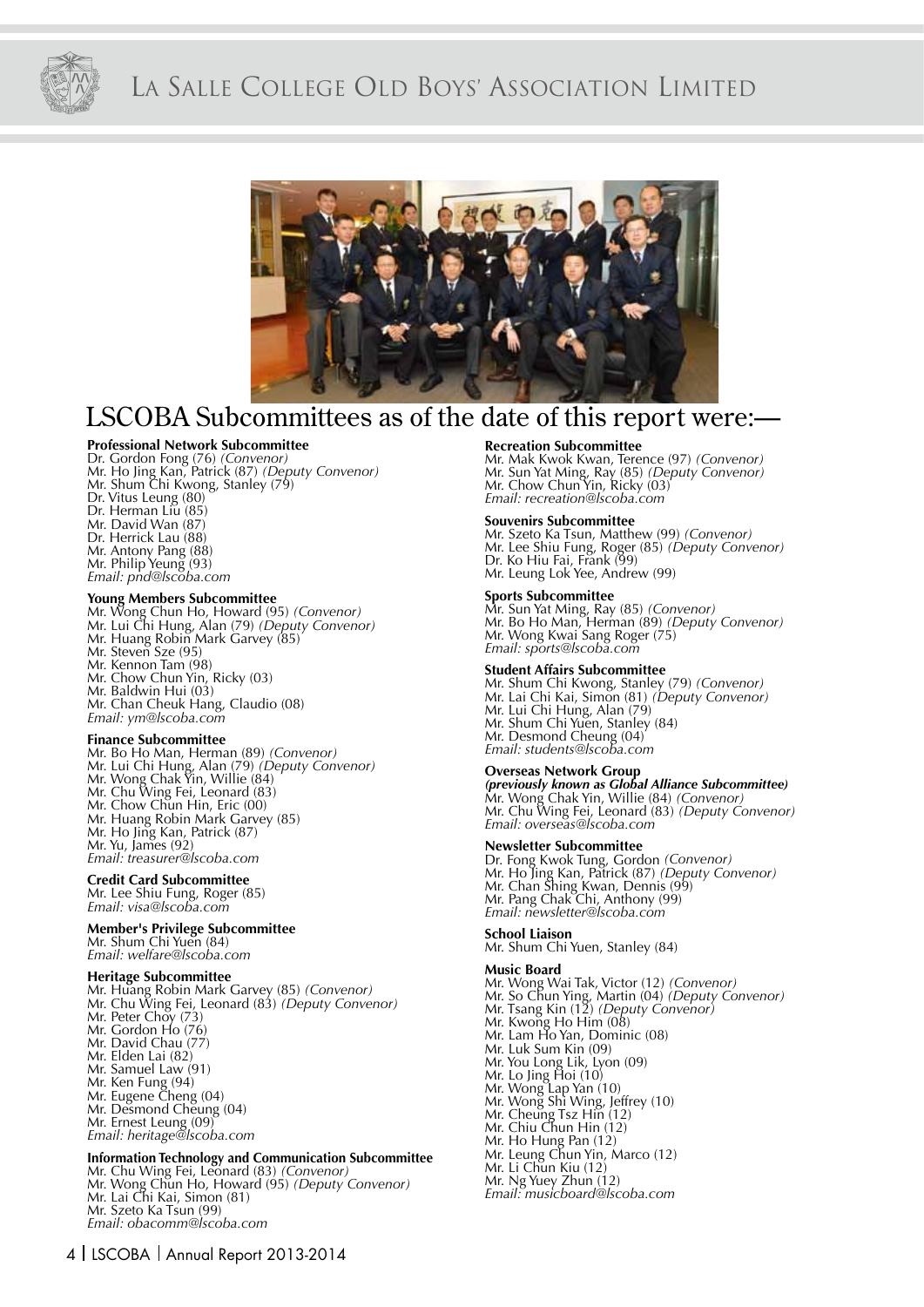

## Message from the President 2013-2014

Dear Fellow Lasallians,

As the LSCOBA marks the end of term, we can look back with justifiable pride on 12 months filled with accomplishment and recognition. The solid business fundamentals and the successful renewal of the communication platform that we achieved today will fuel the growth of the Association to the next level. In the days to come, new goals and important challenges await us in our ongoing effort to support the Old Boys and Alma Mater. It is now my pleasure to present you with the Annual Report for the fiscal year 2013-2014, ending 31st March.

In the last Annual General Meeting, the Association has managed to amend 10 Articles to ensure the roles and responsibilities of the Recognized Alumni Association ("RAA") of La Salle College was ready for the inaugural Alumni Manager Election, and secondly, to become more agile and proactive in the operations of the Association by keeping up with the pace of modern technologies.

Almost 1/3 of the Committee Members were coming from the Information Technology field this term, one predominant charter was to renew the primary communications platform – www.lscoba.com that has been serving us continuously for over 10 years. The new LSCOBA official website was launched on 29th May 2014. When we first drafted the scope of work of this project, one key objective was to allow class coordinators, Overseas Chapters, and other functional groups leverage the platform to extend the coverage to every single Old Boy. With such idea in mind that we introduced the very powerful Content Management System ("CMS") whereby functional users will be able manage their own pages at ease, without the trouble of engaging webmasters or professional web designers. This convergence of content will proof our leading status in the College / Secondary School Alumni Association arena. One final point worth mentioning is the running cost of the new setup will significantly lower the annual IT expenses by 62.7%. Special thanks to Simon Lai (79) for his top notch project management and flawless execution by his project team.

On the financial side, carrying on the momentum of last term, the Association managed to pull a strong surplus of \$0.5 million and a cash flow of \$1.26 million, which means we are all set and ready to exercise the reserves when they are called upon. The excellent financials was a result of prudent financial management and aggressive approach in achieving both the top line and margin by the sales of souvenirs. Over the last 12 months, 10 new items were introduced to the storefront, and most of the products proved to be winners, a record of \$0.45 million gross sale was made. Matthew Szeto (99) and his team played a pivotal role in the design and very successful go-to-market strategy, a marvelous achievement indeed.

The LSC sport facilities have been traditionally dedicated for Old Boys on Sundays. In this fiscal year, the Association has generated over \$0.3 million of sport facilities rental and temporary parking for LSC as a steady source of income. The Association would also like to thank the Incorporated Management Committee of LSC for allowing Old Boys to use the complex on the holidays.

The advancement of technologies has knocked down the physical boundaries, the Old Boys in overseas are enjoying the benefits and are closer to Alma Mater than ever. As the RAA of LSC, the Association sees the need to offer a lot more to the Overseas Chapters and other Old Boys communities, as such; the Committee has decided to restructure the Global Alliance Sub-Committee to the new Overseas Network Group ("ONG") with additional injection of resources to serve the overseas Lasallian communities.

As I wrap up my tenure as President, I hope to express how special the past 2 years have been. To be able to meet so many Old Boys who share the love to Alma Mater, attend so many great events, and know that we as the OBA have and will continue to have a significant impact on La Salle College has made all the effort more than worth it. I thank you for this opportunity and ask you to support the Association in every way you could.

Yours in de La Salle,

tillie Worg.

**Willie C. Wong (84)** President 2012-2014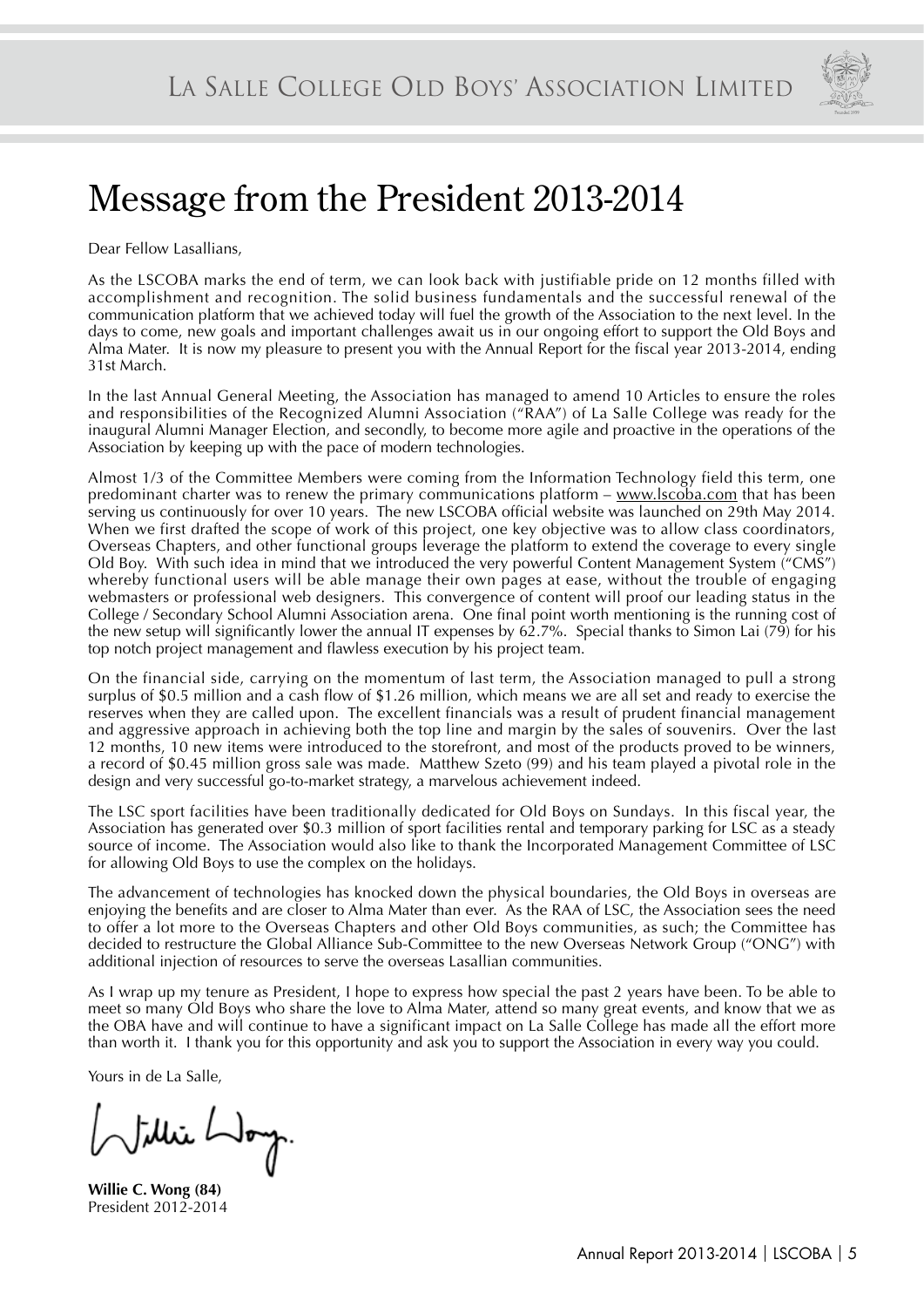

## Major Events and Activities in 2013-2014

### **1. Committee Meetings**

Seven Committee meetings were held during the year, generally at six-week intervals. Matters relating to the Association were raised and discussed during these meetings, which were all held in the school's Old Boys' Room, a purposely built room kindly granted by the school for the use of old boys since the current school building opened in 1979. Minutes of the Committee Meeting can be viewed by members of the Association upon request.

### **2. Admission of new members**

91 new members were admitted to the Association during the year (2013: 421).

### **3. Member's Privilege Subcommittee**

### *(i) LSCOBA Credit Card*

The LSCOBA Credit Card, launched in December 2004, is probably the largest secondary school affinity credit card program in Hong Kong. One major aim of this credit card program is to generate extra and recurring funding for support of student scholarships, activities, and school development programs. For every dollar spent on the card, Wing Hang Bank ("the Bank") will give a percentage back



to the OBA, and for every principal card issued, the Bank will donate \$150 to the fund pool in support of students' activities.

Tailor-made exclusively for old boys and the community, this affinity card program provides cardholders with unique benefits such as:—

- Instant discount on OBA events
- Perpetual annual fee waiver
- Up to 0.8% cash rebate for spending on selected categories for Platinum and Titanium cardholders.

### *New Benefits*

Besides our ongoing efforts to acquire new cards through on-site promotions, the OBA and the Bank have introduced new benefits to card members including 2x rebate offers for spending at bookstores and petrol gas stations from July 2013 to March 2014. We are working with the Bank to extend this offer together with other new card acquisition and usage programs for rest of the year.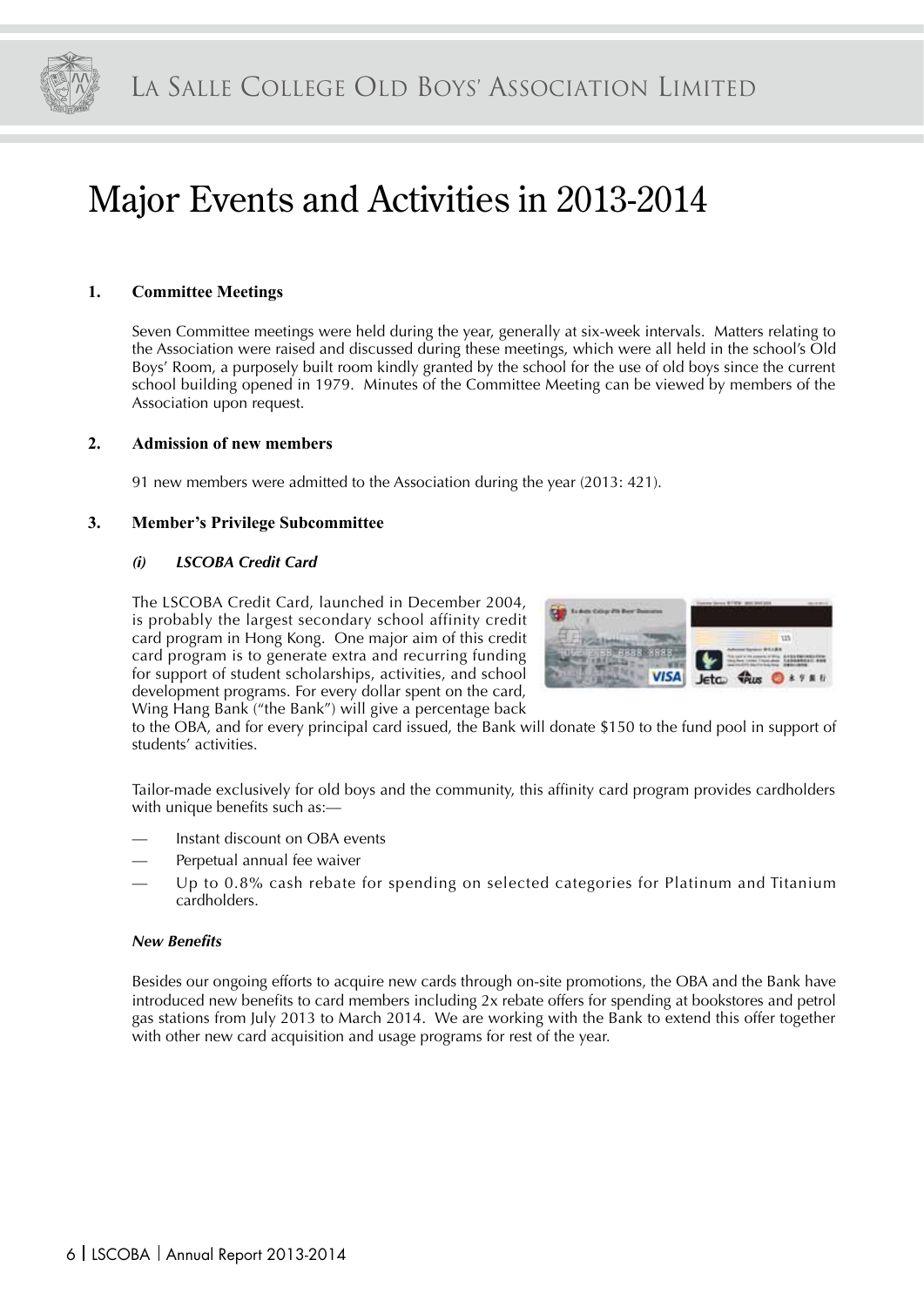

### *How to Apply for LSCOBA Credit Card*

To apply for an LSCOBA credit card, please obtain the application from the OBA office or write to visa@lscoba.com. For more information on the card program, please visit the Wing Hang Bank Credit Card website:—

- http://www.whbhk.com
- Go to Retail Banking -> Card Services -> Credit Card Types -> Affinity & Co-Branded Cards -> LSCOBA Visa

If you have any specific question on this card, please contact Wing Hang Bank's customer service hotline at (852) 2543-2223 or the credit card convener at visa@lscoba.com.

### *(ii) LSCOBA Fuel Card*

The LSCOBA Fuel Card allows our old boy drivers to contribute to the OBA while refuelling their vehicles. Our gratitude to those who are already using the LSCOBA Fuel Card. Do take a moment to download the application form from www.lscoba.com/fuelcard and apply for a Fuel Card either for yourself or for your company.

### **4. Finance Subcommittee**

In addition to the four office bearers and the Immediate Past President, the Finance Subcommittee has 3 other members, Mr. Alan Lui (79), Mr. Patrick Ho (87) and one independent member Mr. James Yu (92).

Most of the OBA events are expected to be self-financing and each task force or subcommittee is required to submit a budget for review. The Finance Subcommittee has regular discussions over OBA's financial position and affairs, and reports to the OBA committee during meetings. The financial statements are audited by CWCC, Certified Public Accountants and the financial report will be presented by the Honorary Treasurer at the Annual General Meeting.

### **5. Heritage Subcommittee**

### *(i) Laying of Wreath at HK Remembrance Day Service ~ 10 November 2013*

This is the third year that the OBA, represented by the OBA President, has laid a wreath for Lasallian and Hong Kong War Dead of the Second World War at the Cenotaph in Central. The service was held on 10 November 2013 this year. It was particularly encouraging that LSC students also joined the occasion, and for the first time, they laid a wreath for the War Dead in the name of the school.

### *(ii) Guided visit for La Salle Primary School P.4 students to Wong Nai Chung Gap Heritage Trail and Stanley Military Cemetery ~ 7 March 2014*

Following the successful event last year, the Heritage Subcommittee was once again invited by La Salle Primary School and La Salle Primary School Parent-Teacher Association ("LSPSPTA") to lead a guided visit to the Wong Nai Chung Gap (WNCG) Heritage Trail and the Stanley Military Cemetery for LSPS Primary 4 boys.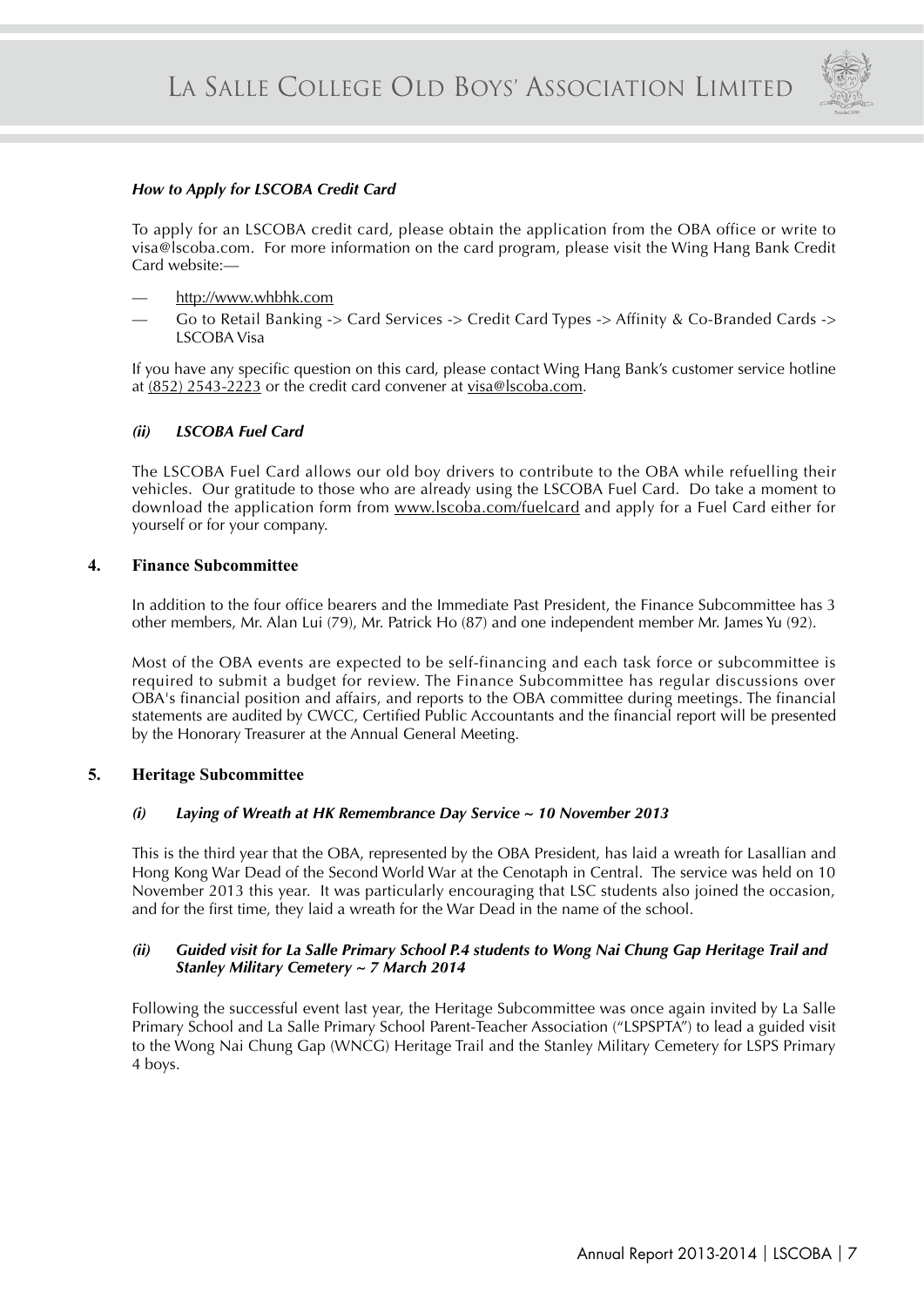

This year, we also received support from Bro. Steve who had assigned some 15 F.4 students to act as assistants to the old boy guides. The LSC boys also got a chance to hear the wartime stories and take part in the visit. There were 2-3 LSC students accompanying each P.4 class.

This year we selected an earlier date of 7 March 2014, with the hope of more predicable weather, which we were indeed blessed with.

A total of some two hundred 9-10 year old boys were gathered in the school hall before 8 am, and were given a briefing and a video presentation on the background to the Japanese attacks on Hong Kong in 1941. In particular, we mentioned the involvement of St. Joseph's College and LSC old boys and teachers in the HK Volunteer Defence Corps (HKVDC). We customized the materials to make it easy and palatable for the boys as their first history lesson. The boys were very receptive, and asked sensible and interesting questions.

Soon the classes were on the way in school buses, three classes headed to WNCG first, and the other three to Stanley Military Cemetery. Unfortunately, some 30 boys had to rush back to school earlier than planned for an orchestra rehearsal prior to their competition, so they had to end their visit after visiting WNCG.

The visit covered several of the remaining military structures on the WNCG trail, and we explained the uses of the facilities. The students also laid flowers in the areas where we knew that some of our old boys had been killed. At the cemetery, we visited the graves of our war dead, heard the story of each of them, laid flowers, and prayed for them.

With one year's experience, the visit went more smoothly than last year, and the students arrived back at the school in good time. The old boy guides even had time to sit around with the students to chat and hear the boys' comments and questions on the visit, before the school bell rang, signaling the end of the school day.

The Heritage Subcommittee and the OBA are most grateful to those old boys who took a day off to join this meaningful event. We also thank the Principal of LSPS, Mrs. Betty Ho for her invitation, LSPS teachers and parents who joined us on the visit, the LCS students for their assistance, and Bro. Steve for supporting this program by sending some student helpers.

We are thankful to the following old boys who took part in the program as planners and guides:

*Charles Chan (77) Elden Lai (82) Leonard Chu (83) Mark Huang (85) Chan Ka Lok (91) Samuel Law (91) Nelson Ng (02) Desmond Cheung (04)*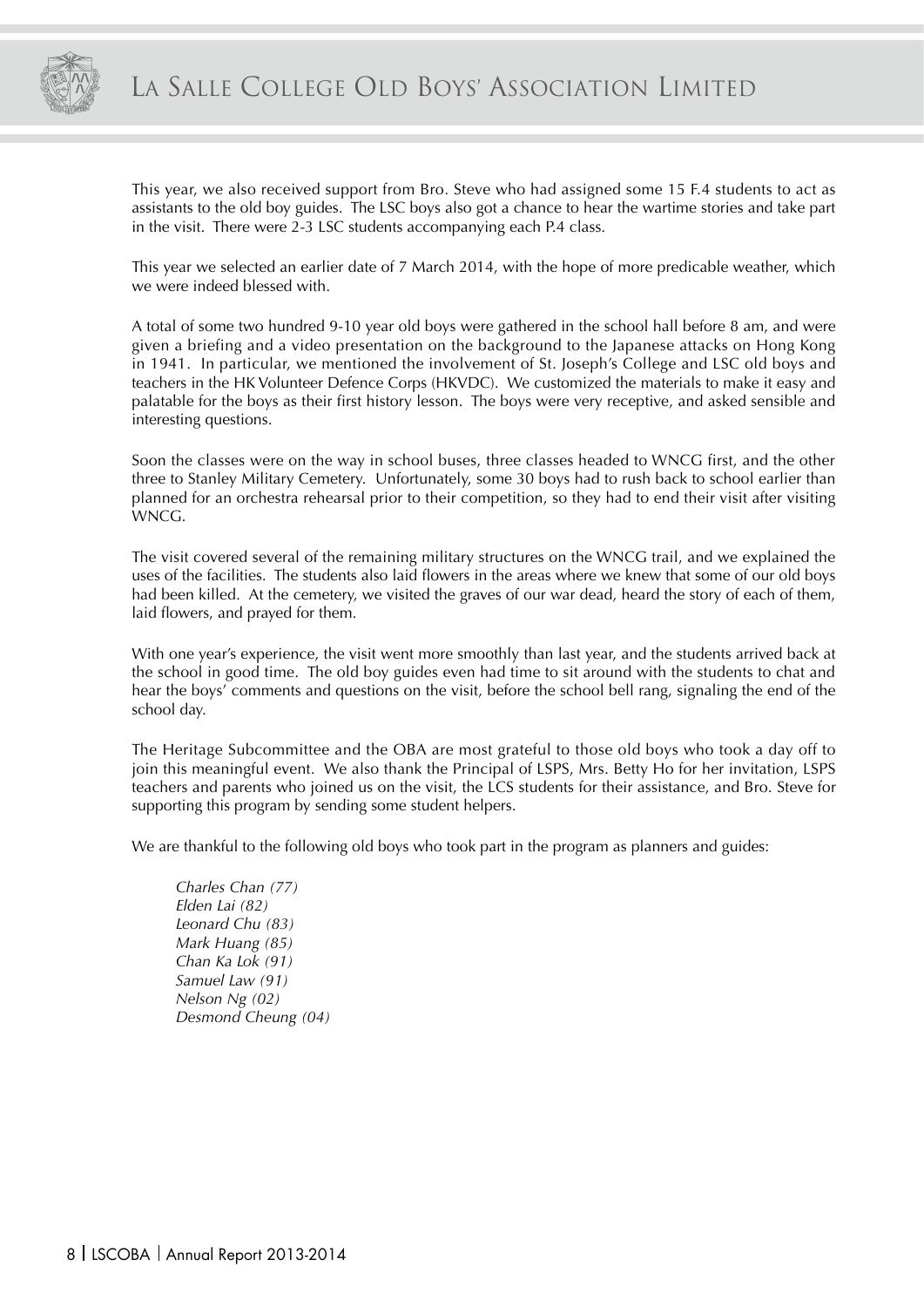

### *(iii) La Salle Primary School – Grave Sweeping for Deceased La Salle Brothers ~ 4 April 2014*

As with the last several years, La Salle Primary School invited the Heritage Subcommittee to give a talk for LSPS students at the Brothers' mausoleum at St Michael's Catholic Cemetery in Happy Valley. The service was held on 4 April 2013 and was attended by 36 students. Three old boys took part in the event for upper class students of LSPS, offering the story of Lasallian Brothers in Hong Kong since their arrival in 1875, up till 1957 when LSPS was founded by Bro. Henry Pang. Afterwards, the boys prayed for the souls of the Brothers, and paid their respects at the graves the Brothers.

### *(iv) LSCOBA Newsletter Heritage Corner*

With a wealth of stories and facts that the Heritage Subcommittee have gathered over the years, the Heritage Subcommittee began offering old news articles and other interesting heritage stories in the OBA newsletter.

Any old boy who is interested in joining this initiative or any of the heritage team activities, please feel free to get in touch with any member of the OBA Committee or via heritage@lscoba.com.

### **6. IT Subcommittee**

### *(i) Website Revamp*

The website www.lscoba.com has been revamped and the newly designed website was launched on 29 May 2014. Besides having a new look and feel, both Customer Relationship Management (CRM) and Content Management System (CMS) functionality have been incorporated to enhance communication and efficiency of activities organized by the OBA.

We have also included a Class / Group section in the new website to further supplement the highly popular "La Salle Old Boys' Ties" in Facebook. Our mission is to facilitate networking so that more old boys in different years, different professions with different interests can gather together.

Special thanks to Mr. Simon Lai for being the project manager for this 9 month project and thanks to all the committee members for helping to conduct the user acceptance test.

### **7. Professional Network Subcommittee**

### *(i) Round Table Dinner 2013 – Talk by Deputy High Court Judge David Lok*

49 old boys and current students attended the Round Table Dinner Talk by Deputy High Court Judge David Lok held at Club Lusitano on Friday, 30 August 2013. His Honour Judge David Lok went through his biography as a La Salle Primary School, La Salle College, University of Hong Kong and London School of Economics alumnus. David had set his mind to become a judge soon after he had started off as a barrister. He went into details of his different postings in the three levels of the judicial system in Hong Kong, drawing laughter as he



explained his work in the Obscene Articles Tribunal. He was proud to present a few cases whence he set the yardstick in common law cases. One interesting observation was that he had not heard of many divorces amongst judges. The night ended as usual with a group photo and singing of the school song.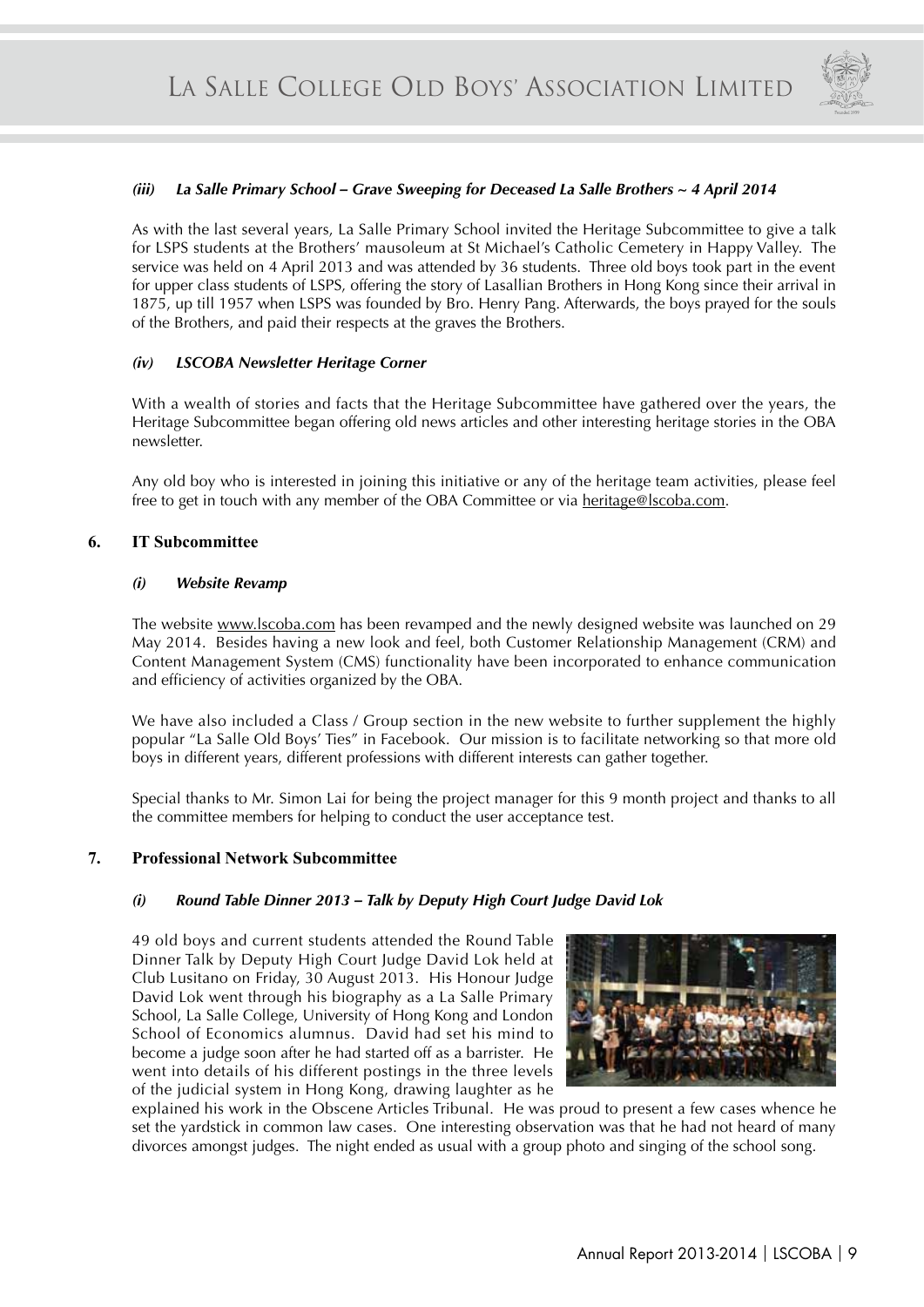

### *(ii) Visit to Pacnet's Submarine Cable Terminal and Data Centre*

On a hazy Saturday morning on 7 December 2013, 30 old boys and their family members gathered at Pacnet's no-signage headquarters at 11 Chung Kwong Street in Tseung Kwan O for a brief introduction to the operations of Asia's leading independent telecommunications service provider. We were introduced to Pacnet's business model and briefed on the submarine optical cable laying process. We learned that fibres as thin as hair are carrying tera-bits of data at amazing



speed. The whole setup including racks and racks of computers, servers and switches, backed by several levels of redundant power supply in the data centre, communicates with the rest of the world via only 8 optical fibres, each about 0.5mm in diameter! It is interesting to note that 1A direct current at +1000V or -1000V is passed through the middle sheath of the optical cable to provide power for the intermediate repeaters, ie, amplifiers of the light signals. This copper conductor, together with the mechanical protection of the outer sheath, is what contributes to the bulk of the 100mm diameter submarine cable that we all know about.

### **8. Recreation Subcommittee**

### *(i) LSCOBA Spring Dinner 2014 (After Annual Interschool Athletics Finals in Wanchai)*

The Spring Dinner has always been a popular old boys' event, and this year's was no exception. The Year of the Horse Spring Dinner was held on 28 February 2014 at The Grand Hall, Wan Chai (灣仔名爵).

Immediately after the Athletics Meet, more than 100 old boys joined the happy hour, mingling with beer and wine in hand at the restaurant. This arrangement proved to be very much welcomed and if you had missed it this year, do join early next year!



We filled the dining hall with 48 tables. More than 550 old boys joined the dinner and enjoyed the great fun, together with past and present teachers and also students from the athletics teams and other sports teams and supporting functions (all as guests of the OBA). Some highlights of the night included the personal sharing by our La Salle athletes on stage, a lucky draw and of course, the traditional beer drinking competition!

We may not have served the best wine or food for the night, but the event certainly had the greatest atmosphere in the OBA calendar.

We would like to extend our warmest gratitude to our esteemed sponsors including Chun Au Knitting, MGM, Telecom Digital, CATALO, and our devoted old boy sponsors including Mr. Robert Tam (71), Mr. Toby Leung (79), Mr. Sunny Cheung (85), and Mr. Calvin Chan (95) for their continued support.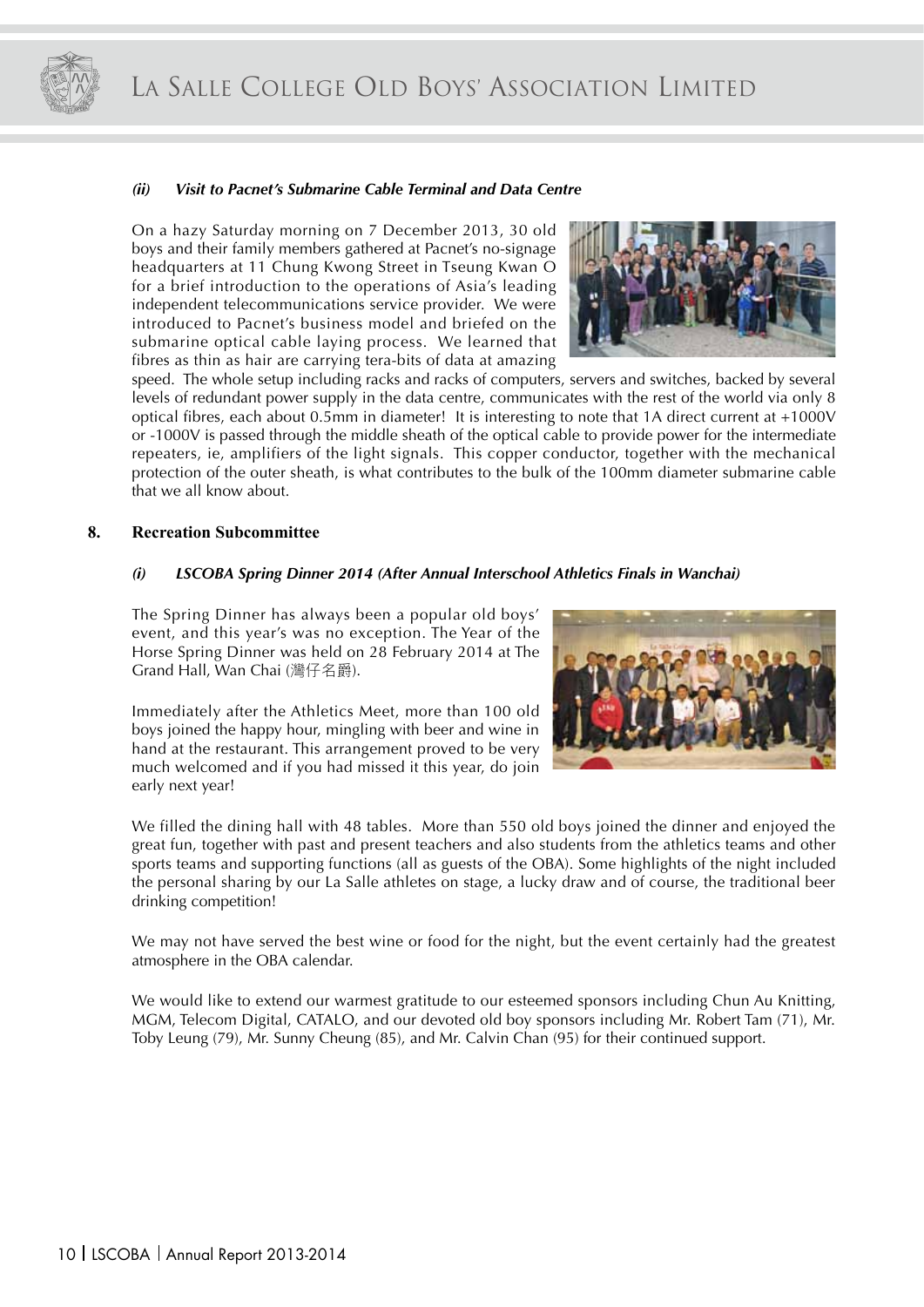

### *(ii) LSCOBA – MCSFSA Joint School Happy Hour Gatherings*

Having co-organized successful events in the pasts, the MCS Former Students' Association (MCSFSA) and OBA once again got together and organized several joint-association Happy Hour gatherings throughout the year in Lan Kwai Fong, Central. These gatherings always attract many LSC old boys and MCS ladies to attend. After a busy week, it is always a perfect time to relax with a pint of chilled beer or a glass of white-wine spritzer, to wind down a whole week of work and stress. Special thanks to Bit Point (Lan Kwai Fong) for letting us use its lounge for our happy hour gatherings.



### **9. Souvenirs Subcommittee**

The Souvenirs Subcommittee has produced a variety of products in 2013. One big hit this year was the 'La Salle Hoodies' in red and grey, with more than 600 sold. The hoodies for kids was also a big hit among primary school students.

We made an unprecedented attempt to introduce a wife and girlfriend (WAG) version of the hoodies and T-shirts for LaSallians' love ones. Positive feedback was received. We made an overwhelming single day sales of over HK\$150K at the LSC Family Fun Day. Annual sales revenue exceeded HK\$400K thanks to the support of old boys, teachers, students and parents. We will continue to produce high quality products next year aiming to increase the sense of belonging among LaSallians.

### **10. Sports Subcommittee**

#### *(i) Re-inauguration of La Salle College Athletics Club (LSCAC)*

On 3 February 2014, a group of teachers, old boys athletes (represented by graduates from four different decades), Bro. Patrick, Bro. Thomas and Bro. Steve gathered at the school sports ground for the Re-inauguration ceremony of LSCAC. The purpose of the LSCAC, founded by Bro. Thomas in the 1970s, is to promote athletics and distance running in the LSC family. In 2014, the LSCAC was represented by over ten members (comprising teachers, old boys and current students) in the Standard Chartered Marathon and the Panasonic Pacers Charity 10k Run in February 2014 and April 2014, respectively.

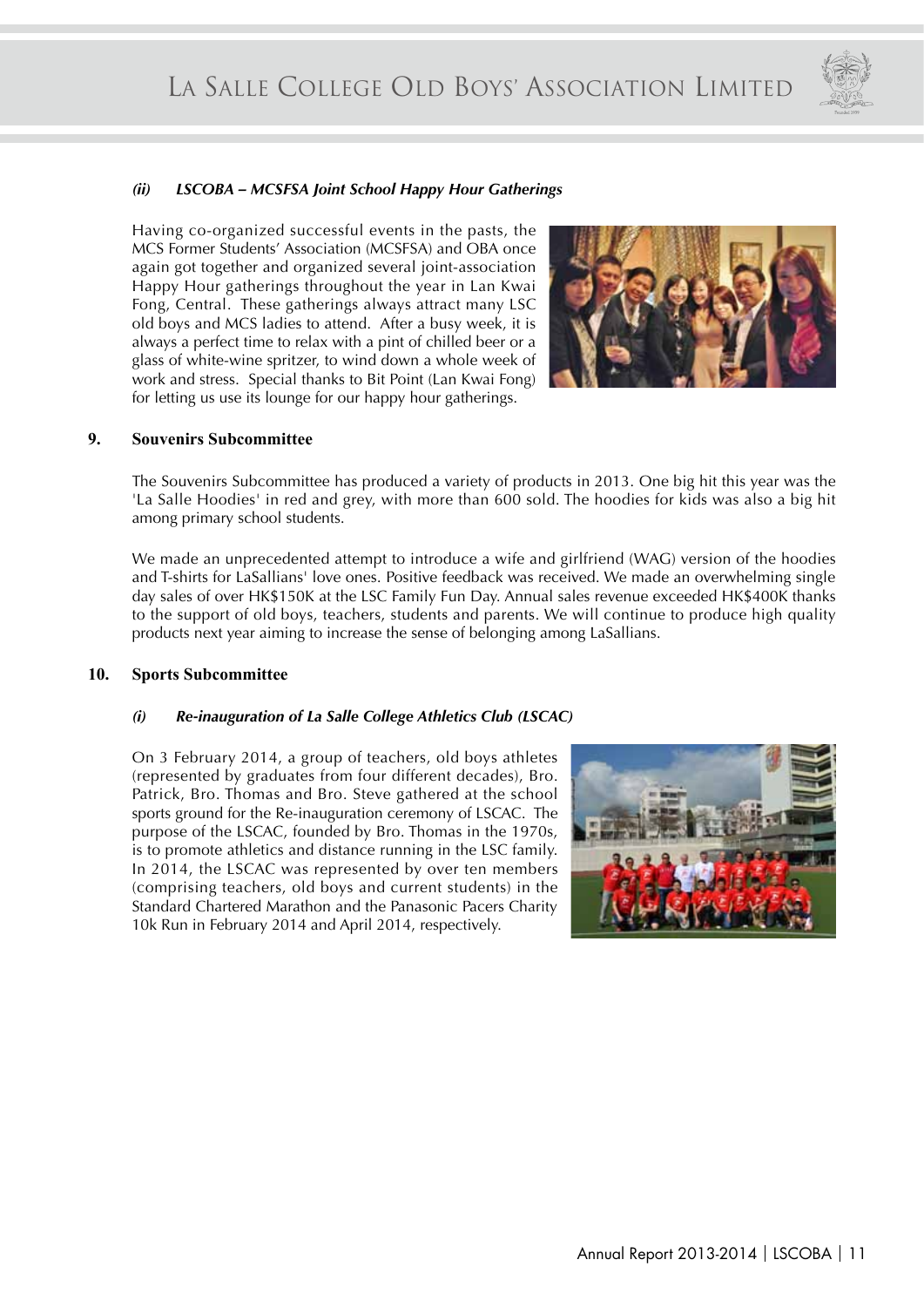

### **11. Student Affairs Subcommittee**

### *(i) Job Shadowing for LSC Students During Summer Holidays*

The Job Shadowing program (1-day internships) was first launched in the summer of 2008. Over the past few years, with the help of more and more old boys, new heights have been achieved, in terms of the number of both hosting companies and participating students. These programs also count as Other Learning Experiences (Career-Related) hours (i.e. learning outside the classroom) that are now required under the New Senior Secondary Curriculum.

Throughout the summer holidays in July and August 2013, Job Shadowing programs were organized by the OBA for our F.5 students. A total of 101 students visited companies that they were interested in, to see the real working lives of some of our old boys and their colleagues. We arranged for a total of 17 companies to host the programs, including an international social enterprise and business from the IT, accounting, financial, legal, telecom, marketing & distribution, dental, medical, pharmaceutical, physiotherapy, engineering and leisure sectors. Some of the participating companies included Café de Coral, Deloitte Touche Tohmatsu, Davis Polk & Wardwell, PuraPharm, Shun Hing Group (Panasonic) and Telecom Digital.



### *(ii) High Court Visit by LSC Students*

A visit to the High Court in Admiralty was organized by the OBA on 30 September 2013 for twenty-two F.5 students who had a keen interest in the legal profession.

The students were led by 3 practicing barristers, Mr. Randy Shek (88), Mr. David Fong (88) and Mr. Vincent Lung (98) to sit in two real hearings of civil litigation. The students learned about Hong Kong's judiciary system and some general legal aspects including the jury system, the different job nature of solicitors and barristers, and the difference between civil and criminal litigation.



After watching the trials in action, we were then received by Deputy High Court Judge – His Honour Judge David Lok (82) in his courtroom. David shared with the students his daily job duties and some of his interesting trials in the past and encouraged them to consider how they could play a role in such a respectful and challenging legal career. It was certainly a very good and interesting opportunity for the boys to gain some Other Learning Experiences.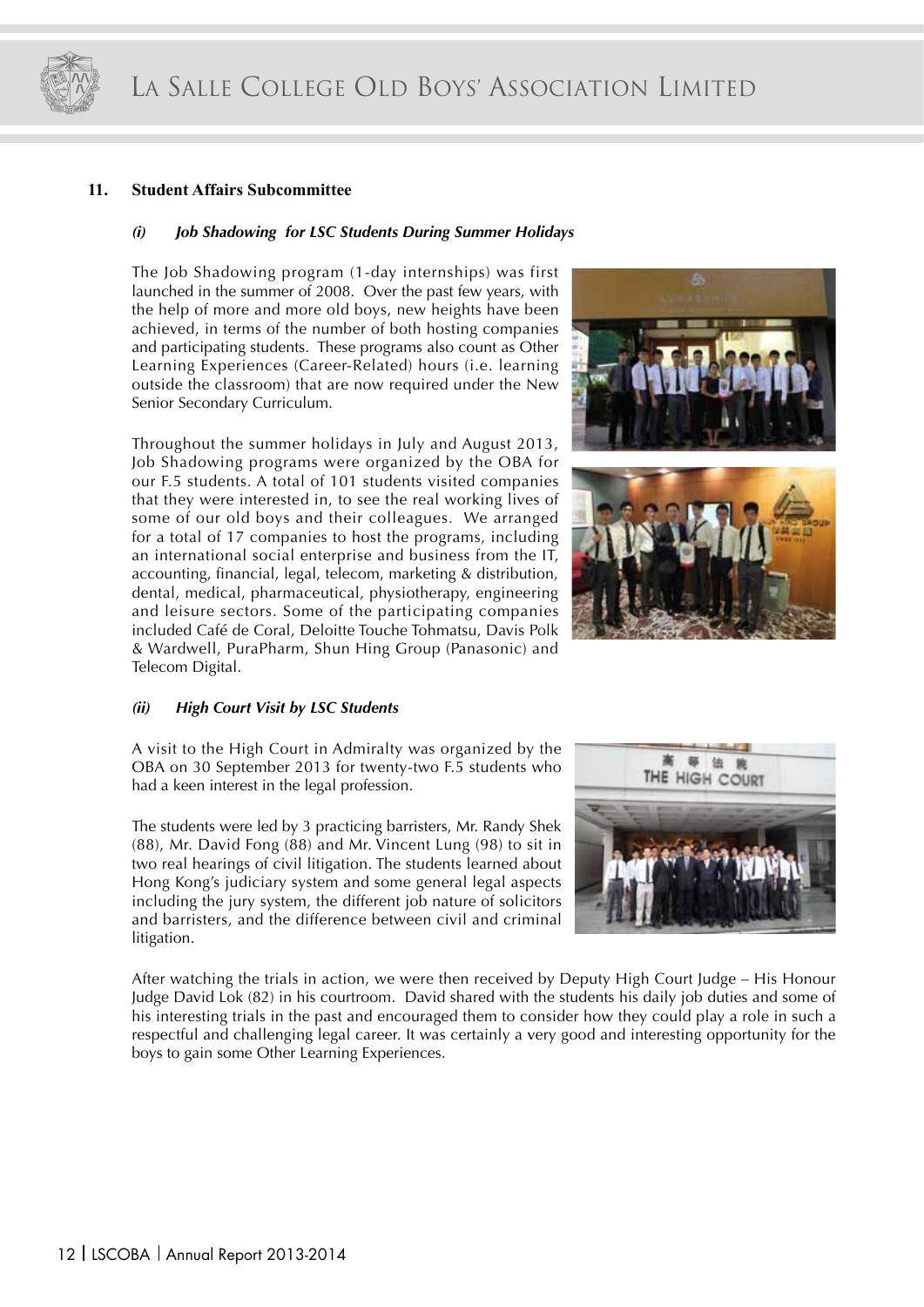LA SALLE COLLEGE OLD BOYS' ASSOCIATION LIMITED

### *(iii) Interview Workshop for Form 6 Students*

Jointly organised by the OBA and the LSC Careers Team, this was a workshop to help F.6 students to prepare for their university admission interviews. It was held on 30 November 2013 and we had 40 old boys, both senior and young graduates, come back to LSC to act as interviewers and to share their past interview experiences. A total of 100 students participated in mock group interviews in the following disciplines: architecture, business & finance, engineering, law, science and social sciences.

The old boys assessed the students in terms of appearance and attire, sitting posture, speaking skills, eye contact and interaction skills. We took videos of some of the students so that they could review their own performance for improvement. The old boys also evaluated each student's performance and provided advice on how to they could perform better in the real interviews. The old boys also helped the students to fine-tune their self-introduction and list of questions to ask the interviewers. It was a good opportunity for the students to seek guidance in career planning and prospects from the old boys.

### *(iv) LSC Family Fun Day and LSPS Spring Carnival*

We were pleased to support the annual carnivals of La Salle College and La Salle Primary School held on 15 December 2013 and 2 March 2014, respectively. On both occasions, we ran a Big Teeth game booth which attracted a large number of patrons and about 800 gifts were given away. We would like to thank Mr. Vincent Ma (82) and Mr. Paul Leung of Lung Cheong International Holdings Ltd for their generous donation of gifts.

### *(v) LSC Careers Day*

It is a long tradition for old boys to return to the school to talk about their career experience and to inspire our students in their career planning. The Careers Day this year was held on 22 March 2014 for current F.3 to F.5 students.

There were a total of 20 old boy speakers who gave presentations on the professions of accounting, architecture, investment banking, legal and pharmacy. A Q&A session followed after the presentations. The event was successful with more than 200 students in attendance.







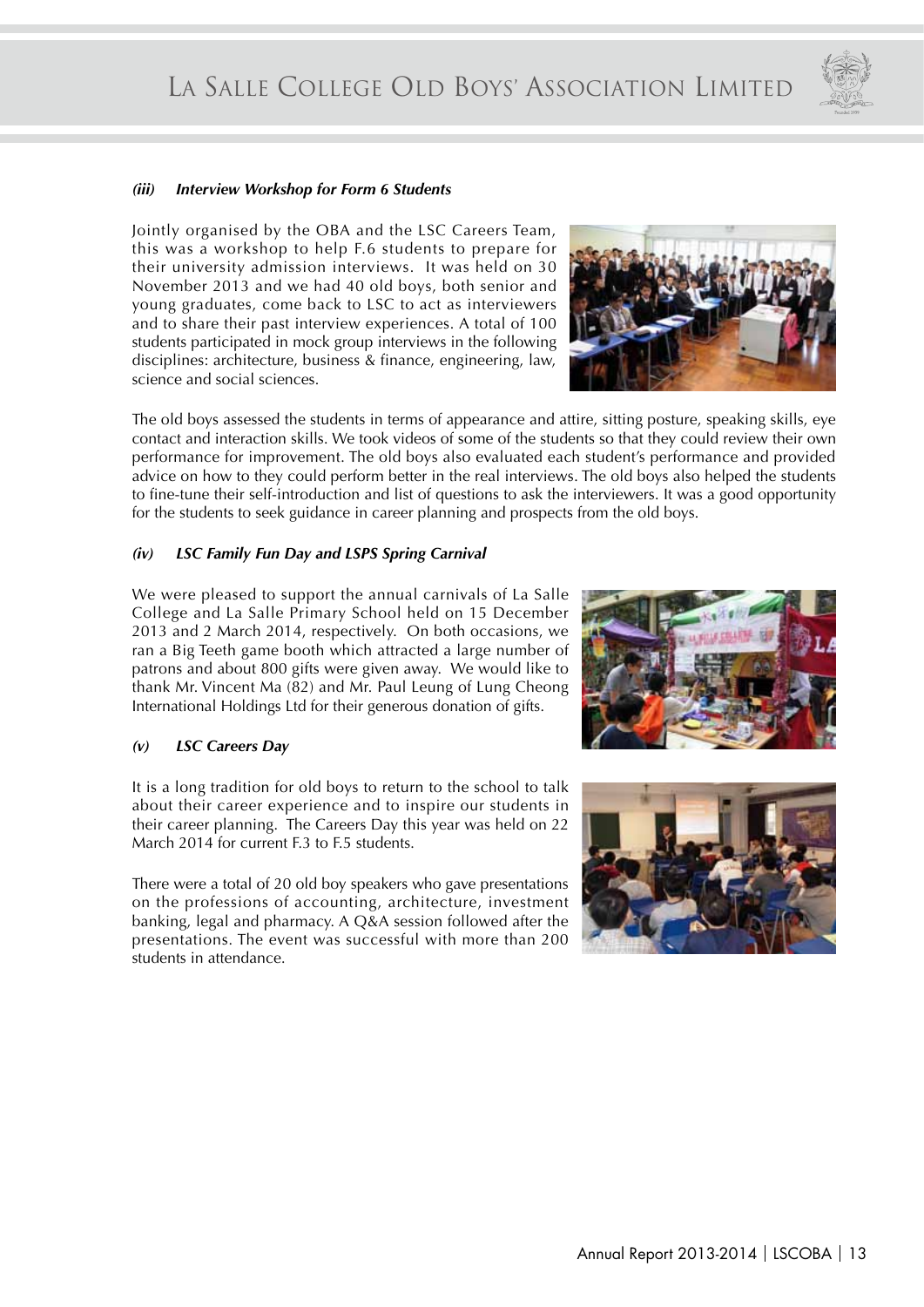

### **12. Newsletter Subcommittee**

Three issues of the LSCOBA newsletter were published in November 2013, February 2014 and June 2014. Both the electronic and paper versions are available. To promote the connection between the OBA and soon-to-be graduates of the school, F.5 and F.6 students were also offered copies.

Soft copies of the newsletter are available at: http://www.lscoba.com/news/newsletter.html

### **13. School Liaison**

The School Liaison acts as a liaison between the school and the old boys. The School Liaison also acts as co-ordinator among old boys for various OBA functions, in particular, class reunions. Feedback from each reunion function has been positive, and we are thankful to the class reunion organizers for donations made to the LSC.

If you haven't yet organized your class reunion, why don't you give some thought to that? Gather a few of your classmates and send us an email (school-liaison@lscoba.com) to get some inspiration on how to organize one!

### **14. Young Members Subcommittee**

Young Members refer to members who have graduated from LSC for less than 10 years. The Young Members Subcommittee continued its aim to provide support and linkage to our young old boys through gatherings and reunions in order to continue their spirit for the school.

### *(i) Young Members Subcommittee composition*

In order to enhance the support provided to the Young Members community, Mr. Steven Sze (95), Mr. Kennon Tam (98) and Mr. Baldwin Hui (03) joined the Young Members Subcommittee this year. Discussions held on the direction and focus of the Young Members Subcommittee contributed to the strategic alignment with the Professional Network and Student Affairs subcommittee.

### *(ii) Young Members email alias*

To streamline the existing mechanism of mass email communications to young members, an initiative to create email aliases was undertaken. Each graduation year has been assigned an email alias with email forwarding links to members' personal emails provided at registration. Further work will be done to dovetail this initiative with the member on-boarding process and website revamp.

### *(iii) Young Members reunion*

A proactive approach has been adopted to reach out to young members reaching their 5th and 10th anniversary. We offered to facilitate and provide support should they desire to organize reunion events. Young members who had graduated in 2004 and 2009 were the focus for this year. We hope to successfully strengthen and continue of the fraternity of young members and their bonding to LSC.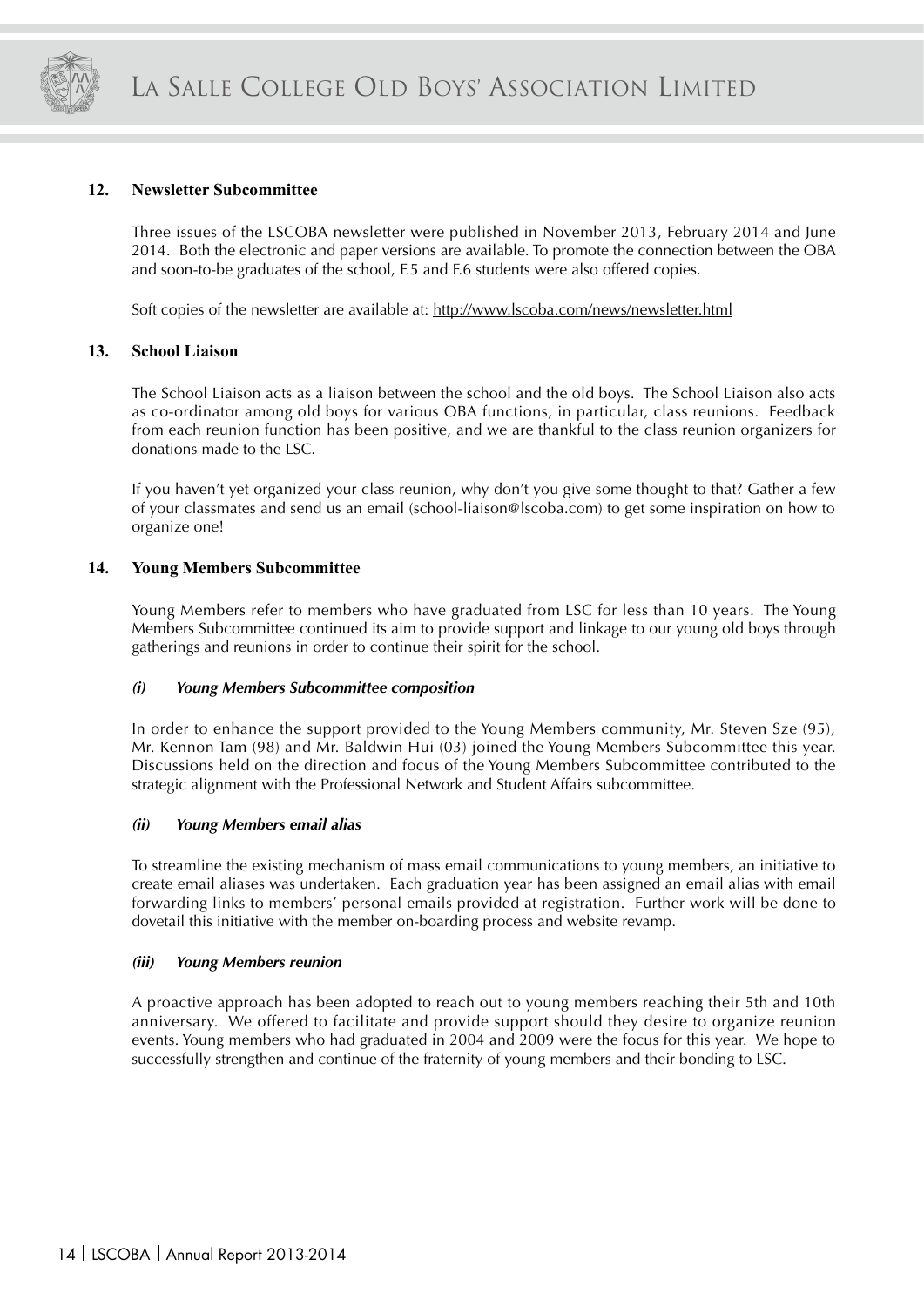

### **15. Overseas Network Group (previously known as Global Alliance Subcommittee)**

The advancement of technologies has knocked down the physical boundaries, the Old Boys in overseas are enjoying the benefits and are closer to Alma Mater than ever. As the RAA of LSC, the Association sees the need to offer a lot more to the Overseas Chapters and other Old Boys communities, as such; the Committee has decided to restructure the Global Alliance Sub-Committee to the new Overseas Network Group ("ONG") with additional injection of resources to serve the overseas Lasallian communities.

### **16. Music Board**

### *i) La Salle College Old Boys Premiere Concert*

This highlight of the year was successfully held on 8 September 2013 at Tsuen Wan Town Hall Auditorium with over 800 old boys, current students, family members and friends of La Salle. We were very grateful to have had Mr. Lam CheHo (08) and Mr. Johnson Leung (10), two well-known old boy young musicians, as soloists. Under the baton of Mr. Kelvin Ngai and Mr. Ng Chiu Sing, conductors of La Salle College Symphony Orchestra and La Salle College Chinese Orchestra, respectively, the audience enjoyed Mendelssohn's Double Concerto Violin and Piano and other classics performed by the orchestras and ensembles formed by more than 100 graduates of our alma mater.

Fortunately, the Music Board has received remarkable support from various parties, including more than 10 sponsors, as well as valuable assistance from countless old boys and current students. To promote the goodwill of La Salle music, significant resources were utilized in publicity work including media exposure and advertisement in classical music concerts.

Following the impressive outcome of the debut concert, the Music Board hopes that this can be an annual event, to affirm the music tradition in La Salle while building a platform for an annual reunion of La Salle musicians.

### *ii) Performance at Mass of the Resurrection for Rev. Bro. Alphonsus Chee F.S.C. (1928-2013)*

Two members of the Music Board, Mr. Calvin Lau (09) and Mr. Lyon You (09), performed on this special occasion on 27 September 2013 at the School Chapel of LSC.

### *iii) Performance at La Salle College Family Fun Day 2013*

4 members from the Music Board, Mr. Sam Luk (09), Mr. Lyon You (09), Mr. Hilary Lee (13) and Mr. Jacky Yung (13), together with a current student, performed in the annual carnival of the school on 15 December 2013 at LSC. The ensemble played some pop songs and light jazz.

### *iv) 2nd Annual Meeting*

The 2nd Annual Meeting was held on 20 January 2014 with the presence of nearly 20 members. In addition to concluding the first year operations of the Music Board, the attendees witnessed the election of the Music Board committee members.

Several amendments to the internal regulations of the Music Board, mainly on structural reforms, were adopted in order to improve the efficiency of daily operations. The meeting ended after the approval of the annual year plan and annual budget. A photo taking session was held after the meeting to record this historical moment in Music Board history.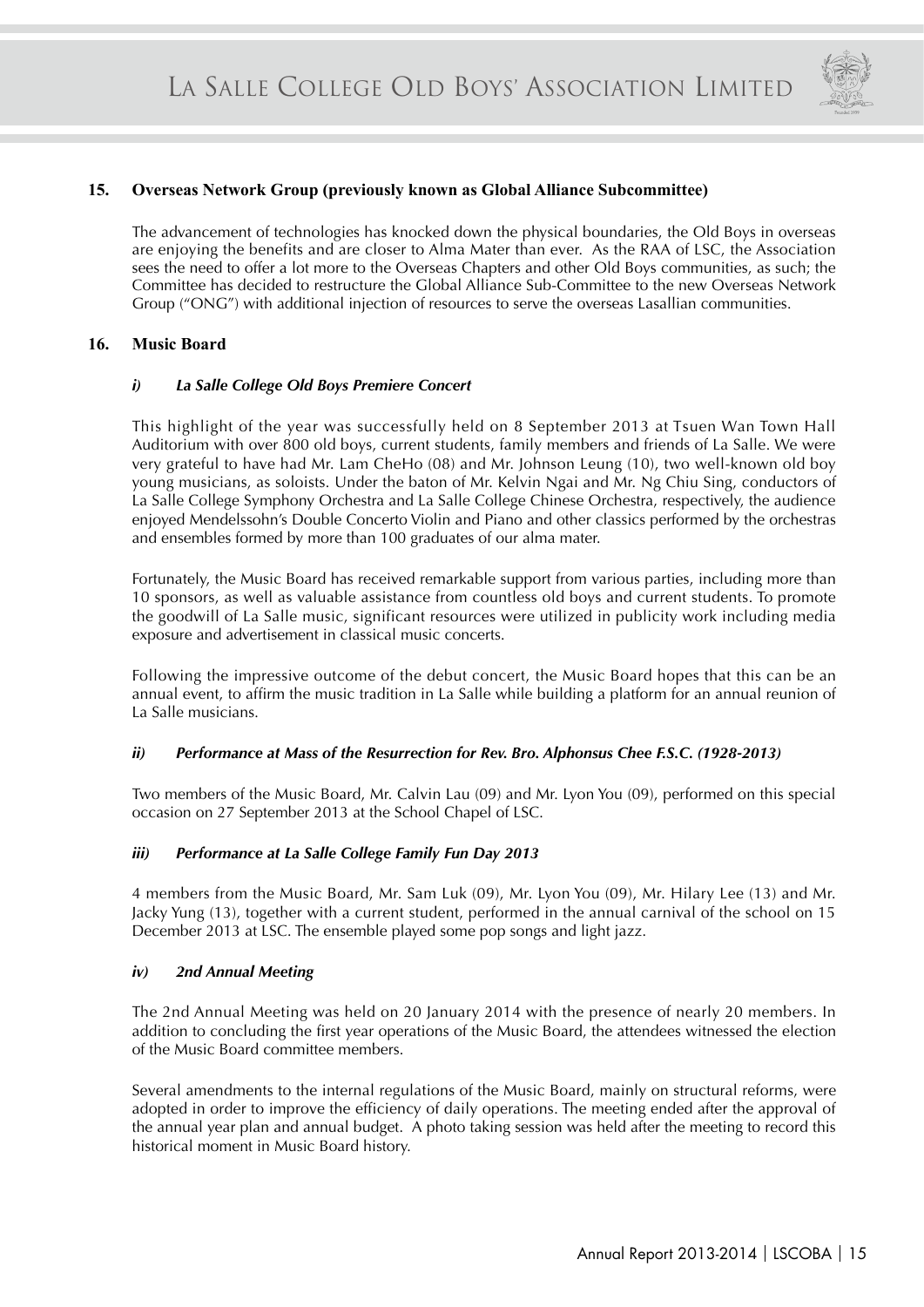

### *v) 1st Annual Dinner*

The first ever Music Board Annual Dinner was held on 20 January 2014 after the 2nd Annual Meeting at Ho Choi Seafood Restaurant in Kowloon City. La Salle musicians enjoyed a memorable night while recalling the good old days in La Salle. It is expected that the annual dinner of the Music Board will be held in the evening after each year's annual meeting.

### *vi) Preparation for La Salle College Old Boys Annual Concert 2014*

The Music Board is excited that the second old boys concert will be held on 31 August 2014 at Tsuen Wan Town Hall Auditorium. Old boys players are mostly welcomed and Music Board membership application forms can be found on our Facebook Page: "Music Board, La Salle College Old Boys' Association".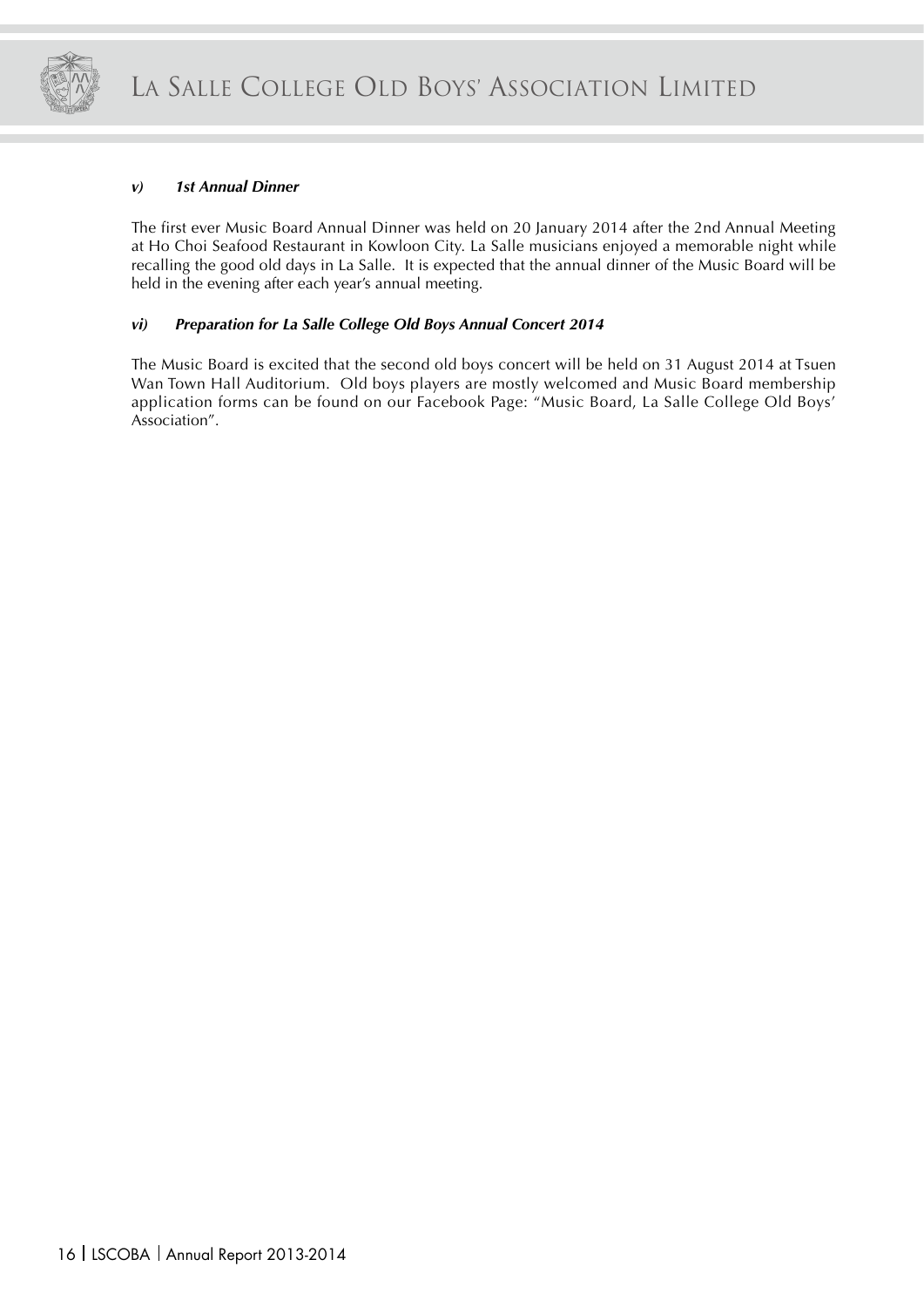

## **Statistics**

The total number of registered members was 6,822 as of 31 March 2014. The composition and geographical distribution are as follows:—



### **Members distribution by F.5 Graduation Year**

F5 Graduation Year identified from database: 4,996 members Unknown: 1,826 members



### **Members Geographical Distribution outside Hong Kong**

Country of Residence identified from database: 4,749 members (Hong Kong: 4,447 members) Unknown: 2,073 members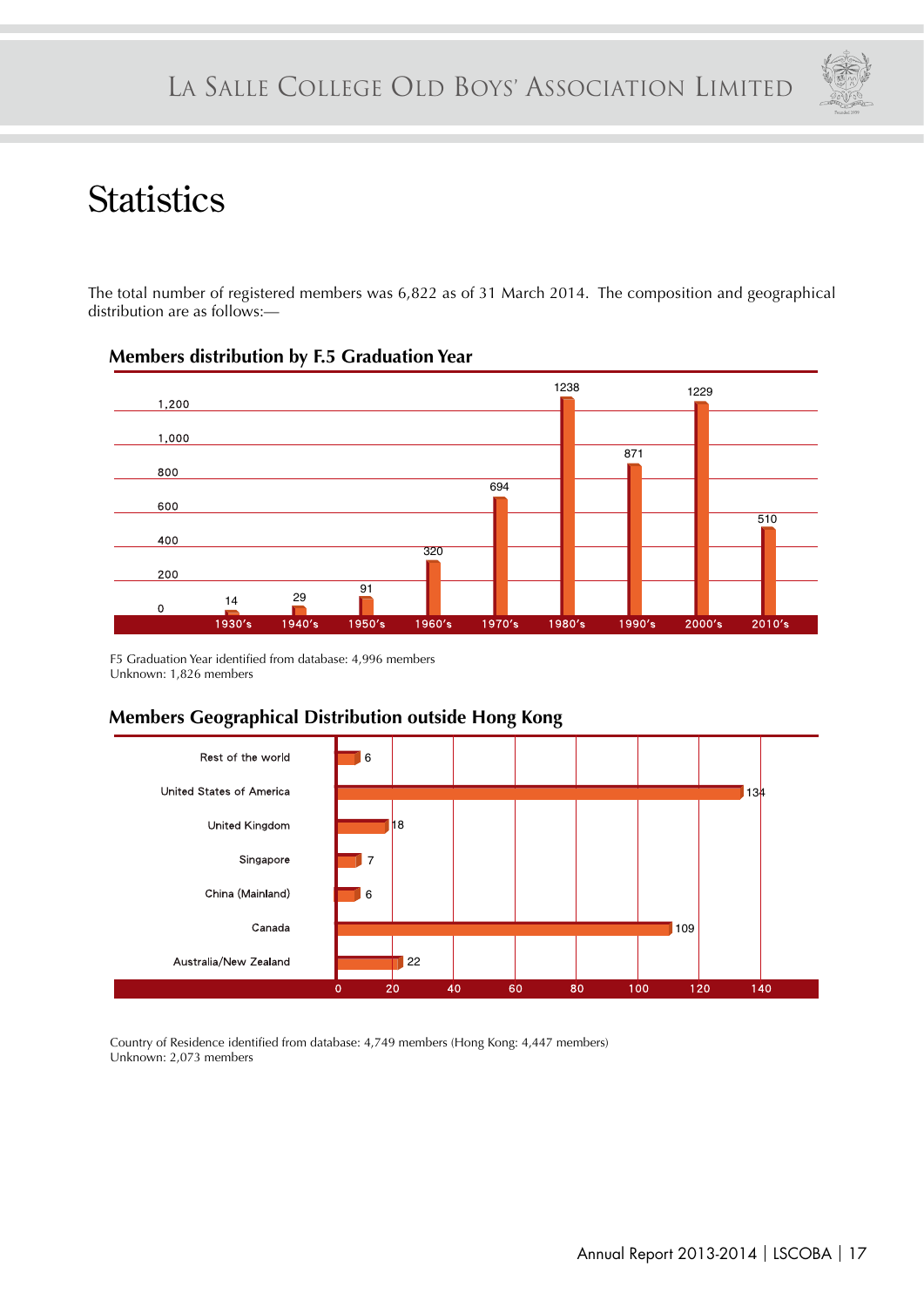

# Past Presidents of LSCOBA

| 1939-1941 | Mr. Louis ALLAYE CHAN                         |
|-----------|-----------------------------------------------|
| 1941      | Mr. Peter Hans Amandus ULRICH                 |
| 1946-1949 | Mr. Ferdinand Maria CASTRO                    |
| 1949-1952 | Mr. KAM Kwong Yee                             |
| 1952-1654 | Mr. VAN Kwok Shing                            |
| 1954-1957 | Mr. Hilton CHEONG-LENN, CBE, JP               |
| 1957-1960 | The Hon. Arnaldo de Oliveria SALES, CBM, JP   |
| 1960-1962 | Dr. CHAN Pui Kai                              |
| 1962-1964 | Dr. PUN Chung Chik                            |
| 1964-1965 | Mr. Policarpo E. ANTONIO                      |
| 1965-1968 | Mr. Maximo Anthony CHENG                      |
| 1968-1971 | Mr. Michael CHAN Sui Hin, JP                  |
| 1971-1974 | Dr. Peter TANG Hin Yu                         |
| 1974-1976 | Mr. Peter TSANG Ting Po                       |
| 1976-1979 | Dr. Lawrence CHAN Siu Hung                    |
| 1979-1980 | Mr. Michael SZE Cho Cheung, GBS, CBE, ISO, JP |
| 1980-1981 | Mr. Paul KING Wen Pau                         |
| 1981-1982 | Mr. Frank CHEUNG Chi Yuen                     |
| 1982-1984 | Mr. Nicholas NG Wing Fui, GBS, CBE, JP        |
| 1984-1986 | Mr. Dennis CHOW Koon Hung                     |
| 1986-1988 | Mr. Alex WONG Po Hang                         |
| 1988-1989 | Mr. Sam CHEN Tong Sang                        |
| 1989-1991 | Dr. Bell TSE Sing Sang                        |
| 1991-1993 | Mr. Lester Garson HUANG, JP                   |
| 1993-1994 | Mr. Colin NGAN Siu Lun                        |
| 1994-1997 | Mr. Joseph LEE Chung Tak, BBS, JP             |
| 1997-1999 | Mr. David MONG Tak Yeung                      |
| 1999-2001 | Mr. William TONG Wai Lun, MH                  |
| 2001-2003 | Mr. William YAN                               |
| 2003-2004 | Dr. Robert YUEN Kar Ngai                      |
| 2004-2007 | Dr. Bernard KONG Ming Hei                     |
| 2007-2010 | Mr. Charles CHAN Kit Ying                     |
| 2010-2012 | Mr. Robin Mark Garvey HUANG                   |
| 2012-2014 | Mr. Willie WONG Chak Yin                      |

*Prior to 29 July 1978, the Association was known as La Salle Old Boys' Association.*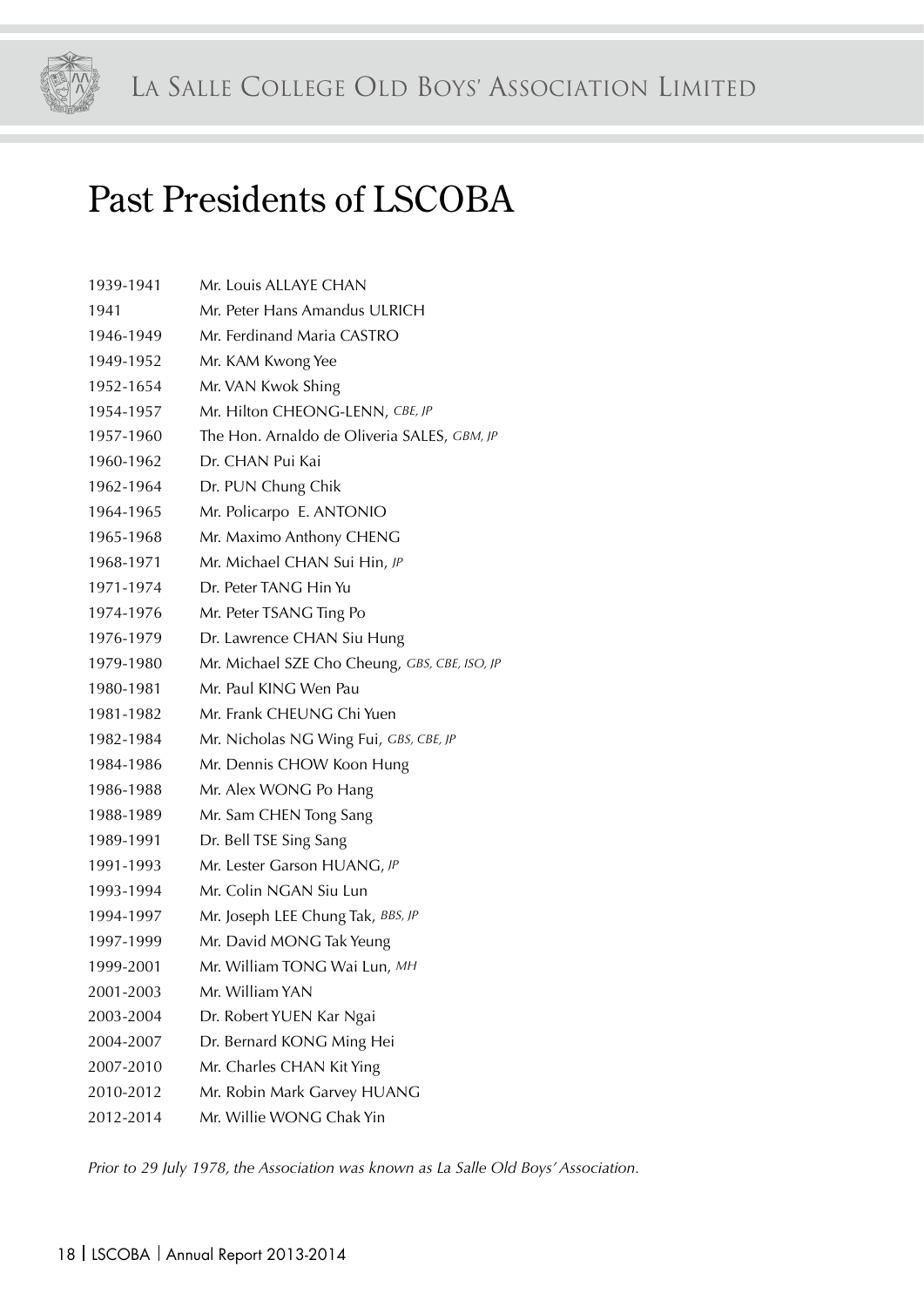### LA SALLE COLLEGE OLD BOYS' ASSOCIATION LIMITED LA SALLE COLLEGE OLD BOYS' ASSOCIATION LIMITED **LA SALLE COLLEGE OLD BOYS' ASSOCIATION LIMITED**

(incorporated in Hong Kong and limited by guarantee)

DIRECTORS' REPORT AND FINANCIAL STATEMENTS FOR THE YEAR ENDED 31 MARCH 2014<br>Past Past Presidents of Lines

### **REPORT OF THE DIRECTORS**

The Directors submit their report together with the audited financial statements for the year ended 31 March 2014.

### **PRINCIPAL ACTIVITIES**

The principal activities of La Salle College Old Boys' Association Limited (the "Association") as per the Association's Memorandum of Association are, inter alia, to foster and promote close relationships and better understanding among the past and present students of La Salle College in and outside Hong Kong, to maintain, promote and cultivate friendship among the members of the Association, and in its connection, to promote and hold all kinds of sports or pastimes, to grant scholarships and prizes, and to give or contribute towards, prizes, medals, and awards, and to promote, give or support dinners, balls, concerts and other entertainments.

### **RESULTS**

The financial results of the Association for the year ended 31 March 2014 are set out on page 3 of the financial statements.

### **RESERVES**

Movements in the reserves of the Association during the year are set out on page 5 of the financial statements.

### **DIRECTORS**

The Directors during the year and up to the date of this report were:—

Wong Chak Yin, Willie (President) Chu Wing Fei, Leonard (Vice-President) Bo Ho Man, Herman (Honorary Treasurer) Chow Chun Hin, Eric (Honorary Secretary) Huang Robin Mark Garvey (Immediate Past President) Ho Jing Kan, Patrick (Committee Member) Fong Kwok Tung, Gordon (Committee Member) Lai Chi Kai (Committee Member) Lee Pui Tong, Paul (Committee Member) Lee Shiu Fung, Roger (Committee Member) Lui Chi Hung (Committee Member) Mak Kwok Kwan, Terence (Committee Member)<br>
Shum Chi Kwong, Stanley (Committee Member) Shum Chi Kwong, Stanley Shum Chi Yuen (Committee Member) Sun Yat Ming, Ray (Committee Member) Szeto Ka Tsun (Committee Member) Wong Chun Ho Howard (Committee Member)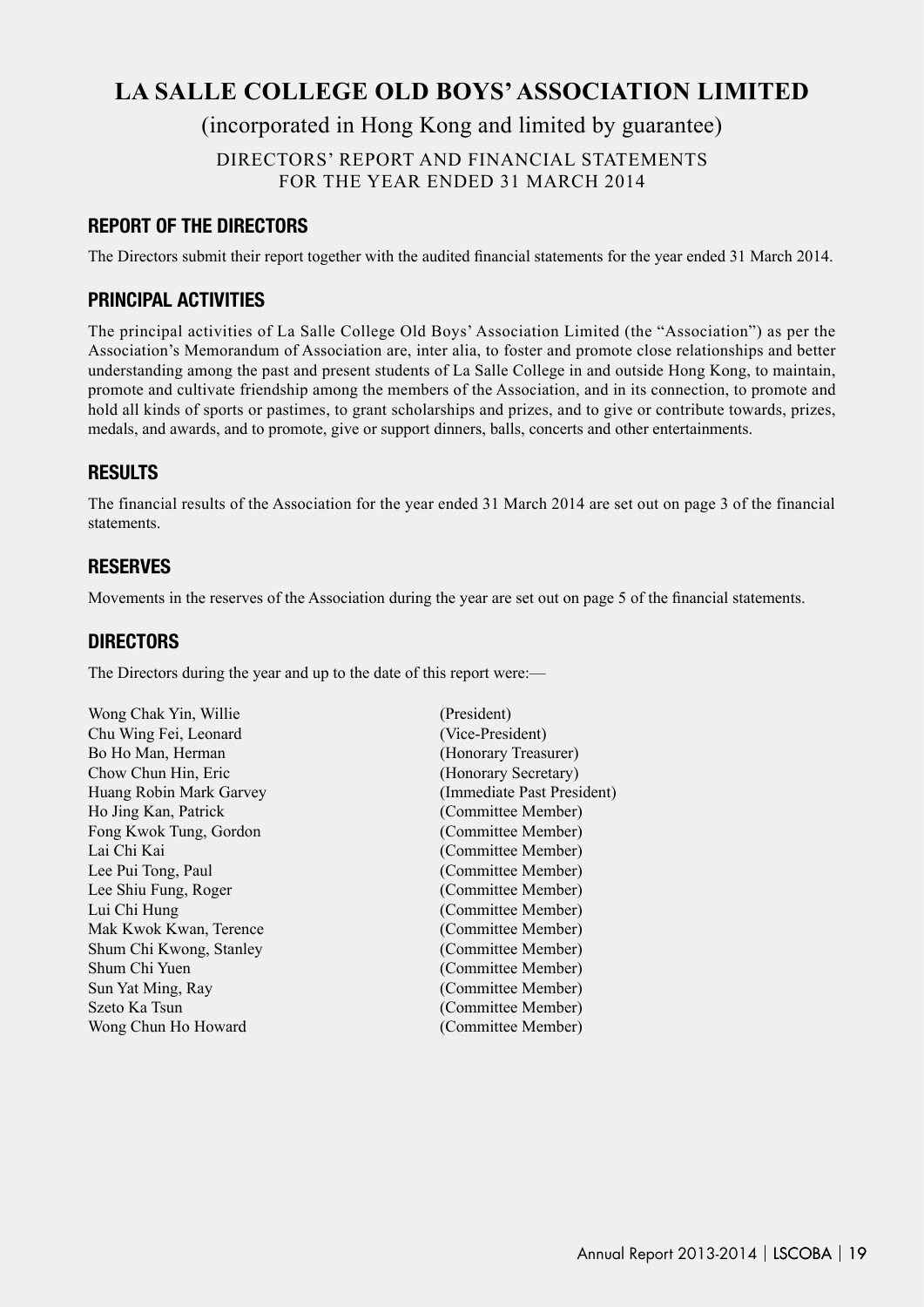

### **REPORT OF THE DIRECTORS (continued)**

### **DIRECTORS' INTERESTS**

No contracts of significance in relation to the Association's business to which the Association was a party and in which a Director of the Association had a material interest, whether directly or indirectly, subsisted at the end of the year or at any time during the year.

### **MANAGEMENT CONTRACTS**

No contracts concerning the management and administration of the whole or any substantial part of the business of the Association were entered into or existed during the year.

### **AUDITORS**

The financial statements have been audited by CWCC, Certified Public Accountants, who retire and, being eligible, offer themselves for re-appointment.

### **BANKERS**

The bankers are The Hongkong and Shanghai Banking Corporation Limited, Wing Hang Bank Limited and Bank of China (Hong Kong) Limited.

On behalf of the Board

Jillie Worg.

President HONG KONG 18 June 2014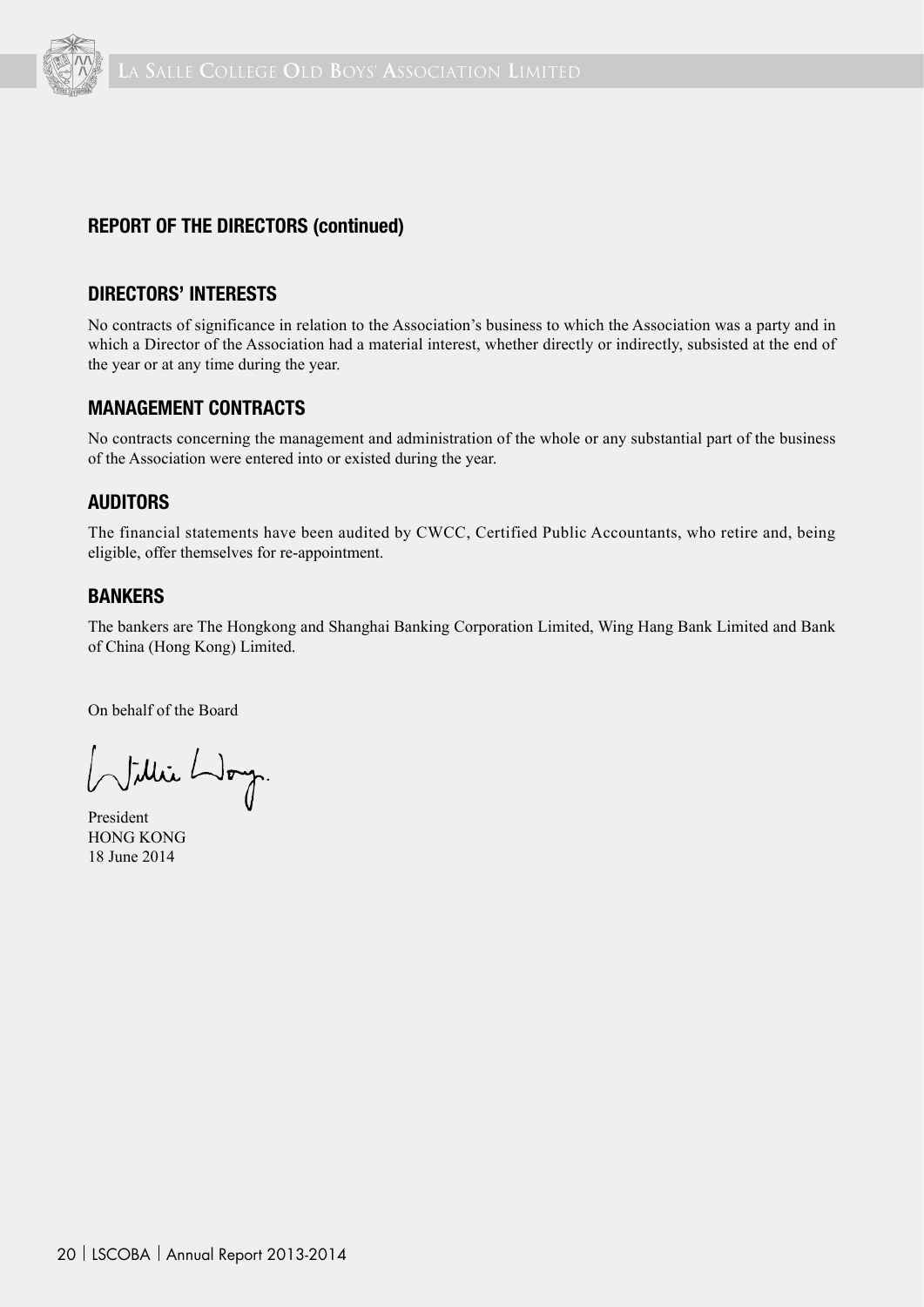г

### STATEMENT OF INCOME AND EXPENDITURE AND OTHER COMPREHENSIVE INCOME

FOR THE YEAR ENDED 31 MARCH 2014

|                                                           |              | 2014            | 2013             |
|-----------------------------------------------------------|--------------|-----------------|------------------|
|                                                           | <b>Notes</b> | HK\$            | $H K$ \$         |
| <b>INCOME</b>                                             |              |                 |                  |
| Dividend income                                           | 7            | 207,109         | 169,206          |
| Donation income                                           | 8            | 38,186          | 23,582           |
| Income from sales of souvenirs and history books          | 6,13         | 452,388         | 324,054          |
| Income from various functions and activities              | 5,13         | 1,121,645       | 1,198,435        |
| Interest income                                           |              | 46              | 39               |
| LSCOBA credit card - monthly donation from card holders   | 20(a)        | 18,100          | 25,200           |
| LSCOBA credit card – rebates and referral fee received    | 20(a)        | 62,074          | 84,439           |
| Membership application fee                                | 9,13         | 45,700          | 102,500          |
| Rebates received from oil card                            |              | 10,887          | 11,621           |
| 80th anniversary donation (monthly)                       | 13           | 6,000           | 218,756          |
| Sundry income                                             | 13           | 5,220           |                  |
|                                                           |              | 1,967,355       | 2,157,832        |
|                                                           |              |                 |                  |
| <b>EXPENDITURE</b><br><b>Annual General Meeting</b>       |              |                 |                  |
| Bank charges                                              |              | 30,230<br>8,611 | 29,290<br>10,711 |
| Business registration fee and filing fee                  |              | 605             | 555              |
| Credit card and membership promotion expenses             |              |                 | 1,088            |
| Depreciation                                              | 14           | 3,584           | 11,049           |
| Donation and sponsorships                                 | 10           | 75,886          | 242,839          |
| Expenses for sales of souvenirs and history books         | 6            | 267,949         | 148,800          |
| Expenses for various functions and activities             | 5            | 793,246         | 983,782          |
| Insurance expenses                                        |              | 1,336           | 988              |
| Postage and delivery charges                              |              | 22,538          | 47,976           |
| Printing and stationery                                   |              | 64,426          | 68,901           |
| Repairs and maintenance                                   |              | 13,500          | 4,125            |
| Staff costs and student helpers' fees                     | 11           | 128,600         | 142,920          |
| Telephone and fax line charges                            |              | 5,320           | 2,055            |
| Website hosting expenses                                  |              | 44,336          | 35,200           |
| Sundry expenses                                           |              | 6,815           | 10,187           |
| 80th anniversary donation (monthly) – donation            |              |                 | 218,756          |
| 80th anniversary souvenirs - expenses                     |              |                 | 4,700            |
|                                                           |              | 1,466,982       | 1,963,922        |
| <b>Surplus for the year</b>                               | 13           | 500,373         | 193,910          |
| Other comprehensive income for the year                   |              |                 |                  |
| Available-for-sale financial assets:-                     |              |                 |                  |
| Change in fair value during the year (current assets)     |              | (42, 679)       | 155,479          |
| Change in fair value during the year (non-current assets) |              | (159,296)       | 580,228          |
| Total comprehensive income for the year                   |              | 298,398         | 929,617          |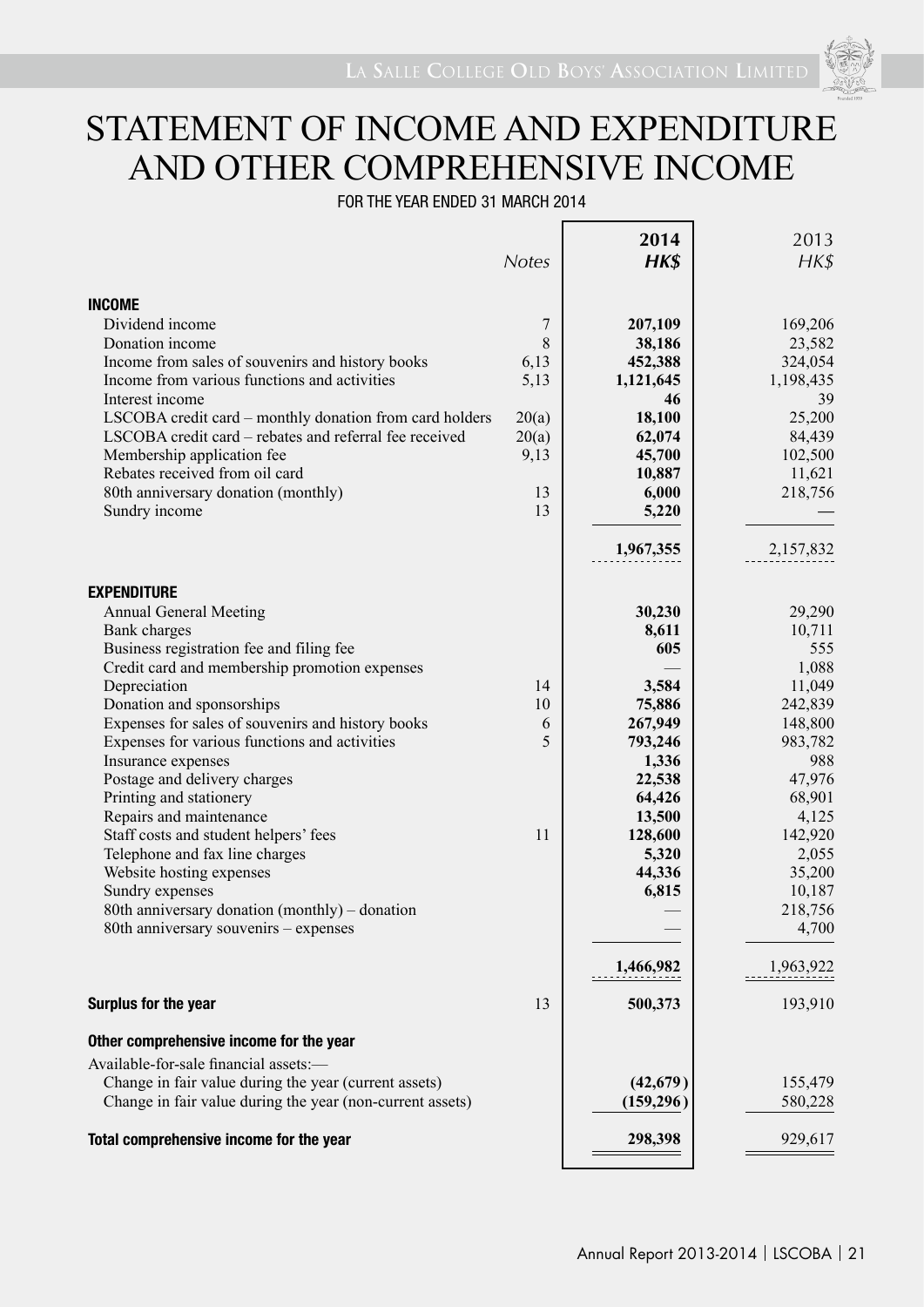

## STATEMENT OF FINANCIAL POSITION

AS AT 31 MARCH 2014

|                                              | <b>Notes</b> | 2014<br>HK\$ | 2013<br>$H K$ \$ |
|----------------------------------------------|--------------|--------------|------------------|
| <b>ASSETS</b>                                |              |              |                  |
| <b>Non-current assets</b>                    |              |              |                  |
| Available-for-sale financial assets          | 19           | 3,543,233    | 3,539,284        |
| Equipment, fixtures and furniture            | 14           |              | 3,584            |
|                                              |              | 3,543,233    | 3,542,868        |
| <b>Current assets</b>                        |              |              |                  |
| Accounts receivable                          | 16           | 122,499      | 85,418           |
| Available-for-sale financial assets          | 19           | 949,355      | 948,412          |
| Cash and cash equivalents                    | 15           | 1,263,964    | 678,965          |
| Inventories                                  | 17           | 71,001       | 45,242           |
|                                              |              | 2,406,819    | 1,758,037        |
| <b>Total assets</b>                          |              | 5,950,052    | 5,300,905        |
| <b>EQUITY</b>                                |              |              |                  |
| Accumulated funds                            |              | 1,606,710    | 1,306,625        |
| Available-for-sale financial assets reserves |              | 2,114,514    | 2,273,810        |
| Credit card reserves                         | 20           | 277,927      | 242,053          |
| Heritage reserves                            | 20           | 50,000       | 50,000           |
| Music board reserves                         | 20           | 68,792       |                  |
| PRC Education reserves                       | 20           | 53,180       | 53,180           |
| Sports reserves                              | 20           | 393,825      | 341,825          |
| LSC 80th Anniversary reserves                | 19,20        | 949,355      | 948,412          |
| <b>Total equity</b>                          |              | 5,514,303    | 5,215,905        |
| <b>LIABILITIES</b>                           |              |              |                  |
| <b>Current liabilities</b>                   |              |              |                  |
| Accounts payable and accruals                | 18           | 435,749      | 85,000           |
| <b>Total equity and liabilities</b>          |              | 5,950,052    | 5,300,905        |

Willie Woy. Alere Por

President Honorary Treasurer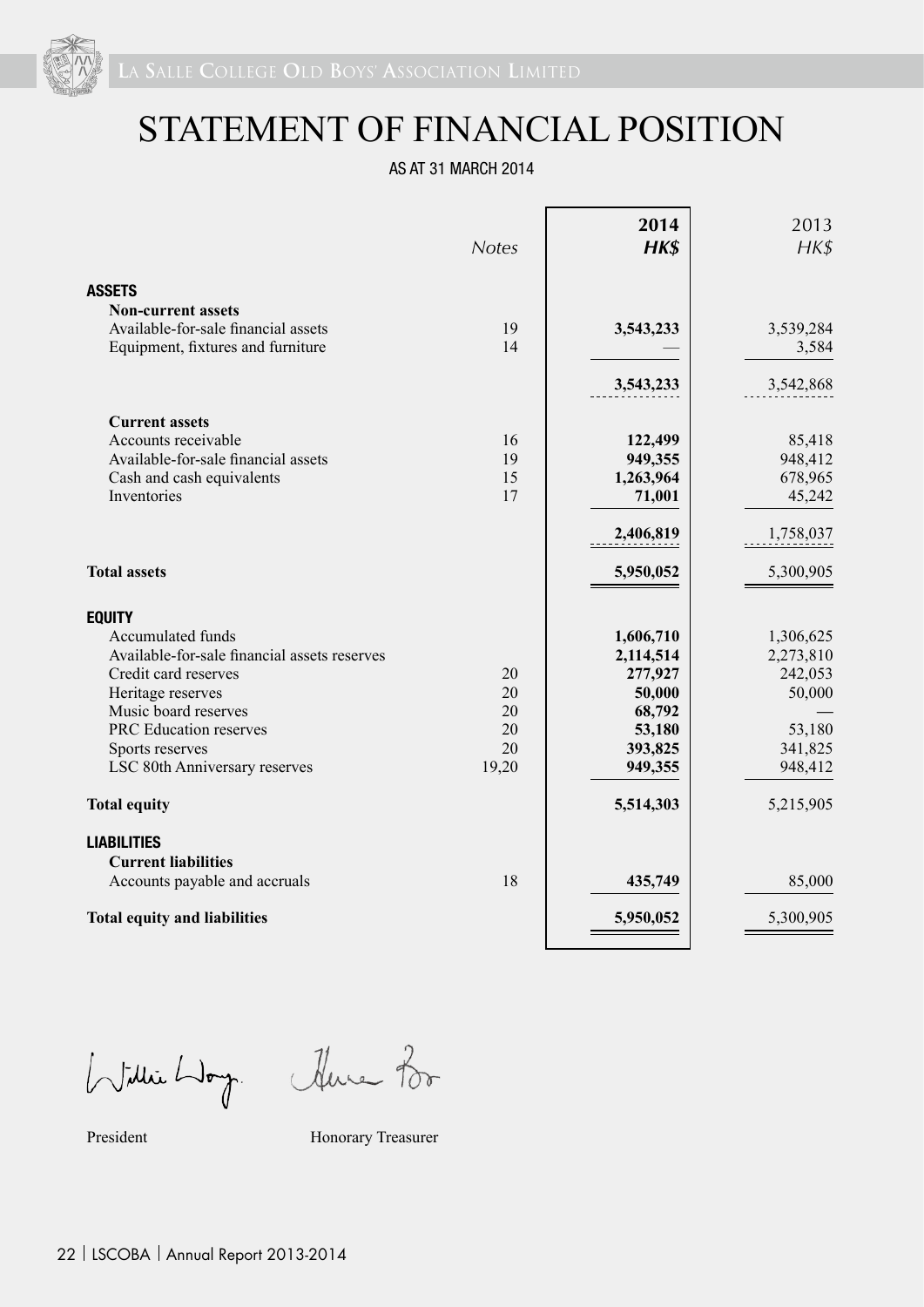

## STATEMENT OF CHANGES IN EQUITY

### FOR THE YEAR ENDED 31 MARCH 2014

|                                                                                                                           | HK\$<br>Funds<br>Accumulated     | Available<br>-for-sale<br>assets<br>reserves<br>HK\$<br>financial | Credit card<br>reserves<br>HK\$ | Heritage<br>reserves<br>HK\$ | Music<br>board<br>reserves<br>HK\$ | Education<br>reserves<br>PRC<br>HK\$ | <b>Sports</b><br>HK\$<br>reserves | LSC <sub>80th</sub><br>reserves<br>HK\$<br>Anniversary | <b>Total</b><br>HK\$  |
|---------------------------------------------------------------------------------------------------------------------------|----------------------------------|-------------------------------------------------------------------|---------------------------------|------------------------------|------------------------------------|--------------------------------------|-----------------------------------|--------------------------------------------------------|-----------------------|
| At 1 April 2012                                                                                                           | 1,064,230                        | 1,693,582                                                         | 276,341                         | 50,000                       |                                    | 53,180                               | 391,825                           | 757,130                                                | 4,286,288             |
| Transfer to LSC 80th Anniversary<br>Total comprehensive income:-<br>- Fair value gain on shares<br>- Surplus for the year | 193,910                          | 735,707                                                           |                                 |                              |                                    |                                      |                                   |                                                        | 193,910<br>735,707    |
| Transfer of scrip dividend of<br>reserves                                                                                 |                                  | (155, 479)                                                        |                                 |                              |                                    |                                      |                                   | 155,479                                                |                       |
| Sponsorship to student projects<br>Credit card and membership<br>donated shares                                           | 242,839<br>(35, 803)             |                                                                   | (142, 839)                      |                              |                                    |                                      | (100,000)                         | 35,803                                                 |                       |
| Transfer to Credit card reserves<br>Transfer to Sports reserves<br>promotion expenses                                     | (109, 639)<br>(50,000)<br>1,088  |                                                                   | (1,088)<br>109,639              |                              |                                    |                                      | 50,000                            |                                                        |                       |
| At 31 March 2013                                                                                                          | 1,306,625                        | 2,273,810                                                         | 242,053                         | 50,000                       |                                    | 53,180                               | 341,825                           | 948,412                                                | 5,215,905             |
| At 1 April 2013                                                                                                           | 1,306,625                        | 2,273,810                                                         | 242,053                         | 50,000                       |                                    | 53,180                               | 341,825                           | 948,412                                                | 5,215,905             |
| Transfer to LSC 80th Anniversary<br>Total comprehensive income:-<br>- Fair value loss on shares<br>- Surplus for the year | 500,373                          | (201, 975)                                                        |                                 |                              |                                    |                                      |                                   |                                                        | (201, 975)<br>500,373 |
| Transfer of scrip dividend of<br>reserves                                                                                 |                                  | 42,679                                                            |                                 |                              |                                    |                                      |                                   | (42, 679)                                              |                       |
| Sponsorship to student projects<br>Transfer to Credit card reserves<br>donated shares                                     | (43, 622)<br>(80, 174)<br>55,786 |                                                                   | (44,300)<br>80,174              |                              |                                    |                                      | (11, 486)                         | 43,622                                                 |                       |
| Transfer to Music board reserves<br>Transfer to Sports reserves                                                           | (63, 486)<br>(68, 792)           |                                                                   |                                 |                              | 68,792                             |                                      | 63,486                            |                                                        |                       |
| At 31 March 2014                                                                                                          | 1,606,710                        | 2,114,514                                                         | 277,927                         | 50,000                       | 68,792                             | 53,180                               | 393,825                           | 949,355                                                | 5,514,303             |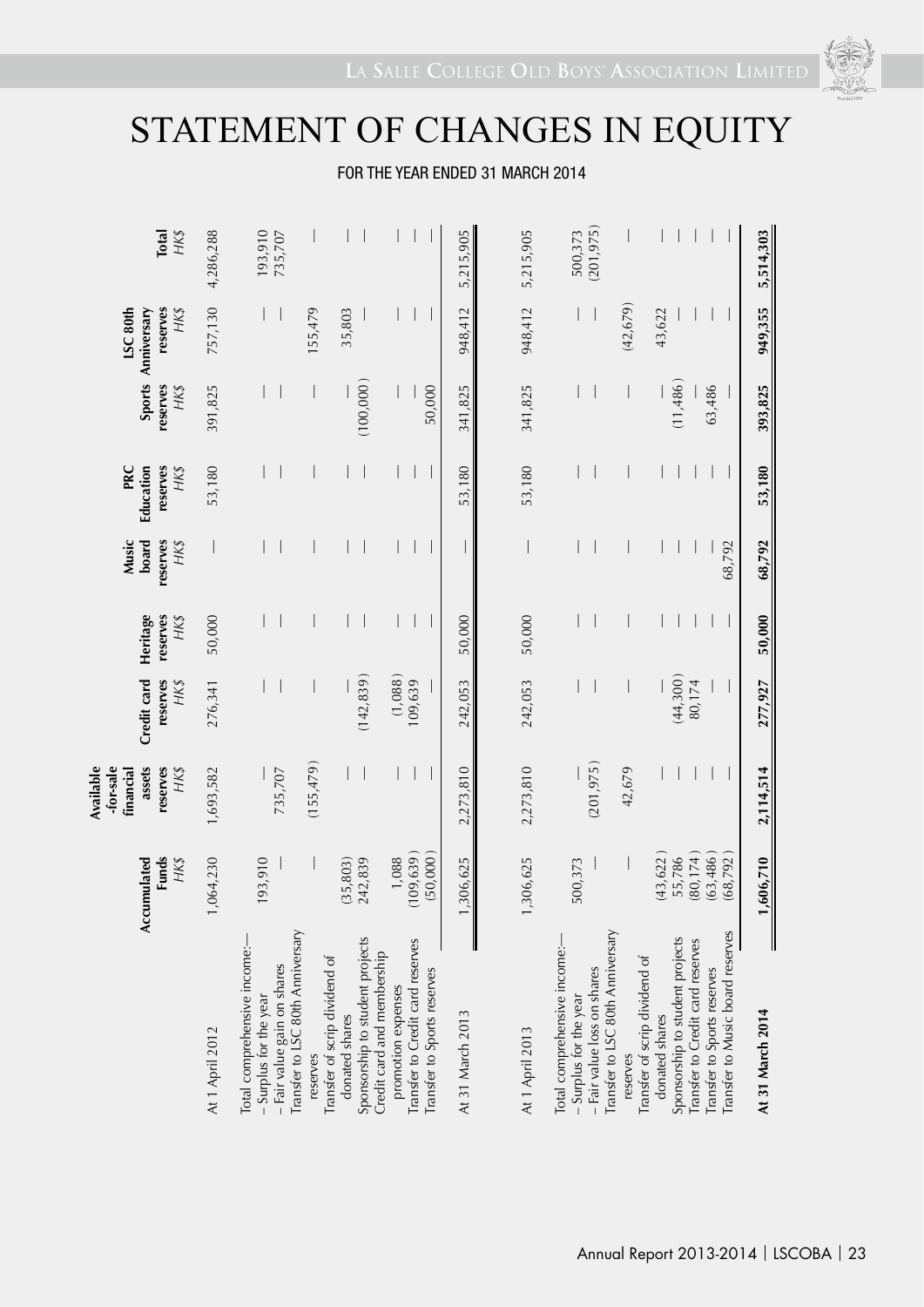

# STATEMENT OF CASH FLOWS

FOR THE YEAR ENDED 31 MARCH 2014

|                                                                                                                                                                 | <b>Notes</b>   | 2014<br>HK\$                           | 2013<br>$H K$ \$                        |
|-----------------------------------------------------------------------------------------------------------------------------------------------------------------|----------------|----------------------------------------|-----------------------------------------|
| <b>Cash flows from operating activities</b><br>Surplus for the year<br>Adjustments for:-<br>Depreciation<br>Dividend income<br>Interest income                  | 14<br>7        | 500,373<br>3,584<br>(207, 109)<br>(46) | 193,910<br>11,049<br>(169, 206)<br>(39) |
| Operating surplus before working capital changes                                                                                                                |                | 296,802                                | 35,714                                  |
| <b>Changes in working capital</b><br>- Increase in accounts receivable<br>- Increase in inventories<br>- Increase / (decrease) in accounts payable and accruals |                | (37,081)<br>(25,759)<br>350,749        | (16,580)<br>(37,600)<br>(30, 183)       |
| Cash generated from / (used in) operations<br>Interest received                                                                                                 |                | 584,711<br>46                          | (48, 649)<br>39                         |
| Net cash generated from / (used in) operating activities                                                                                                        |                | 584,757                                | (48, 610)                               |
| <b>Cash flows from investing activities</b><br>Dividend received                                                                                                | $\overline{7}$ | 242                                    | 109                                     |
| Net cash generated from investing activities                                                                                                                    |                | 242                                    | 109                                     |
| Net increase / (decrease) in cash and cash equivalents                                                                                                          |                | 584,999                                | (48, 501)                               |
| Cash and cash equivalents at the beginning of the<br>financial year                                                                                             |                | 678,965                                | 727,466                                 |
| Cash and cash equivalents at the end of the financial year                                                                                                      | 15             | 1,263,964                              | 678,965                                 |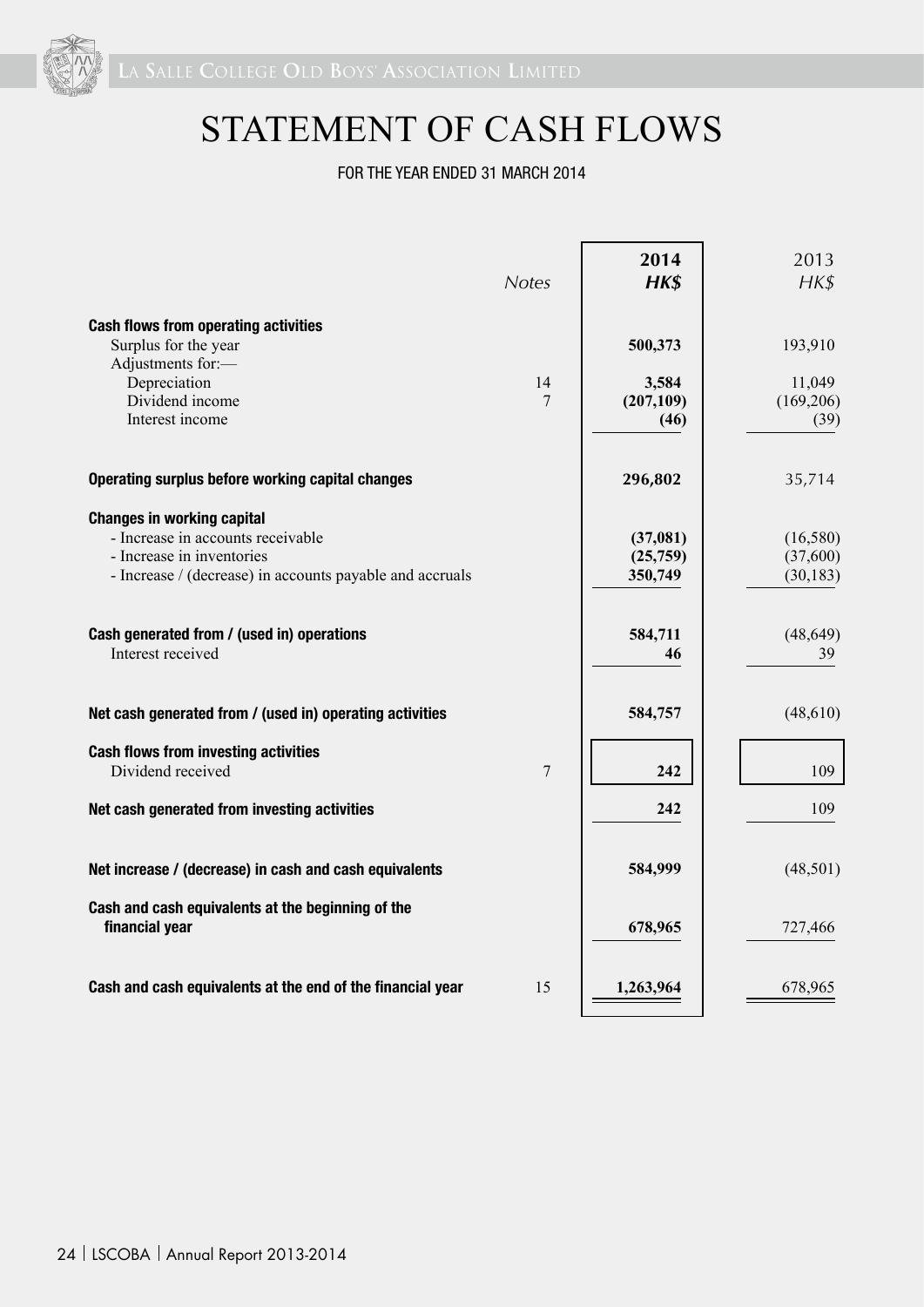### **1. STATUS OF THE ASSOCIATION**

La Salle College Old Boys' Association Limited (the "Association") is a company limited by guarantee with no share capital, incorporated in Hong Kong. The address of its registered office is in c/o La Salle College, 18 La Salle Road, Kowloon, Hong Kong.

Every member of the Association undertakes to contribute to the assets of the Association in the event of its being wound up while he is a member, or within one year afterwards, for payment of the debts and liabilities of the Association contracted before he ceases to be a member, and the costs, charges and expenses of winding up, and for the adjustment of the rights of the contributors among themselves, such amount as may be required, save, not exceeding \$10.

The Association is engaged in fostering and promoting close relationship and better understanding among the past and present students of La Salle College in and outside Hong Kong, as well as to support La Salle College through event participation and granting of scholarships and prizes.

The financial statements are presented in Hong Kong dollars, which is also the functional currency of the **Association** 

### **2. PRINCIPAL ACCOUNTING POLICIES**

### **(a) Basis of preparation of the financial statements**

The financial statements have been prepared in accordance with all applicable Hong Kong Financial Reporting Standards ("HKFRSs"), which collective term includes all applicable individual Hong Kong Financial Reporting Standards, Hong Kong Accounting Standards and Interpretations issued by the Hong Kong Institute of Certified Public Accountants ("HKICPA"), accounting principles generally accepted in Hong Kong and the requirements of the Hong Kong Companies Ordinance.

The financial statements have been prepared under the historical cost convention.

The preparation of financial statements in conformity with HKFRSs requires the use of certain critical accounting estimates. It also requires management to exercise its judgment in the process of applying the Association's accounting policies. The areas involving a high degree of judgement or complexity, or areas where assumptions and estimates are significant to the financial statements, are disclosed in note 4 to the financial statements.

The HKICPA has issued certain new and revised HKFRSs ("new HKFRSs") that are first effective for the current accounting period of the Association. The adoption of the new HKFRSs had no material effect on the results of operation and financial position for the current or prior accounting periods which have been prepared and presented.

Up to the date of issue of these financial statements, the HKICPA has issued a number of amendments, new standards and interpretations which are not yet effective for the year ended 31 March 2014 and which have not been adopted in these financial statements.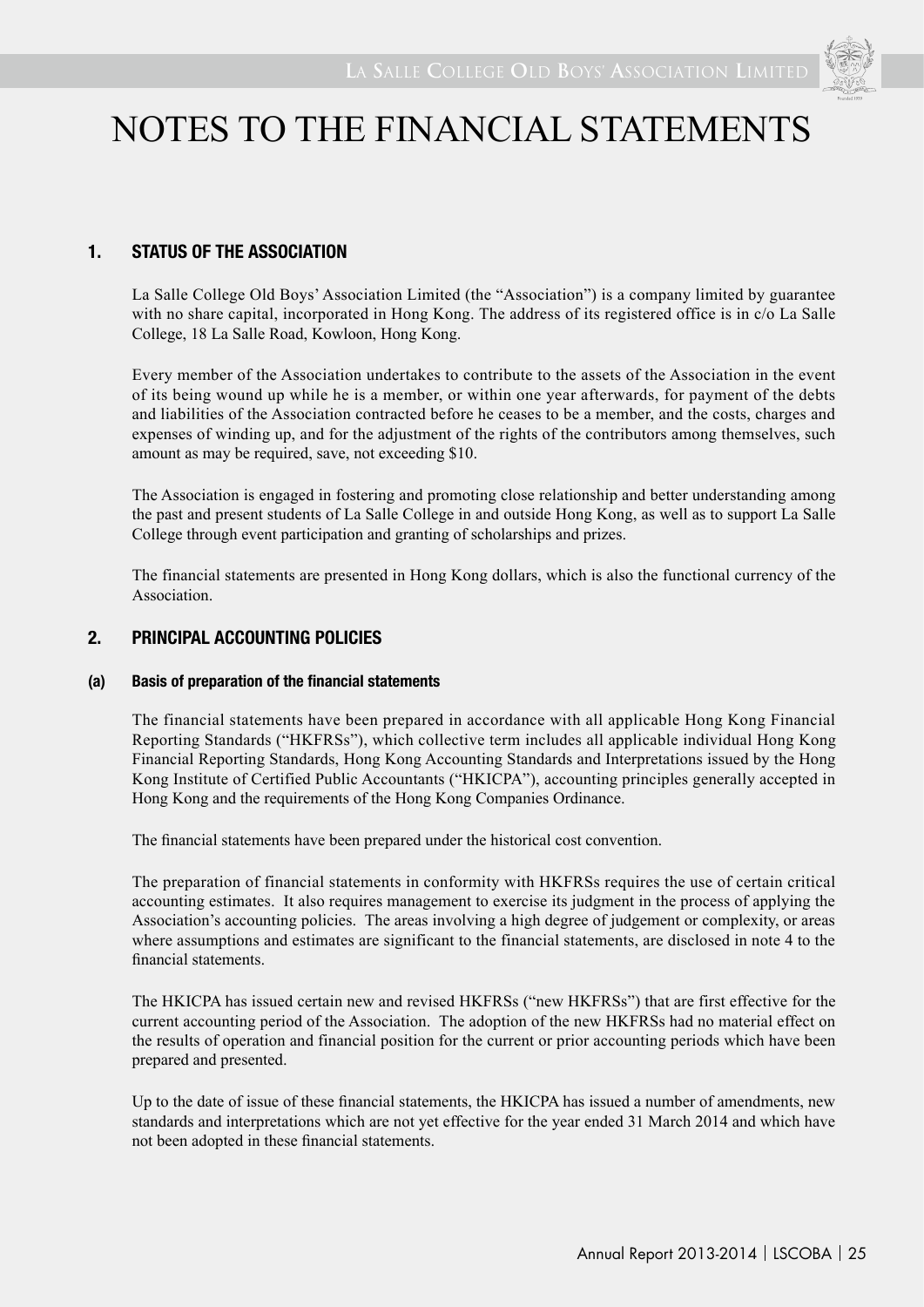

### **2. PRINCIPAL ACCOUNTING POLICIES (continued)**

### **(a) Basis of preparation of the financial statements (continued)**

The Association is in the process of making an assessment of what the impact of these amendments, new standards and interpretations is expected to be in the period of initial application. So far it has concluded that the adoption of them is unlikely to have a significant impact on the Association's results of operations and financial position.

### **(b) Equipment, fixtures and furniture**

Equipment, fixtures and furniture are stated at historical cost less depreciation and impairment losses. Historical cost includes expenditure that is directly attributable to the acquisition of the items.

Subsequent costs are included in the carrying amount or recognised as a separate asset, as appropriate, only when it is probable that future economic benefits associated with the item will flow to the Association and the cost of the item can be measured reliably. All other repairs and maintenance are expensed in the income and expenditure during the financial period in which they are incurred.

Depreciation of equipment, fixtures and furniture is calculated using the straight-line method to allocate cost to their residual values over their estimated useful lives, as follows:—

Office Equipment 20% Computer and Software 30% Fixture and Furniture 20%

The assets' residual values and useful lives are reviewed annually, and adjusted if appropriate, at the end of the reporting period.

An asset's carrying amount is written down immediately to its recoverable amount if the asset's carrying amount is greater than its estimated recoverable amount.

The gain or loss on disposal of equipment, fixtures and furniture is the difference between the net sales proceeds and the carrying amount of the relevant asset, and is recognised in the income and expenditure.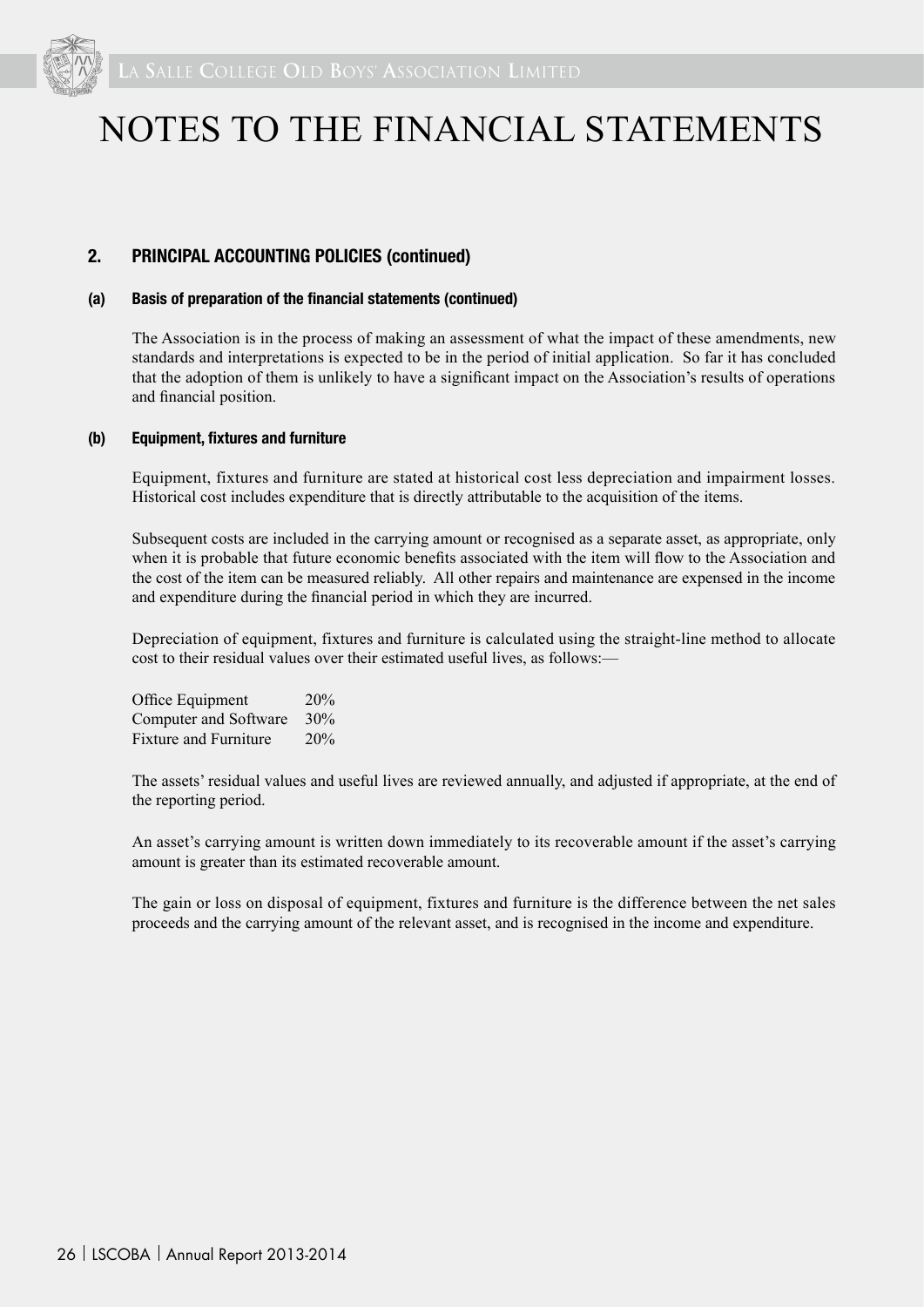

### **2. PRINCIPAL ACCOUNTING POLICIES (continued)**

### **(c) Available-for-sale financial assets**

Available-for-sale financial assets are non-derivatives that are either designated or not classified as any of the other categories of financial assets. At the end of the reporting period subsequent to initial recognition, available-for-sale financial assets are measured at fair value. Changes in fair value are recognized in other comprehensive income and accumulated in investment reserves, until the financial asset is disposed of or is determined to be impaired, at which time, the cumulative gain or loss previously accumulated in the investment reserves is reclassified to the income and expenditure. Impairment losses on available-for-sale equity investments will not reverse through the income and expenditure in subsequent period.

Available-for-sale equity investments that do not have quoted market prices in an active market and whose fair value cannot be reliably measured are stated at cost less impairment loss after initial recognition.

### **(d) Loans and receivables**

Loans and receivables are non-derivative financial assets with fixed or determinable payments that are not quoted in an active market. They arise principally through the provision of goods and services to customers, but also incorporate other types of contractual monetary assets. They are carried at amortised cost using the effective interest method, less any identified impairment loss. An impairment loss is recognised in the income and expenditure when there is objective evidence that the asset is impaired, and is measured as the difference between the asset's carrying amount and the present value of the estimated future cash flows discounted at the original effective interest rate. Impairment loss is reversed in subsequent periods when an increase in the asset's recoverable amount can be related objectively to an event occurring after the impairment was recognised, subject to a restriction that the carrying amount of the asset at the date the impairment is reversed does not exceed what the amortised cost would have been had the impairment not been recognised.

### **(e) Impairment of assets**

Assets that have an indefinite useful life are not subject to amortisation, which are at least tested annually for impairment and are reviewed for impairment whenever events or changes in circumstances indicate that the carrying amount may not be recoverable. Assets that are subject to amortisation are reviewed for impairment whenever events or changes in circumstances indicate that the carrying amount may not be recoverable. An impairment loss is recognised for the amount by which the asset's carrying amount exceeds its recoverable amount. The recoverable amount is the higher of an asset's fair value less costs to sell and value in use.

### **(f) Inventories**

Inventories, comprising shields, ties, history books and souvenirs, are stated at the lower of cost and net realisable value. Cost is determined on a first in, first out basis. It represents actual purchase amount. Net realisable value is determined on the basis of anticipated sales proceeds less estimated selling expenses.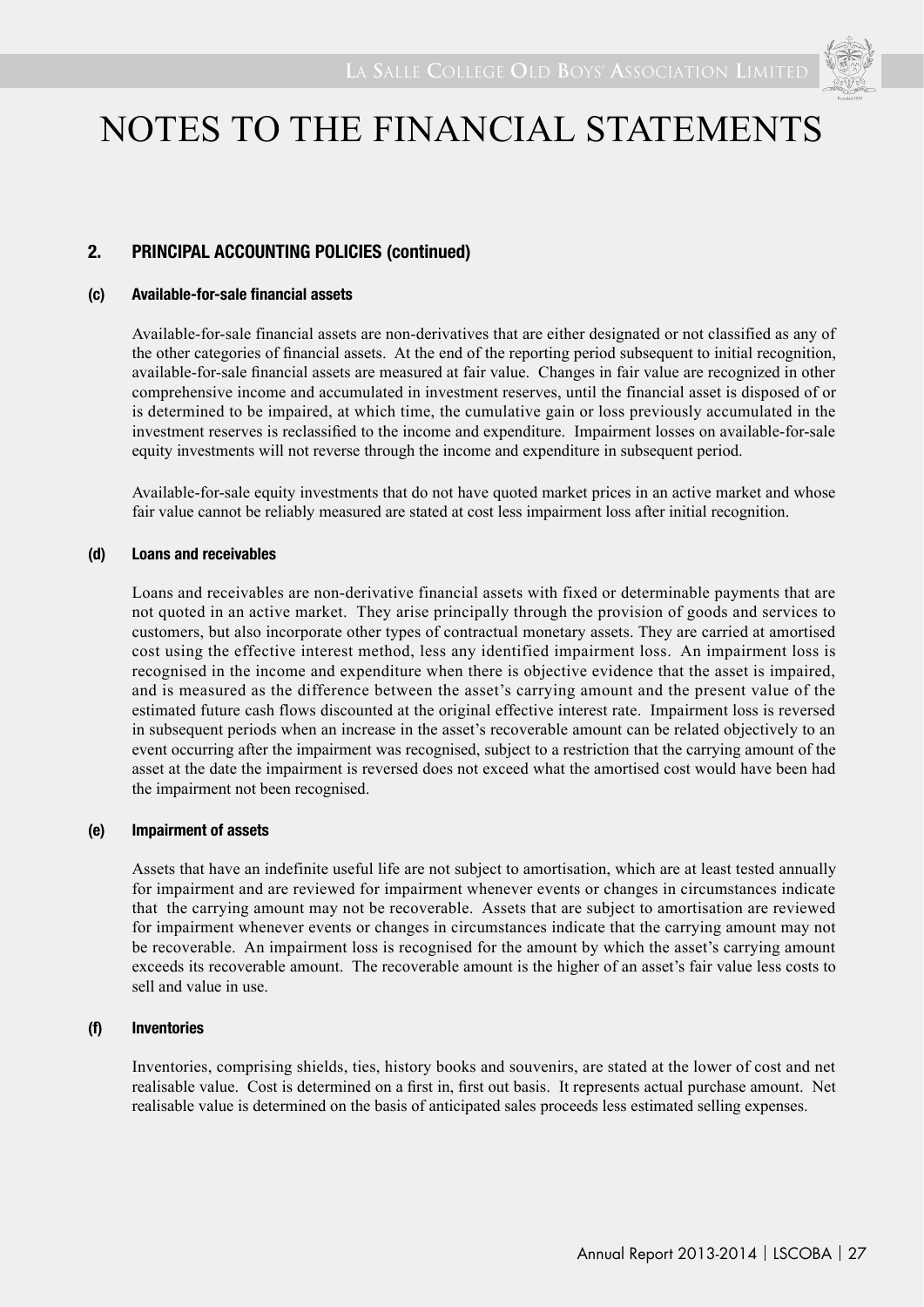

### **2. PRINCIPAL ACCOUNTING POLICIES (continued)**

### **(g) Provisions and contingent liabilities**

Provisions are recognised for liabilities of uncertain timing or amount when the Association has a legal or constructive obligation arising as a result of a past event, it is probable that an outflow of economic benefits will be required to settle the obligation and a reliable estimate can be made. Where the time value of money is material, provisions are stated at the present value of the expenditures expected to settle the obligation.

Where it is not probable that an outflow of economic benefits will be required, or the amount cannot be estimated reliably, the obligation is disclosed as a contingent liability, unless the probability of outflow of economic benefits is remote. Possible obligations, whose existence will only be confirmed by the occurrence or non-occurrence of one or more future events, are also disclosed as contingent liabilities unless the probability of outflow of economic benefits is remote.

### **(h) Revenue recognition**

Donations, membership application fee and income from functions and activities are recognised on a timeapportioned basis over the period to which they relate.

Dividend income received from listed investment is recognised when the right to receive payment is established.

Interest income from bank deposits is accrued on a time-apportioned basis on the principal outstanding and at the rate applicable.

Income from sales of inventories and history books is recognised when the significant risks and rewards of ownership of the goods are transferred to the buyers and the Association retains no more effective control over the goods.

### **3. CAPITAL MANAGEMENT**

The Association is a company limited by guarantee and has no share capital. The Directors of the Association consider its capital to be the accumulated funds. The Association's primary objectives when managing its accumulated funds is to safeguard the Association's ability to continue as a going concern, so that it can continue to provide support and protect the interest of its members.

There has been no change in the Association's capital management practices as compared to prior year and the Association is not subject to any externally imposed capital requirements.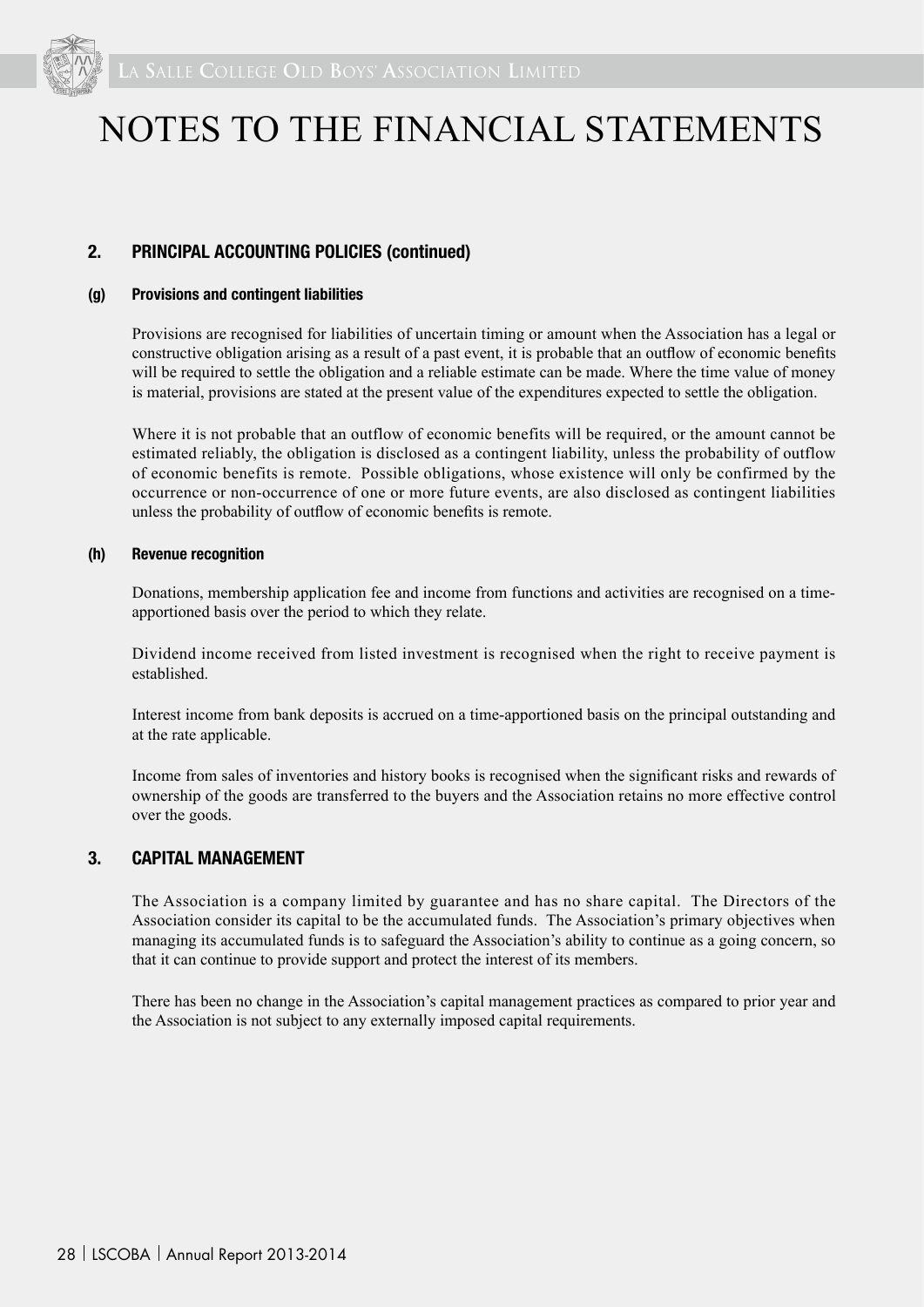### **4. FINANCIAL RISK MANAGMENT**

The Association's major financial instrument is available-for-sale financial assets. No sensitivity analysis or other quantitative disclosure relating to each type of risk arising from financial instruments is presented as the Board considers there is no material financial risks exposure to the Association.

### **(a) Credit risk**

The Association does not have any significant credit risk with respect to its receivables. The maximum exposure to credit risk is represented by the carrying amount of bank deposits. The Association's bank balances are deposited in internationally reputable banks and as such, no significant credit risk is anticipated.

### **(b) Foreign currency risk**

The Association operates in Hong Kong and is not exposed to any material foreign currency risk as majority of the transactions and financial assets are denominated in its functional currencies.

### **(c) Interest rate risk**

Interest rate risks are risks that fair value or future cash flows of financial instruments will fluctuate because of changes in market interest rates.

Apart from the bank balances denominated in Hong Kong dollars which carry interest rate at market rate, the Association has no other interest-bearing borrowings and its operating cash flows are substantially independent of changes in market interest rate.

### **(d) Liquidity risk**

Liquidity risk is the risk that funds will not be available to meet liabilities as they fall due. The Association's policy is to regularly monitor current and expected liquidity requirements to ensure that it maintains sufficient reserves and cash balance to meet its liquidity requirements in the short and longer term. The current financial strength poses no threat of liquidity to the Association.

### **(e) Price risk**

The Association's equity instrument is classified as available-for-sale financial assets. The Association is exposed to equity securities price risk.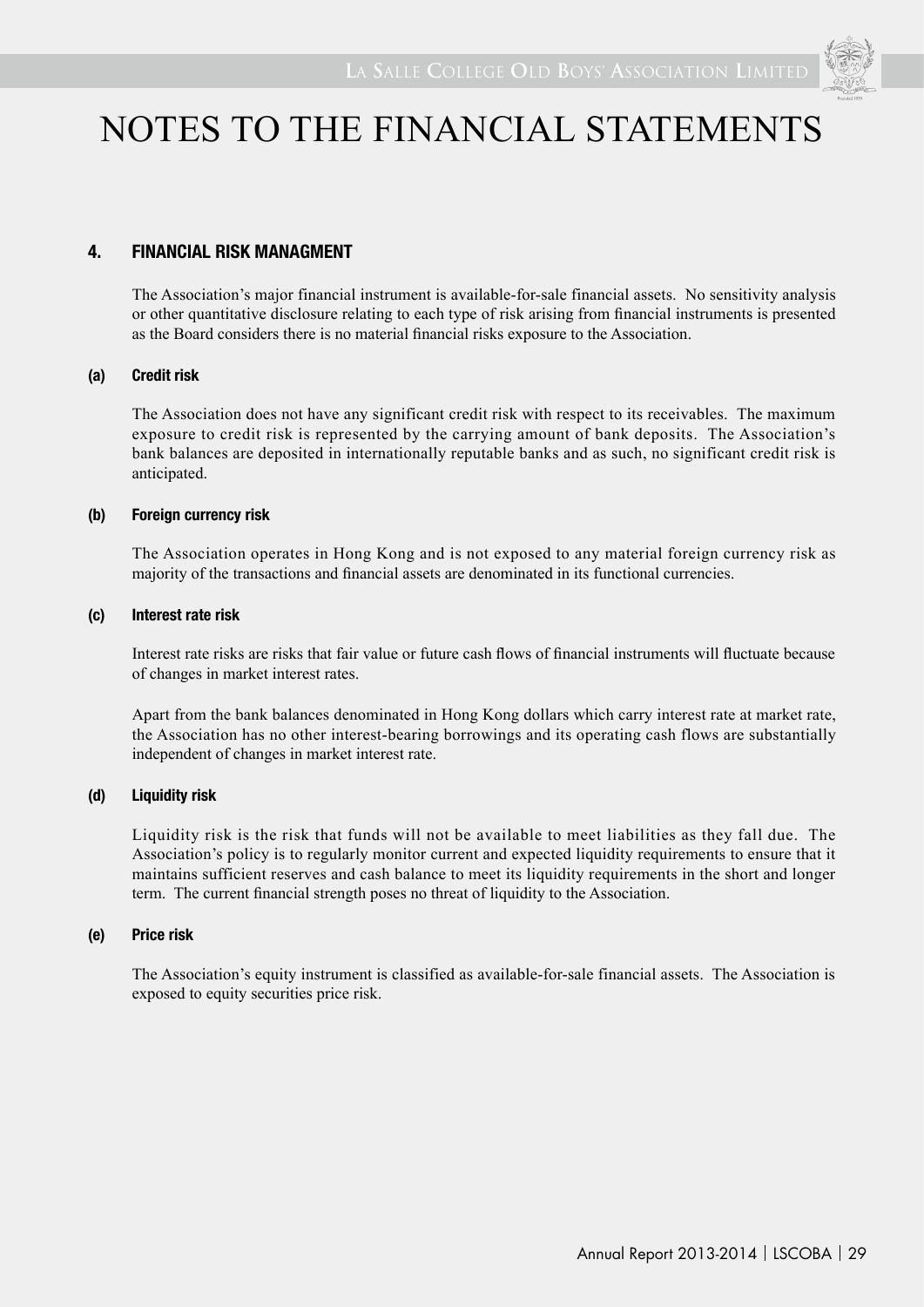

### **5. SURPLUS FROM VARIOUS FUNCTIONS AND ACTIVITIES**

|                                         |                              | 2014                       |                        |                              | 2013                |                        |
|-----------------------------------------|------------------------------|----------------------------|------------------------|------------------------------|---------------------|------------------------|
|                                         | <i><b>Income</b></i><br>HK\$ | <b>Expenditure</b><br>HK\$ | <b>Surplus</b><br>HK\$ | <i><b>Income</b></i><br>HK\$ | Expenditure<br>HK\$ | <b>Surplus</b><br>HK\$ |
| <b>Annual Ball</b>                      |                              |                            |                        | 215,240                      | (148,007)           | 67,233                 |
| <b>Music Board</b>                      | 141,542                      | (72,750)                   | 68,792                 |                              |                     |                        |
| Professional<br><b>Network Events</b>   | 20,430                       | (20,000)                   | 430                    | 38,745                       | (37, 820)           | 925                    |
| Sports-<br><b>Booking of Facilities</b> | 116,390                      | (116,390)                  |                        | 77,535                       | (77, 535)           |                        |
| Sports-<br><b>Use of Car Park</b>       | 107,913                      | (107, 913)                 |                        | 97,726                       | (97, 726)           |                        |
| Sports - Golf Events                    | 26,250                       | (26, 138)                  | 112                    | 88,579                       | (73, 944)           | 14,635                 |
| <b>Sports - Soccer Events</b>           | 445,000                      | (277, 975)                 | 167,025                | 429,500                      | (353,360)           | 76,140                 |
| <b>Spring Dinner</b>                    | 264,120                      | (172,080)                  | 92,040                 | 251,110                      | (195,390)           | 55,720                 |
|                                         | 1,121,645                    | (793, 246)                 | 328,399                | 1,198,435                    | (983, 782)          | 214,653                |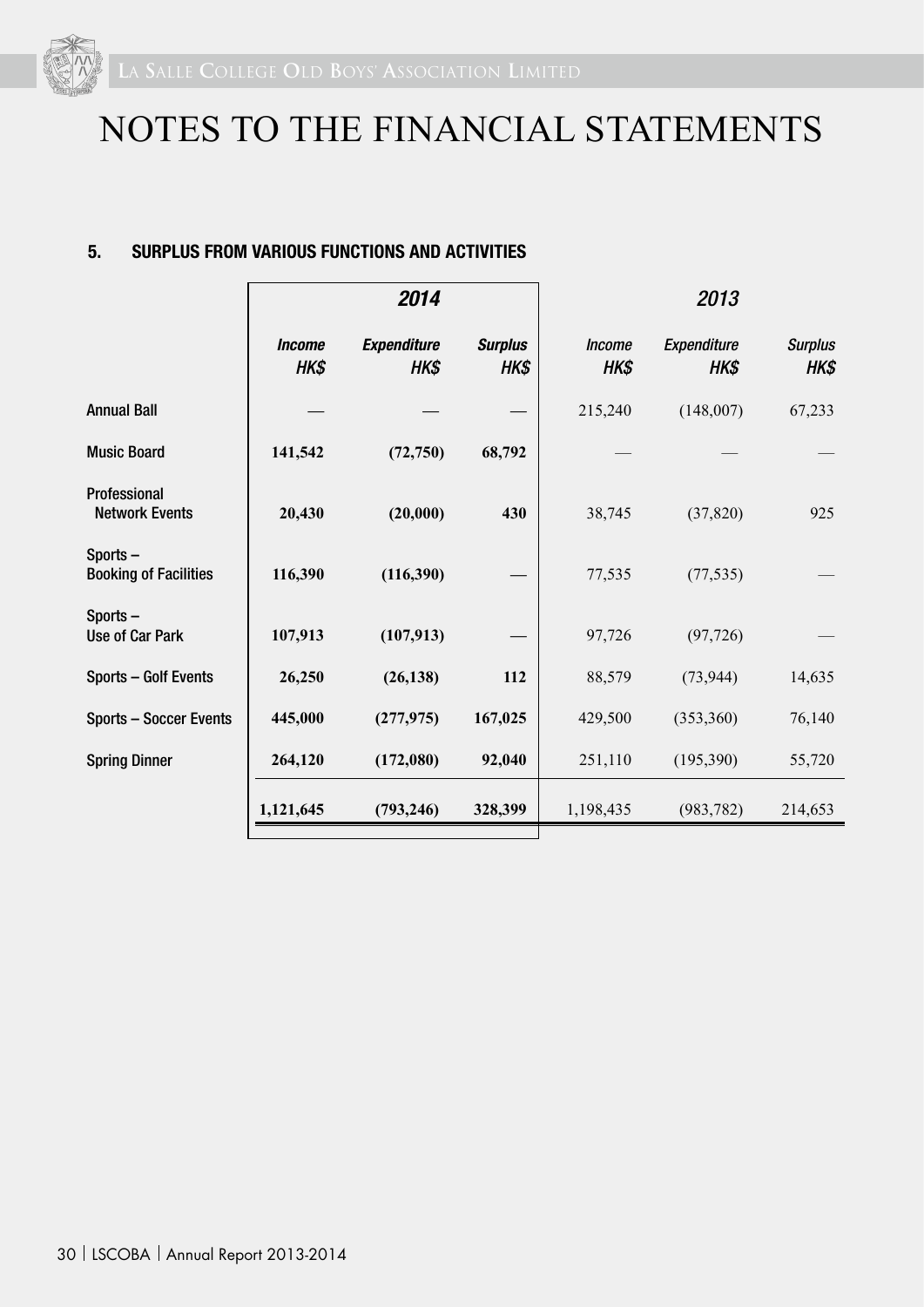

### **6. SURPLUS FROM SALES OF SOUVENIRS AND HISTORY BOOKS**

|                              | 2014<br>HK\$          | 2013<br>HK\$          |
|------------------------------|-----------------------|-----------------------|
| Sales<br>Less: Cost of sales | 452,388<br>(267, 949) | 324,054<br>(148, 800) |
|                              | 184,439               | 175,254               |

### **7. DIVIDEND INCOME**

The Association receives scrip dividend. Residual dividend (if any), that is a fraction of one board lot, is paid in Hong Kong dollars. During the year, the Association received a residual cash dividend of HK\$242 (2013: HK\$109).

### **8. DONATION INCOME**

Donation income comprises of non-recurring / one-off donation received from activities and most importantly, from class reunions.

### **9. MEMBERSHIP APPLICATION FEE**

The Association charges all applicants a one-off application fee. Applicant must have completed at least one full academic year of studies in La Salle College; and has completed Form 5 education in La Salle College if he is still a current LSC student at the time of application, or has attained 18 years of age. For applicants who apply within one calendar year of graduating or leaving the College, the application fee is HK\$200; for other applicants, the application fee is HK\$500.

During the year, the Association approved and admitted 101 new members' applications (2013: 421 applications).

### **10. DONATION AND SPONSORSHIPS**

Donation and sponsorships refers to contribution made towards the school and initiated activities of various student organisations, including the Student Association, Editorial Board, Forms 6 and 7 graduation dinners. The referral income and spending rebate received from the introduction of the 80th anniversary credit card during 2013 are also donated to the school.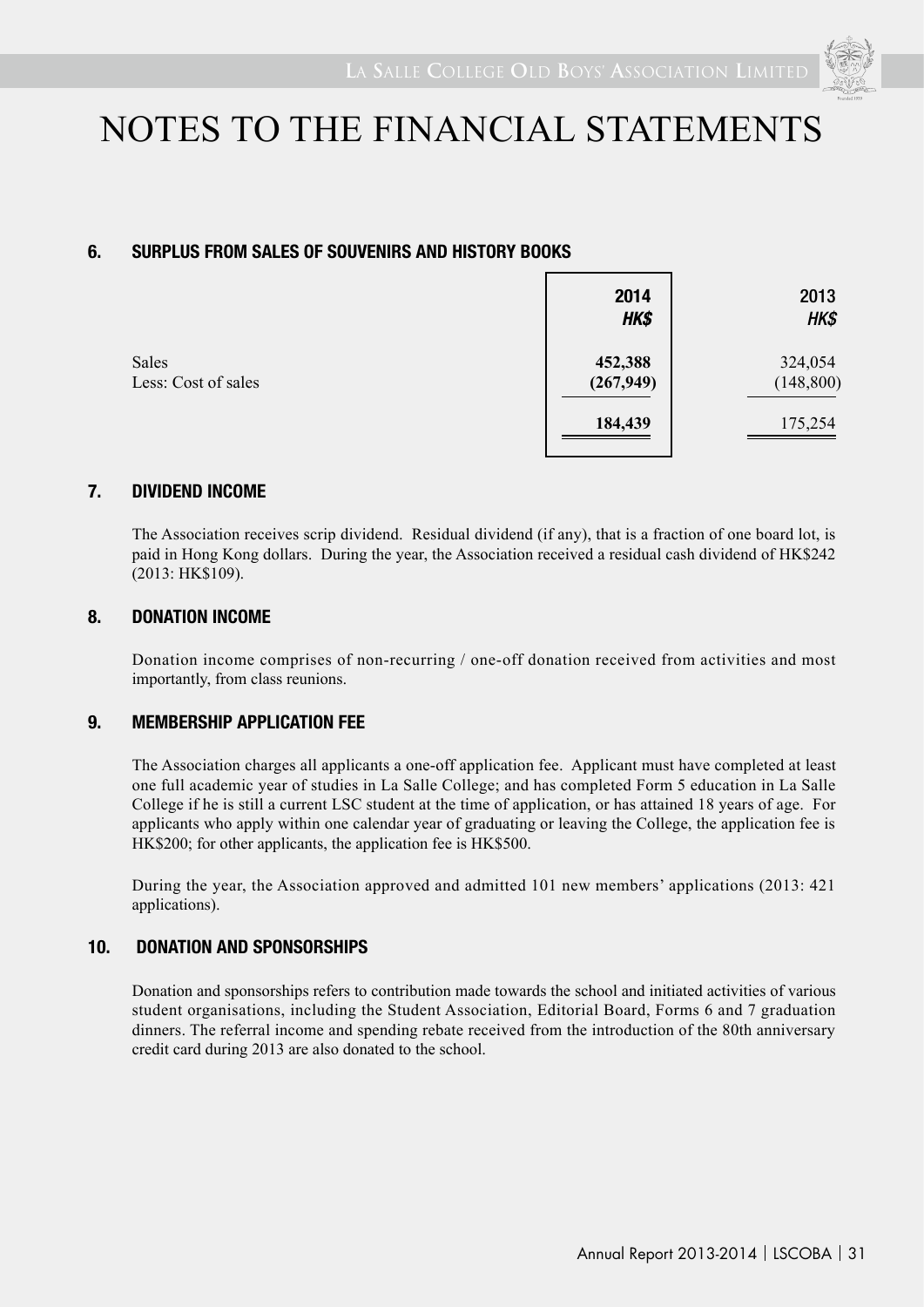

### **11. STAFF COSTS AND STUDENT HELPERS' FEES**

Staff costs refer to reimbursement paid for the engagement of an administrator since September 2009. During the year ended 31 March 2013, the Association also reimbursed a number of student helpers' for their assistance. The students assisted in various events including, but not limited to, La Salle College and La Salle Primary School Annual Open Day, the 80th Anniversary gala dinner, Family Fun Day and the Association's events.

### **12. DIRECTORS' REMUNERATION**

None of the Directors received any emoluments in respect of their services rendered to the Association during the year (2013: no emoluments received).

### **13. INCOME TAX**

Section 24(1) of the Inland Revenue Ordinance specifies that any person carries on a club or similar institution which receives from its members not less than half of its gross receipts on revenue account (including entrance fees and subscriptions), such person shall be deemed not to carry on a business; but where less than half of its gross receipts are received from members, the whole of the income from transactions both with members and others (including entrance fees and subscriptions) shall be deemed to be receipts from a business, and such person shall be chargeable in respect of the profits therefrom.

The Association is exempt from Hong Kong profits tax by virtue of Section 24(1) of the Inland Revenue Ordinance (2013: exempt from Hong Kong profits tax).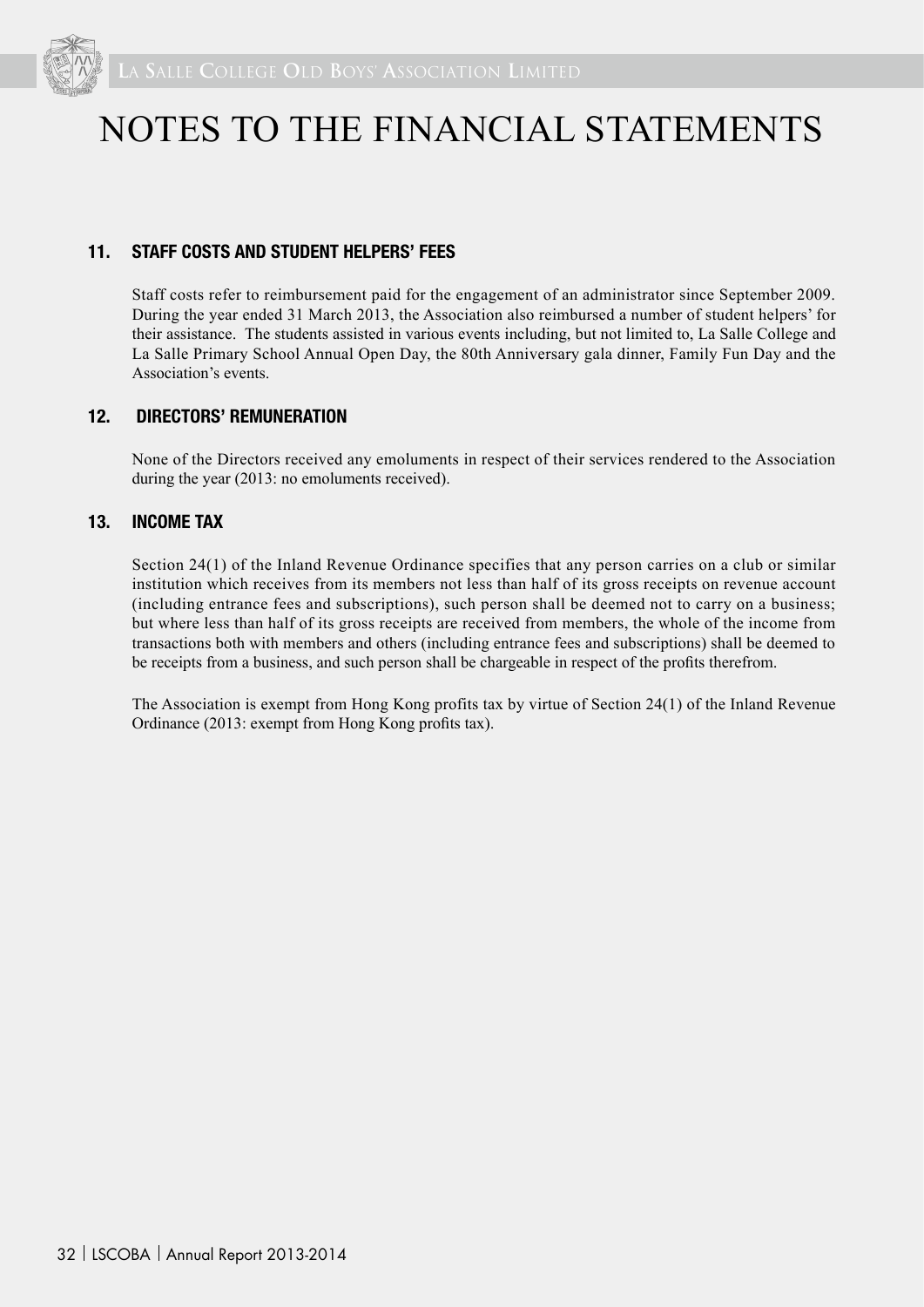### **14. EQUIPMENT, FIXTURES AND FURNITURE**

|                                 | <b>Office</b><br>equipment<br>HK\$ | <b>Computer</b><br>and software<br>HK\$ | <b>Fixtures and</b><br>furniture<br>HK\$ | <b>Total</b><br>HK\$ |
|---------------------------------|------------------------------------|-----------------------------------------|------------------------------------------|----------------------|
| <b>Cost</b>                     |                                    |                                         |                                          |                      |
| At 1 April 2012                 | 92,703                             | 77,680                                  | 103,303                                  | 273,686              |
| Additions                       |                                    |                                         |                                          |                      |
| At 31 March 2013                | 92,703                             | 77,680                                  | 103,303                                  | 273,686              |
| Additions                       |                                    |                                         |                                          |                      |
| At 31 March 2014                | 92,703                             | 77,680                                  | 103,303                                  | 273,686              |
| <b>Accumulated depreciation</b> |                                    |                                         |                                          |                      |
| At 1 April 2012                 | (92, 403)                          | (63, 347)                               | (103, 303)                               | (259, 053)           |
| Charge for the year             | (300)                              | (10,749)                                |                                          | (11,049)             |
| At 31 March 2013                | (92, 703)                          | (74,096)                                | (103, 303)                               | (270, 102)           |
| Charge for the year             |                                    | (3,584)                                 |                                          | (3,584)              |
| At 31 March 2014                | (92, 703)                          | (77,680)                                | (103, 303)                               | (273, 686)           |
| <b>Net Book Value</b>           |                                    |                                         |                                          |                      |
| At 31 March 2014                |                                    |                                         |                                          |                      |
| At 31 March 2013                |                                    | 3,584                                   |                                          | 3,584                |

The Association did not write off or dispose of fixed assets during the year (2013: no write off or disposal of any fixed assets).

### **15. CASH AND CASH EQUIVALENTS**

|                          | 2014<br>HK\$ | 2013<br>HK\$ |
|--------------------------|--------------|--------------|
| Cash at bank and in hand | 989,840      | 404,869      |
| Short-term bank deposits | 274,124      | 274,096      |
|                          | 1,263,964    | 678,965      |

The weighted average effective interest rate on short-term bank deposits (three months maturity) was 0.01% per annum (2013: 0.01%).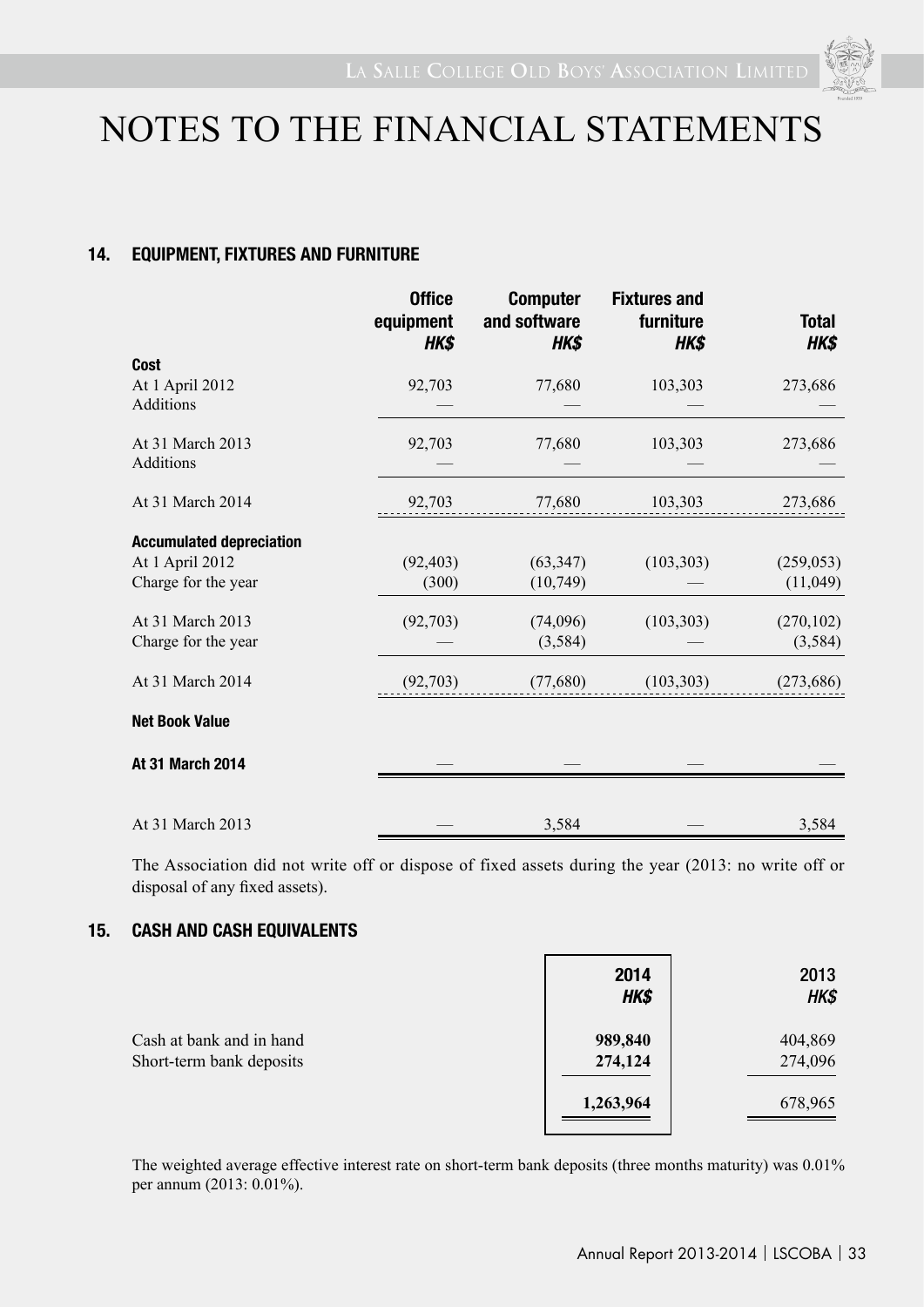

### **16. ACCOUNTS RECEIVABLE**

The carrying amount of accounts receivable approximates to its fair value. The Board is at the opinion that no impairment of accounts receivable is necessary.

### **17. INVENTORIES**

|                      | 2014<br>HK\$ | 2013<br>HK\$ |
|----------------------|--------------|--------------|
| Inventories, at cost | 71,001       | 45,242       |

The Association's inventories portfolio includes t-shirts, history books and publications, cufflinks and ties.

### **18. ACCOUNTS PAYABLE AND ACCRUALS**

|                    | 2014<br>HK\$ | 2013<br>HK\$ |
|--------------------|--------------|--------------|
| Accounts payables  | 331,339      |              |
| Temporary receipts | 1,990        |              |
| Accrued expenses   | 102,420      | 85,000       |
|                    | 435,749      | 85,000       |

The Association has financial risk management policies in place to ensure that all payables are paid within the credit time frame. All balances were unsecured and non-interest bearing.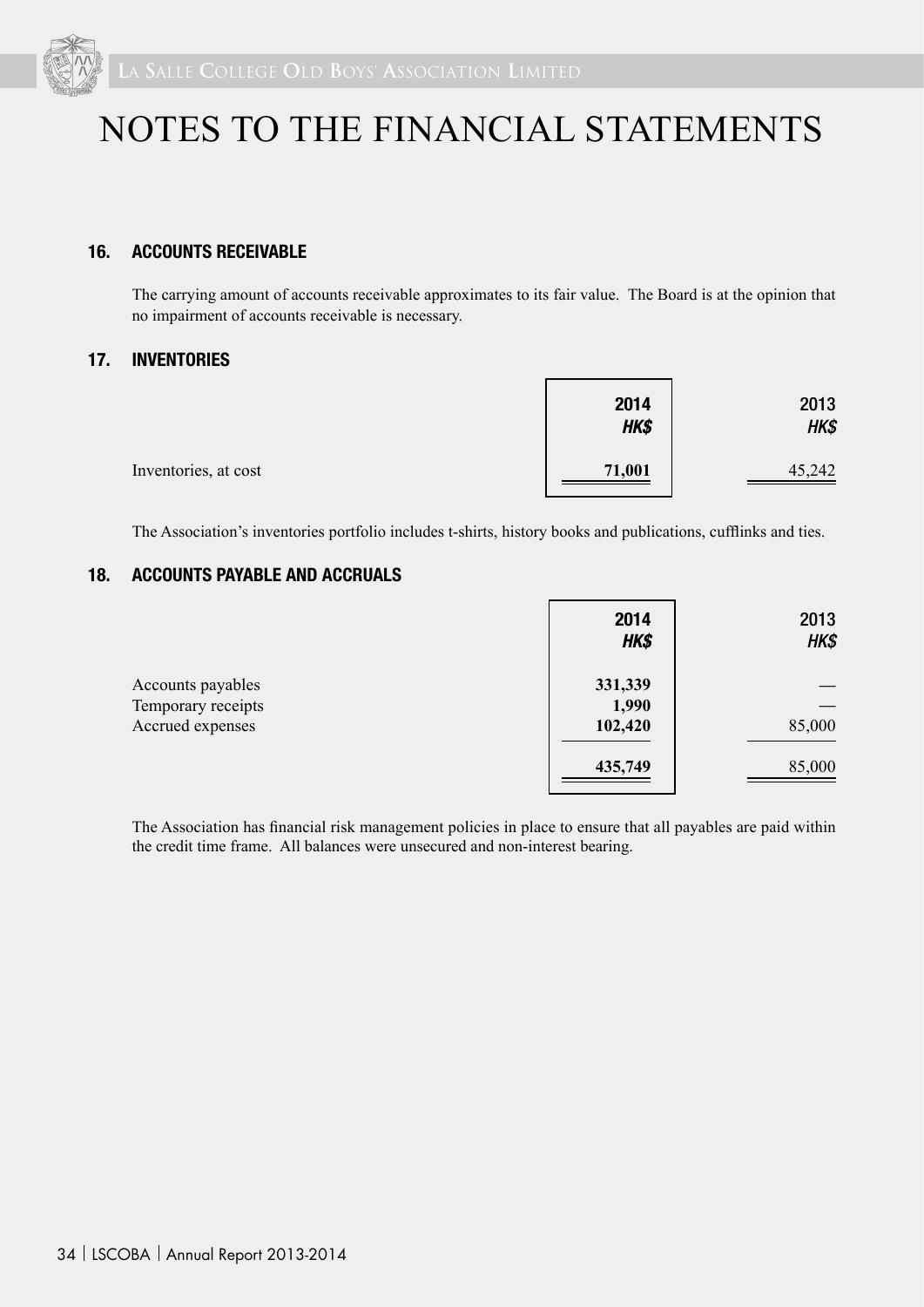### **19. AVAILABLE-FOR-SALE FINANCIAL ASSETS**

On 2 March 2009, HSBC Holdings Plc (SEHK: 00005) announced that it proposed to raise US\$17.7 billion by way of a fully underwritten Rights Issue on the basis of five New Ordinary Shares for every 12 Existing Ordinary Shares. The Issue Price for Shareholders on the Hong Kong branch was set at HK\$28 per New Ordinary Share.

As of 3 March 2009, the Association held 36,673 Ordinary Shares of HSBC and was entitled 15,280 Rights Issue (the "Rights"). The Board decided to sell 5,280 Rights and subscribe for the remaining 10,000 Rights.

The Association sold 5,280 Rights on 26 March 2009 to independent third parties at a market price of HK\$15.1 each. The transaction brought the Assoication a cash inflow of HK\$79,728.

The 10,000 New Ordinary Shares were deposited to the Association's securities account on 8 April 2011. As indicated by the Board of the 2008-2009 term, these New Ordinary Shares so received through subscription of the 10,000 Rights, or the equivalent cash value at that time, are to be donated to La Salle College on her 80th Anniversary.

The Directors considered the background and voted by show of hands during the Directors' meeting on 30 July 2012, the Directors unanimously resolved to restate the intention of the donation and would hope the future Board of Directors to continue this intention until the School Principal of La Salle College asks for any transfer of shares.

### **(a) Non-current assets**

Available-for-sale financial assets represent the following:—

| <b>Name</b>                                                                        | Type of stock   | <b>Quantity</b><br>held in<br>2014 | Quantity<br>held in<br>2013     |
|------------------------------------------------------------------------------------|-----------------|------------------------------------|---------------------------------|
| <b>HSBC</b> Holdings Plc                                                           | Ordinary shares | 45,108                             | 43,162                          |
|                                                                                    |                 | 2014<br>HK\$                       | 2013<br>HK\$                    |
| At the beginning of the year<br>Addition of scrip dividend<br>Change in fair value |                 | 3,539,284<br>163,245<br>(159,296)  | 2,825,762<br>133,294<br>580,228 |
| At the end of the year                                                             |                 | 3,543,233                          | 3,539,284                       |
|                                                                                    |                 | 2014<br>HK\$                       | 2013<br>HK\$                    |
| Equity securities, at market price:-<br>Listed in Hong Kong                        |                 | 3,543,233                          | 3,539,284                       |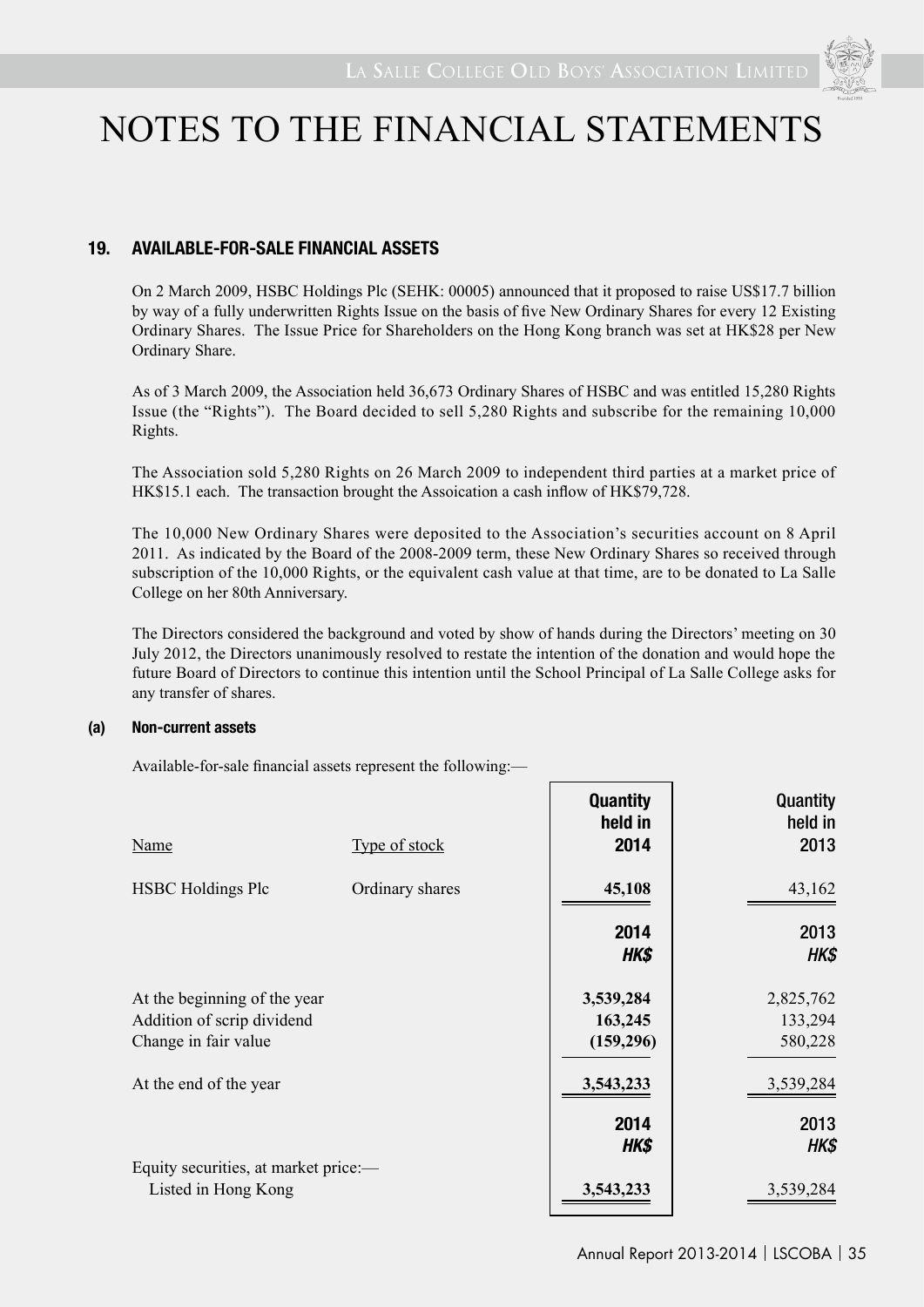

### **19. AVAILABLE-FOR-SALE FINANCIAL ASSETS (continued)**

### **(b) Current assets**

Available-for-sale financial assets (New Ordinary Share) represent the following:—

| Name                                                                                                         | Type of stock   | <b>Quantity</b><br>held in<br>2014        | Quantity<br>held in<br>2013             |
|--------------------------------------------------------------------------------------------------------------|-----------------|-------------------------------------------|-----------------------------------------|
| <b>HSBC Holdings Plc</b>                                                                                     | Ordinary shares | 12,086                                    | 11,566                                  |
|                                                                                                              |                 | 2014<br>HK\$                              | 2013<br>HK\$                            |
| At the beginning of the year<br>Addition of scrip dividend<br>Change in fair value<br>At the end of the year |                 | 948,412<br>43,622<br>(42, 679)<br>949,355 | 757,130<br>35,803<br>155,479<br>948,412 |
| Equity securities, at market price:—<br>Listed in Hong Kong                                                  |                 | 2014<br>HK\$<br>949,355                   | 2013<br>HK\$<br>948,412                 |

### **20. RESERVES**

### **(a) Credit card reserves**

The reserve comprises of spending rebates and referral fee donated by the credit card issuing bank, and the monthly donation to the Association from the credit card holders. The donations are used to support the student scholarships, school development programmes and student related activities.

Under the agreement between Wing Hang Bank, Limited ("WHB") and the Association, WHB rebates on a monthly basis 0.3% of the amount of retail spending by the affinity card holders to the Association. For every successful credit card application, WHB further donates HK\$150 to the Association.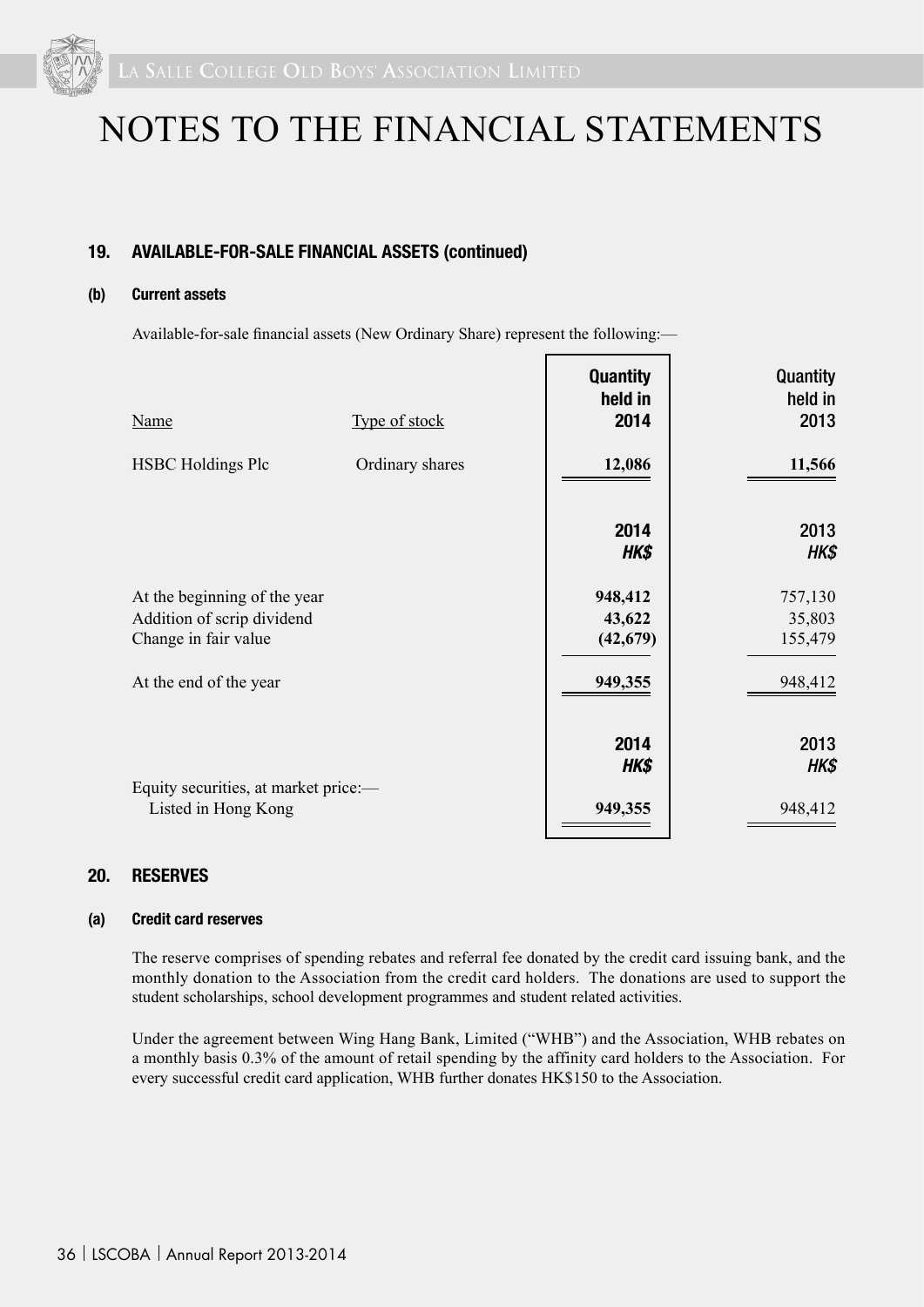### **20. RESERVES (continued)**

### **(a) Credit card reserves (continued)**

During the year, the net amount transferred to Credit card reserves comprised of the following:—

|                                                       | 2014<br>HK\$ | 2013<br>HK\$ |
|-------------------------------------------------------|--------------|--------------|
| Monthly donation received from card holders           | 18,100       | 25,200       |
| Rebates and referral fee received                     | 62,074       | 84,439       |
| Less: Donation and sponsorships to student activities | (44,300)     | (142, 839)   |
| Credit card and membership promotion expenses         |              | (1,088)      |
|                                                       | 35,874       | (34, 288)    |

### **(b) Heritage reserves**

The reserve was established to facilitate any School or Old boy heritage related projects that the Association may undertake.

During the year, the net amount transferred to Heritage reserves comprised the following:—

|                                 | 2014<br>HK\$ | 2013<br>HK\$ |
|---------------------------------|--------------|--------------|
| Donation received               |              |              |
| Less: Donation and sponsorships |              |              |
|                                 |              |              |

### **(c) Music board reserves**

The reserve was established to facilitate support of music board activities and school music related activities.

During the year, the net amount transferred to Music board reserves comprised the following:—

|                                                      | 2014<br>HK\$ | 2013<br>HK\$ |
|------------------------------------------------------|--------------|--------------|
| Donation received<br>Less: Donation and sponsorships | 68,792       |              |
|                                                      | 68,792       |              |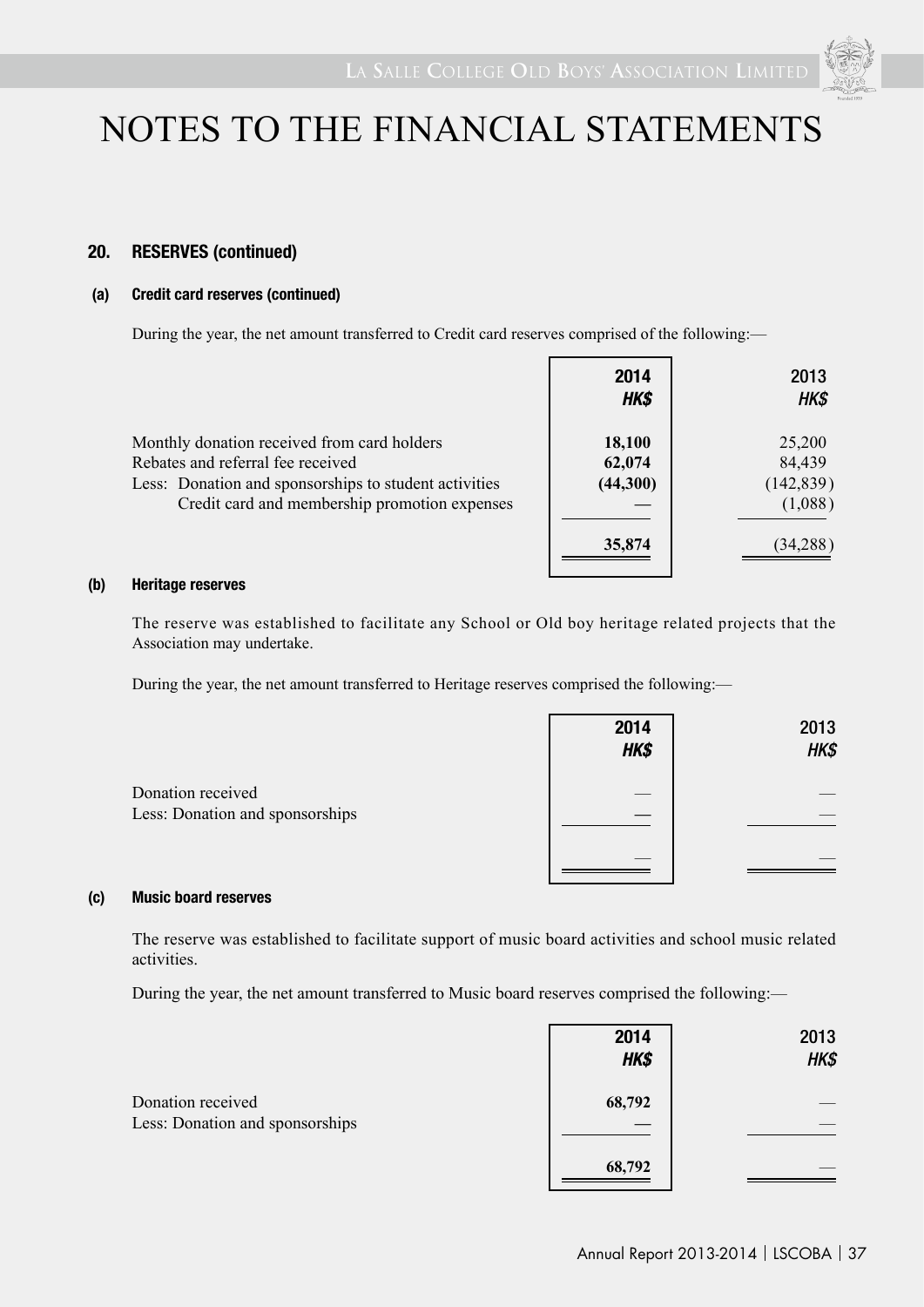

### **20. RESERVES (continued)**

### **(d) PRC Education reserves**

The reserve was established to facilitate support of La Salle education initiatives within Mainland China. Brother David Liao's La Salle Study Centre is one of the potential benefactors of this reserve.

During the year, the net amount transferred to PRC Education reserves comprised the following:—

|                                 | 2014<br>HK\$ | 2013<br><b>HK\$</b> |
|---------------------------------|--------------|---------------------|
| Donation received               |              |                     |
| Less: Donation and sponsorships |              |                     |
|                                 |              |                     |

### **(e) Sports reserves**

The reserve comprises of donation received from participants of the Association's sports activities, used to support the development of the student sports related activities.

During the year, the net amount transferred to Sports reserves comprised the following:—

|                                                                                                     | 2014<br><b>HK\$</b> | 2013<br>HK\$        |
|-----------------------------------------------------------------------------------------------------|---------------------|---------------------|
| Donation received from soccer league teams<br>Less: Donation and sponsorships to student activities | 63,486<br>(11, 486) | 50,000<br>(100,000) |
|                                                                                                     | 52,000              | (50,000)            |

### **(f) LSC 80th Anniversary reserves**

The reserve was established in the 2008-2009 term, where an amount was set aside in the form of HSBC shares, valued at \$280,000 at the time of purchase. These shares are intended to be donated to La Salle College, together with any gains or loss of this share holding.

As at 31 March 2014, the shares amounted to HK\$949,355 (2013: HK\$948,412).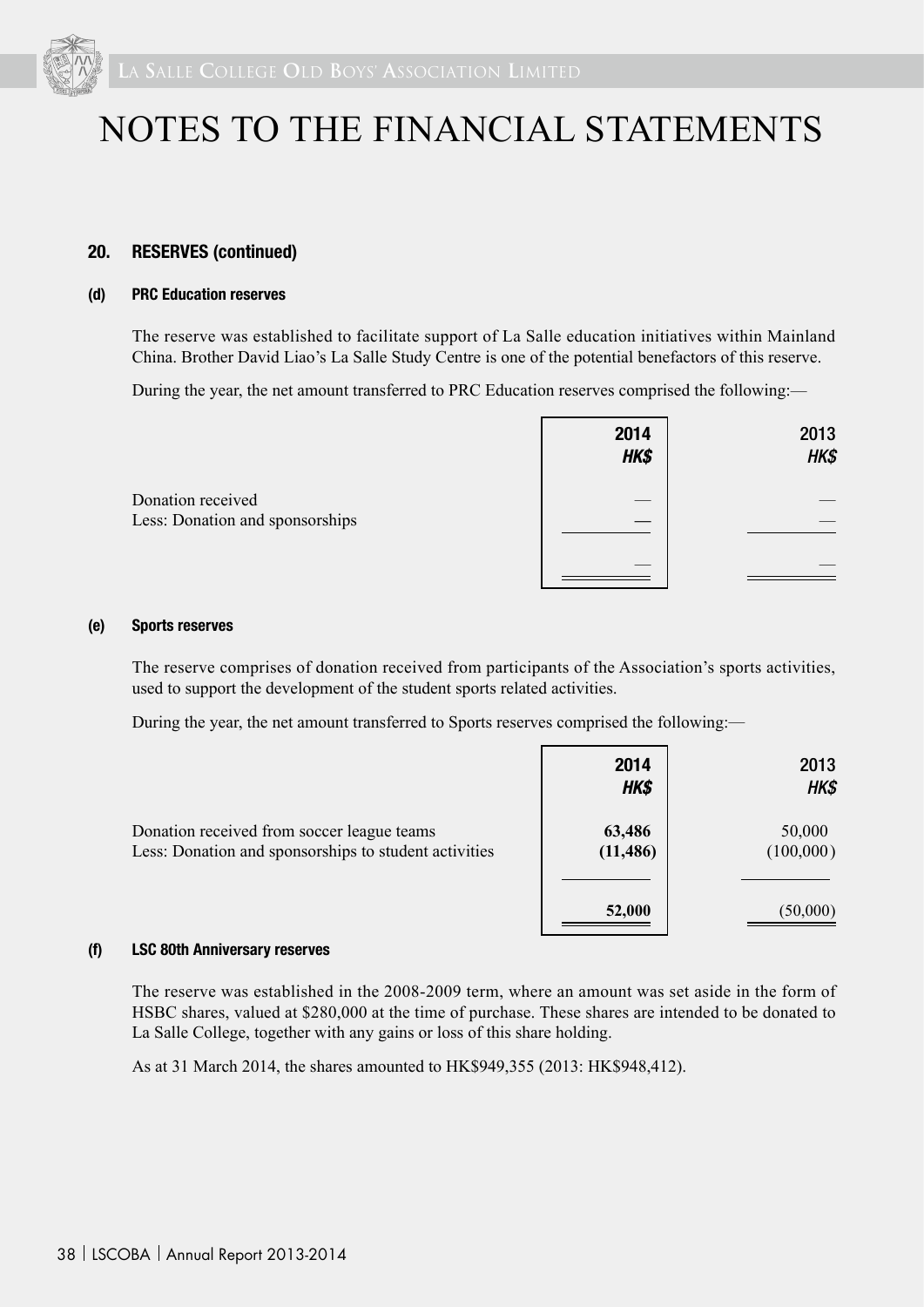

### **21. COMPARATIVE FIGURES**

Certain comparative figures of last year have been reclassified to conform to the current year's presentation.

### **22. NO MATERIAL ADVERSE CHANGE**

The Directors confirms that there has been no material adverse change in the financial position since 31 March 2014, being the date of the latest audited financial results.

### **23. AUDITORS' REMUNERATION**

The audit of these financial statements has been performed on an honorary basis (2013: honorary basis).

### **24. APPROVAL OF FINANCIAL STATEMENTS**

The financial statements set out on pages 3 to 21 were approved and authorized for issue by the board of directors on 18 June 2014.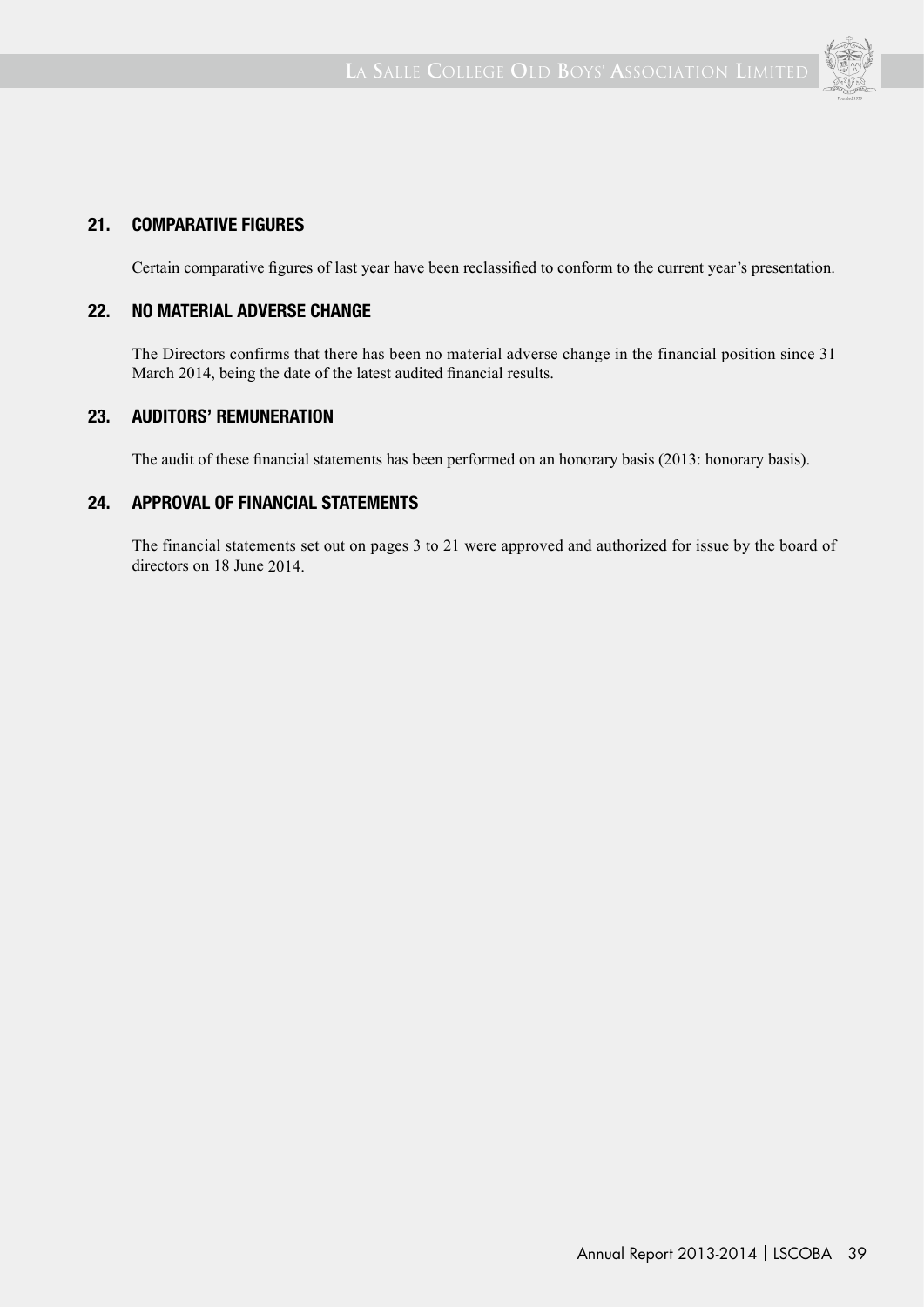

### INDEPENDENT AUDITOR'S REPORT TO THE MEMBERS

**OF** 

### **LA SALLE COLLEGE OLD BOYS' ASSOCIATION LIMITED**

### (incorporated in Hong Kong and limited by guarantee)

We have audited the financial statements of La Salle College Old Boys' Association Limited (the "Association") set out on pages 3 to 21, which comprise the statement of financial position as at 31 March 2014, and statement of income and expenditure and other comprehensive income, statement of changes in equity and statement of cash flows for the year then ended, and a summary of significant accounting policies and other explanatory information.

### **Directors' responsibility for the financial statements**

The directors of the Association are responsible for the preparation of financial statements that give a true and fair view in accordance with Hong Kong Financial Reporting Standards issued by the Hong Kong Institute of Certified Public Accountants and the Hong Kong Companies Ordinance, and for such internal control as the directors determine is necessary to enable the preparation of financial statements that are free from material misstatement, whether due to fraud or error.

### **Auditor's responsibility**

Our responsibility is to express an opinion on these financial statements based on our audit and to report our opinion solely to you, as a body, in accordance with section 141 of the Hong Kong Companies Ordinance, and for no other purpose. We do not assume responsibility towards or accept liability to any other person for the contents of this report. We conducted our audit in accordance with Hong Kong Standards on Auditing issued by the Hong Kong Institute of Certified Public Accountants. Those standards require that we comply with ethical requirements and plan and perform the audit to obtain reasonable assurance about whether the financial statements are free from material misstatement.

An audit involves performing procedures to obtain audit evidence about the amounts and disclosures in the financial statements. The procedures selected depend on the auditor's judgment, including the assessment of the risks of material misstatement of the financial statements, whether due to fraud or error. In making those risk assessments, the auditor considers internal control relevant to the entity's preparation of financial statements that give a true and fair view in order to design audit procedures that are appropriate in the circumstances, but not for the purpose of expressing an opinion on the effectiveness of the entity's internal control. An audit also includes evaluating the appropriateness of accounting policies used and the reasonableness of accounting estimates made by the directors, as well as evaluating the overall presentation of the financial statements.

We believe that the audit evidence we have obtained is sufficient and appropriate to provide a basis for our audit opinion.

### **Opinion**

In our opinion, the financial statements give a true and fair view of the state of the Association's affairs as at 31 March 2014 and of its surplus and cash flows for the year then ended in accordance with Hong Kong Financial Reporting Standards and have been properly prepared in accordance with the Hong Kong Companies Ordinance.

> CWCC *Certified Public Accountants*

> > HONG KONG 18 June 2014